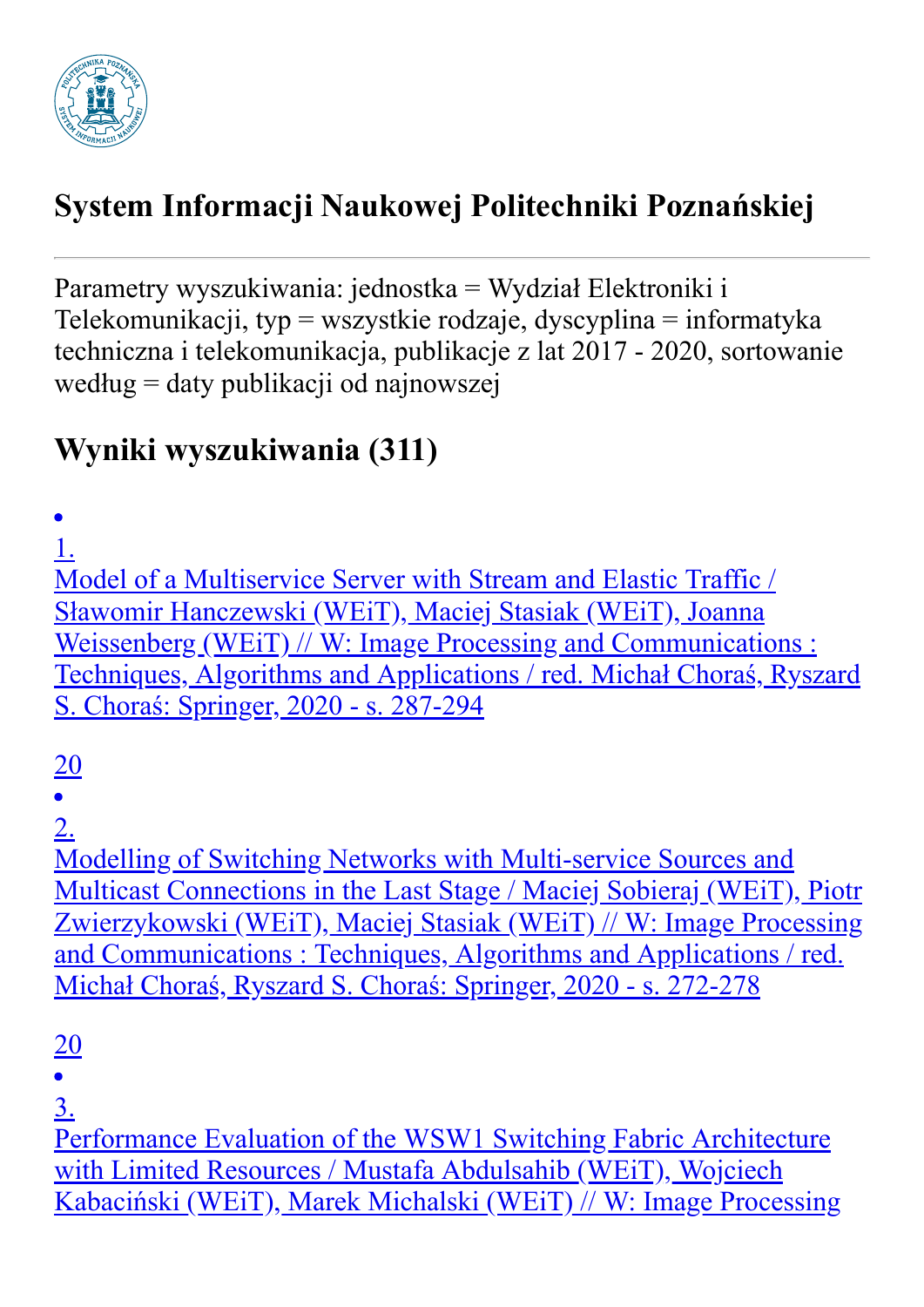and Communications : Techniques, Algorithms and Applications / red. Michał Choraś, Ryszard S. Choraś: Springer, 2020 - s. 189-196

## 20

4.

Simulation Studies of a Complex Non-Full-Availability Systems / Sławomir Hanczewski (WEiT), Michał Weissenberg (WEiT) // W: Image Processing and Communications : Techniques, Algorithms and Applications / red. Michał Choraś, Ryszard S. Choraś: Springer, 2020 s. 303-310

#### 20

5.

Simulation Study of Routing Protocols for Wireless Mesh Networks / Maciej Piechowiak, Piotr Zwierzykowski (WEiT), Piotr Owczarek (WEiT) // W: Image Processing and Communications : Techniques, Algorithms and Applications / red. Michał Choraś, Ryszard S. Choraś: Springer, 2020 - s. 231-238

# 20

6.

The Analytical Model of 5G Networks / Sławomir Hanczewski (WEiT), Alla Horiushkina, Maciej Stasiak (WEiT), Joanna Weissenberg (WEiT) // W: Image Processing and Communications : Techniques, Algorithms and Applications / red. Michał Choraś, Ryszard S. Choraś: Springer, 2020 - s. 295-302

# 20

7.

The Analytical Model of Complex Non-Full-Availability System / Sławomir Hanczewski (WEiT), Maciej Stasiak (WEiT), Michał Weissenberg (WEiT) // W: Image Processing and Communications : Techniques, Algorithms and Applications / red. Michał Choraś, Ryszard S. Choraś: Springer, 2020 - s. 279-286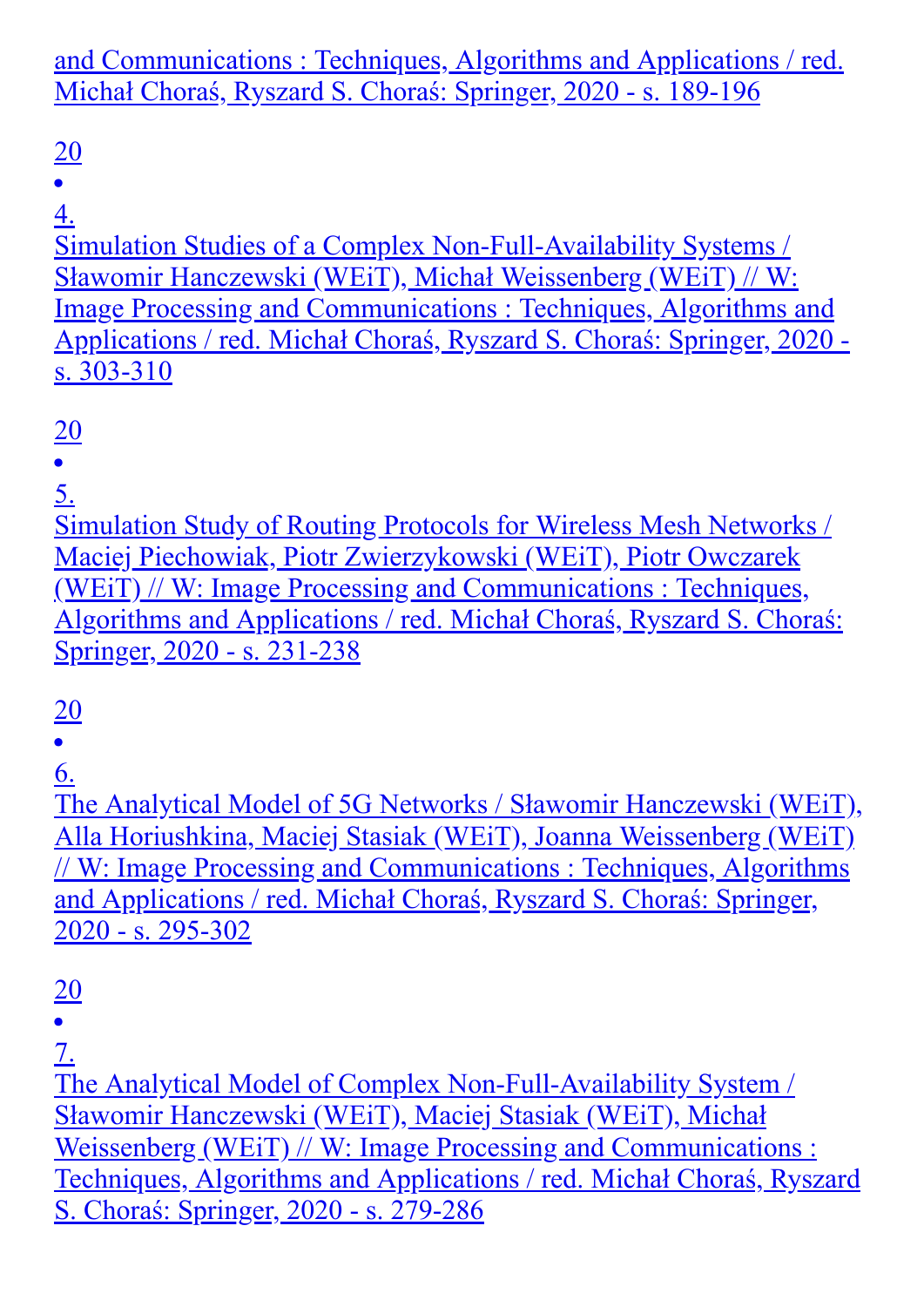Traffic Modeling for Industrial Internet of Things (IIoT) Networks / Mariusz Głąbowski (WEiT), Piotr Zwierzykowski (WEiT), Sławomir Hanczewski (WEiT), Maciej Stasiak (WEiT), Michał Weissenberg (WEiT), Vito Bai // W: Image Processing and Communications : Techniques, Algorithms and Applications / red. Michał Choraś, Ryszard S. Choraś: Springer, 2020 - s. 264-271

20

9.

V2X Communications for Platooning: Impact of Sensor Inaccuracy / Michał Sybis (WEiT), Paweł Sroka (WEiT), Adrian Kliks (WEiT), Paweł Kryszkiewicz (WEiT) // W: Image Processing and Communications : Techniques, Algorithms and Applications / red. Michał Choraś, Ryszard S. Choraś: Springer, 2020 - s. 318-325

20

10.

The Influence of Energy Saving Strategy on Loss Probability in 3-stage Clos Switching Network / Maciej Sobieraj (WEiT), Mariusz Głąbiowski (WEiT), Michał Stasiak // W: The Fifteenth Advanced International Conference on Telecommunications : AICT 2019: IARIA, 2019 - s. 130- 134

11.

3D Content Acqusition and Coding / Dragan Kukolj, Libor Bolecek, Ladislav Polak, Tomas Kratochvil, Ondrej Zach, Jan Kufa, Martin Slanina, Tomasz Grajek (WEiT), Jarosław Samelak (WEiT), Marek Domański (WEiT), Dragorad A. Milovanovic // W: 3D Visual Content Creation, Coding and Delivery / red. Pedro Amado Assunção, Atanas Gotchev: Springer International Publishing, 2019 - s. 41-95

20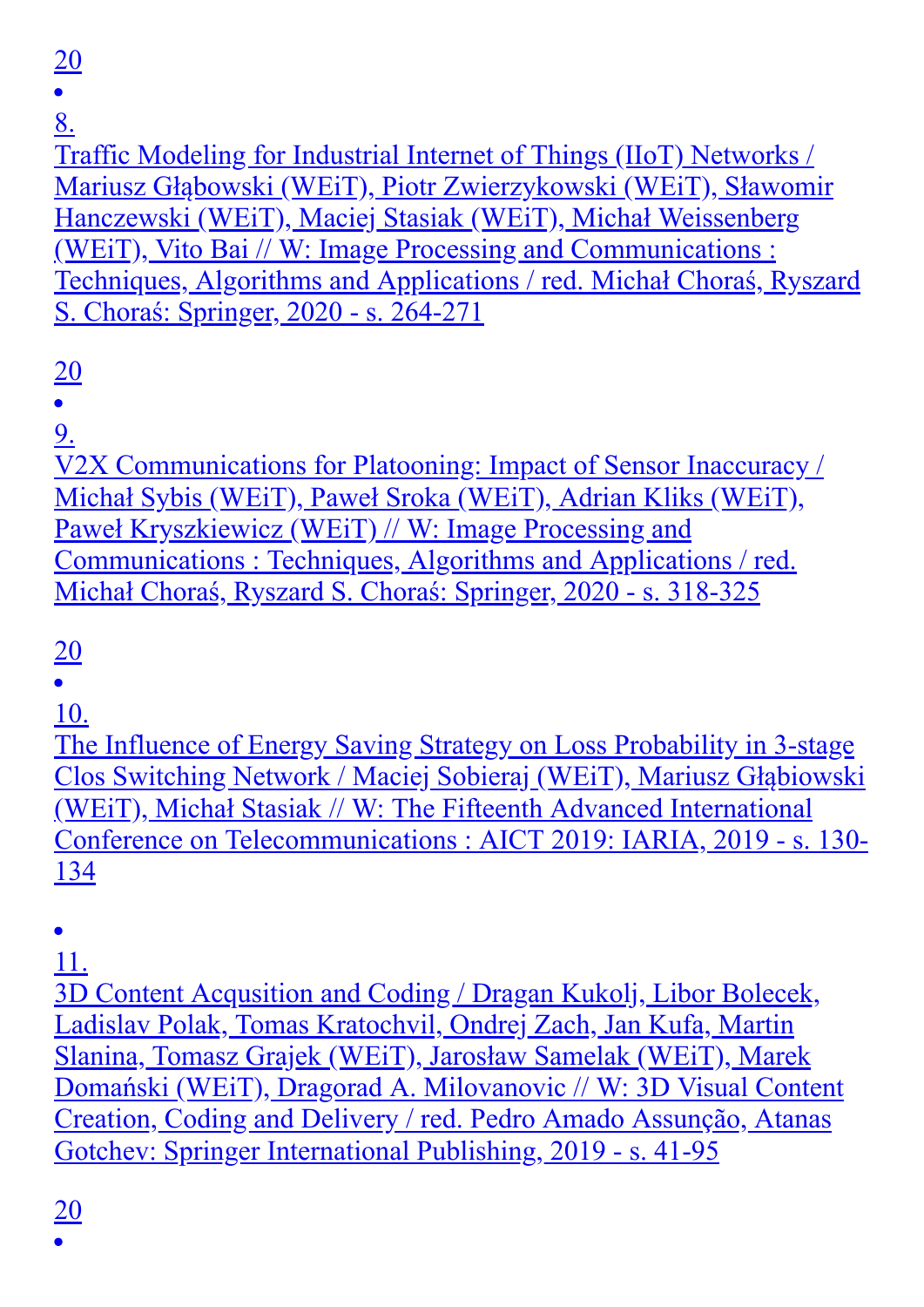Adaptation of the power spectral density of a pseudorandom Gaussian noise to the real radio-frequency noise of the ISM band / Jakub Nikonowicz (WEiT), Mieczysław Jessa (WEiT) // Measurement Automation Monitoring - Pomiary Automatyka Kontrola - 2019, vol. 64, no. 2, s. 37-39

5

13.

An Analytical Framework in OFDM Wireless Networks Servicing Random or Quasi-Random Traffic / Panagiotis I. Panagoulias, Ioannis D. Moscholios, Panagiotis G. Sarigiannidis, Mariusz Głąbowski (WEiT), Michael D. Logothetis // Applied Sciences - 2019, vol. 9, no. 24, s. 5376-1-5376-16

## 70 2,217

14.

Analiza wydajności pól komutacyjnych w architekturze WSW2 dla optycznych sieci elastycznych z ograniczoną liczbą konwerterów długości fali / Mustafa Abdulsahib (WEiT), Marek Michalski (WEiT), Wojciech Kabaciński (WEiT) // Przegląd Telekomunikacyjny, Wiadomości Telekomunikacyjne - 2019, nr 7, s. 705-708

5

15.

Analysis of Video Quality Losses in Homogeneous HEVC Video Transcoding / Tomasz Grajek (WEiT), Jakub Stankowski (WEiT), Damian Karwowski (WEiT), Krzysztof Klimaszewski (WEiT), Olgierd Stankiewicz (WEiT), Krzysztof Wegner (WEiT) // IEEE Access - 2019, vol. 7, s. 96764-96774

100 4,098

16.

Asymmetrical Space-Conversion-Space SCS1 Strict-Sense and Wide-Sense Nonblocking Switching Fabrics for Continuous Multislot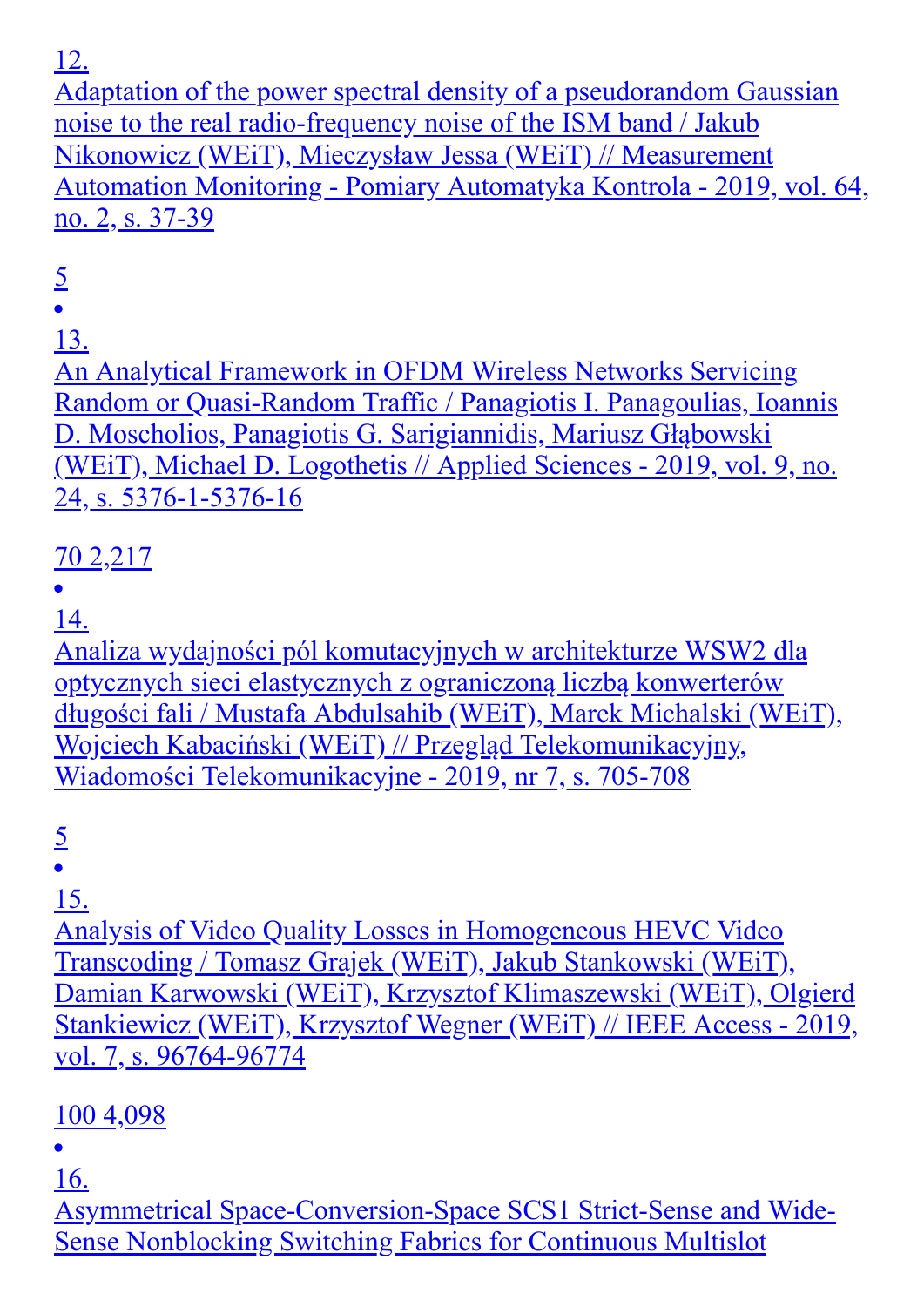Connections / Grzegorz Danilewicz (WEiT) // IEEE Access - 2019, vol. 7, s. 107058-107072

#### 100 4,098

#### $\bullet$

17.

AVE-WLS method for lossless image coding / Grzegorz Ulacha, Ryszard Stasiński (WEiT) // W: Image and Graphics : 10th International Conference, ICIG 2019, Beijing, China, August 23–25, 2019, Proceedings, Part III / red. Y. Zhao: Springer, 2019 - s. 23-34

#### 20 20

18.

Badania symulacyjne złożonych systemów niepełnodostępnych / Sławomir Hanczewski (WEiT), Michał Weissenberg (WEiT) // Przegląd Telekomunikacyjny, Wiadomości Telekomunikacyjne - 2019, nr 7, s. 688-693

 $rac{5}{•}$ 

19.

Call for Proposals on 3DoF+: Aggregation of the results of submission assessments obtained by the subjective tests with naïve subjects / Marek Domański (WEiT), Adrian Dziembowski (WEiT), Dawid Mieloch (WEiT), Olgierd Stankiewicz (WEiT), Jakub Stankowski (WEiT), Adam Grzelka (WEiT), Gwangson Lee, Jun Young Jeong, Jeongil Seo // W: 126th MPEG Meeting, 2019 - s. 1-3

20.

Coexistence of LTE Networks Under LSA Paradigm in 2.6 GHz Band / Ojaniemi Jaakko, Kokkinen Heikki, Kivinen Arto, Agapiou Georgios, Perdikouris Stamatis, Hoxha August, Adrian Kliks (WEiT) // W: Cognitive Radio Oriented Wireless Networks : 13th EAI International Conference, CROWNCOM 2018, Ghent, Belgium, September 18–20, 2018 : Proceedings / red. I. Moerman: Springer International Publishing, 2019 - s. 119-132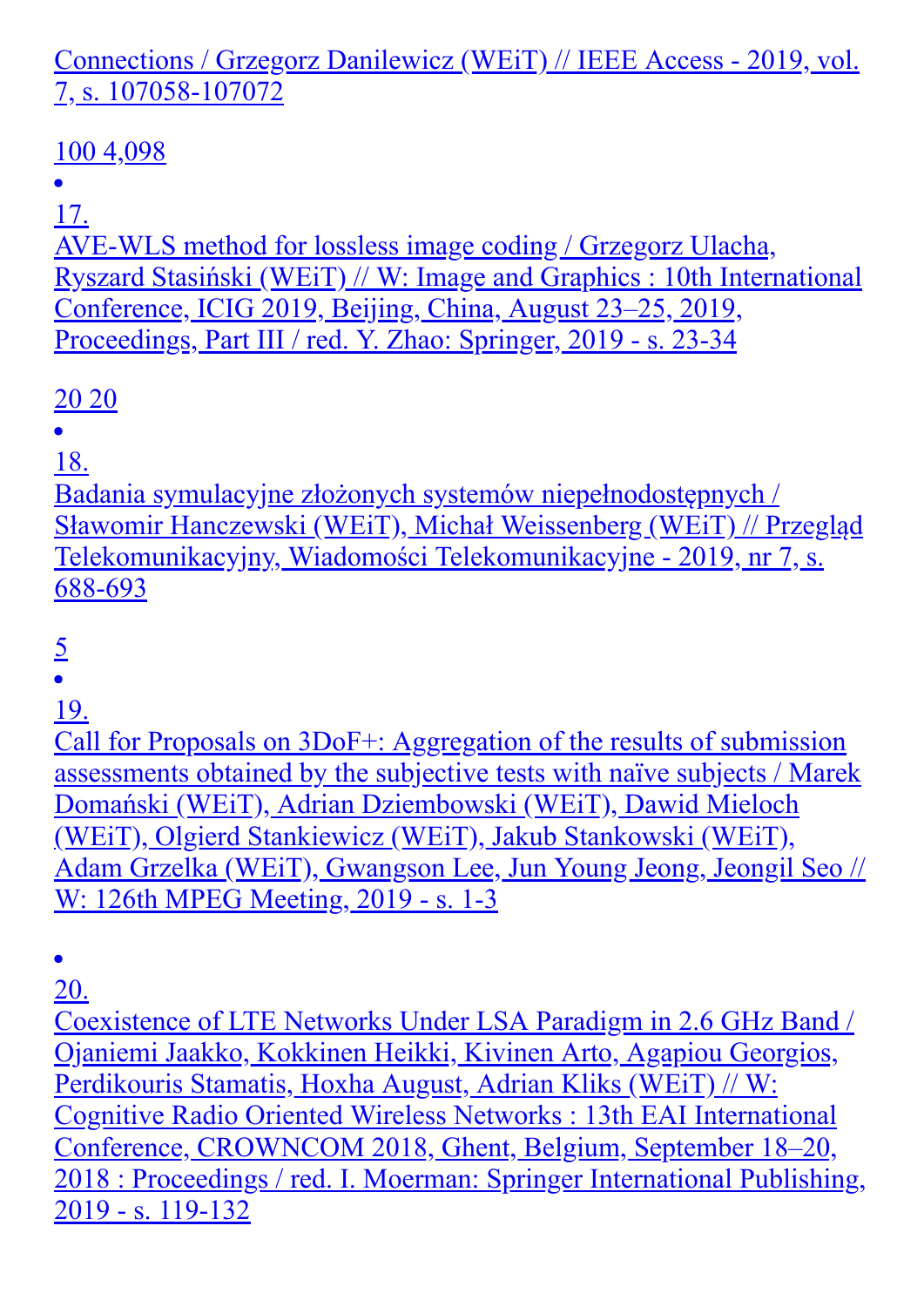20

## 21.

Cognitive Radio-Oriented Wireless Networks, : 14th EAI International Conference, CrownCom 2019, Poznan, Poland, June 11-12, Proceeddings / red. Adrian Kliks (WEiT), Paweł Kryszkiewicz (WEiT), Faouzi Bader, Dionysia Triantafyllopoulou, Carlos Caicedo, Sezgin Aydin, Nikos Dimitriou, Michał Sybis (WEiT): Springer, Lecture Notes of the Institute for Computer Sciences, Social Informatics and Telecommunications Engineering, 2019 - 410 s.

20

22.

Communication Aspects of a Modified Cooperative Adaptive Cruise Control Algorithm / Michał Sybis (WEiT), Vladimir Vukadinovic, Marcin Rodziewicz (WEiT), Paweł Sroka (WEiT), Adrian Langowski (WEiT), Karolina Lenarska (WEiT), Krzysztof Wesołowski (WEiT) // IEEE Transactions on Intelligent Transportation Systems - 2019, vol. in press

140 5,744

23.

Comparison of Multicast Algorithm Evaluation Results in Low and High Multicast Saturation Environments / Krzysztof Stachowiak (WEiT), Piotr Zwierzykowski (WEiT) // Journal of Telecommunications and Information Technology - 2019, nr 3, s. 3-7

 $\frac{40}{•}$ 

24.

Coordinated Spectrum Allocation and Coexistence Management in CBRS-SAS Wireless Networks / Łukasz Kułacz (WEiT), Paweł Kryszkiewicz (WEiT), Adrian Kliks (WEiT), Hanna Bogucka (WEiT), Jaakko Ojaniemi, Jarkko Paavola, Juha Kalliovaara, Heikki Kokkinen // IEEE Access - 2019, vol. 7, s. 139294-139316

100 4,098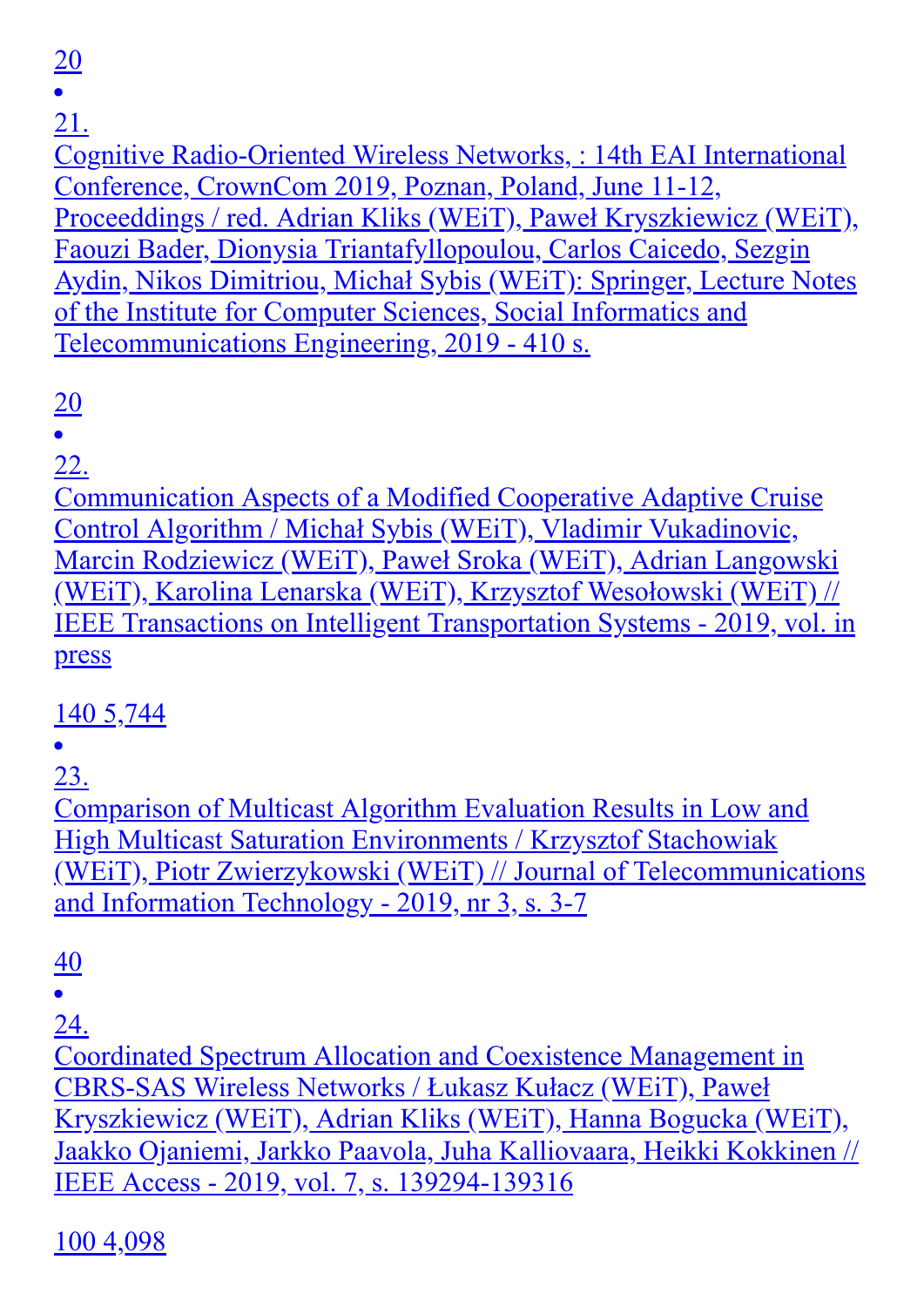$\bullet$ 

25.

Cryogenic Cooling in Wireless Communications / Tomasz G. Markiewicz (PP), Krzysztof Wesołowski (WEiT) // Entropy - 2019, vol. 21, no. 9

## 100 2,419

#### 26.

Database Supported Flexible Spectrum Access - Field Trials in Commercial Networks / Adrian Kliks (WEiT), Paweł Kryszkiewicz (WEiT), Łukasz Kułacz (WEiT), Karol Kowalik, Ojaniemi Jaakko, Kokkinen Heikki, Hanna Bogucka (WEiT) // W: IEEE International Conference on Communications Workshops (ICC Workshops 2019): IEEE, 2019

#### 20 70

#### 27.

Depth estimation for omnidirectional video with various representations / Marek Domański (WEiT), Olgierd Stankiewicz (WEiT), Gwangson Lee, Jeongil Seo, Adrian Dziembowski (WEiT), Dawid Mieloch (WEiT), Krzysztof Wegner (WEiT) // W: 125th MPEG Meeting, 2019

28.

Depth Estimation Reference Software extension for lightfield images / Krzysztof Wegner (WEiT), Tomasz Grajek (WEiT), Adam Grzelka (WEiT), Mateusz Lorkiewicz (WEiT), Robert Ratajczak (WEiT), Olgierd Stankiewicz (WEiT), Jakub Stankowski (WEiT), Hubert Żabiński (WEiT), Marek Domański (WEiT) // W: 125th MPEG Meeting, 2019

 $\bullet$ 29.

Effect of Nanocontacts on Transient States in Electrical Circuits / Maciej Wawrzyniak (WEiT) // Przegląd Elektrotechniczny - 2019, R. 95, nr 6, s. 110-116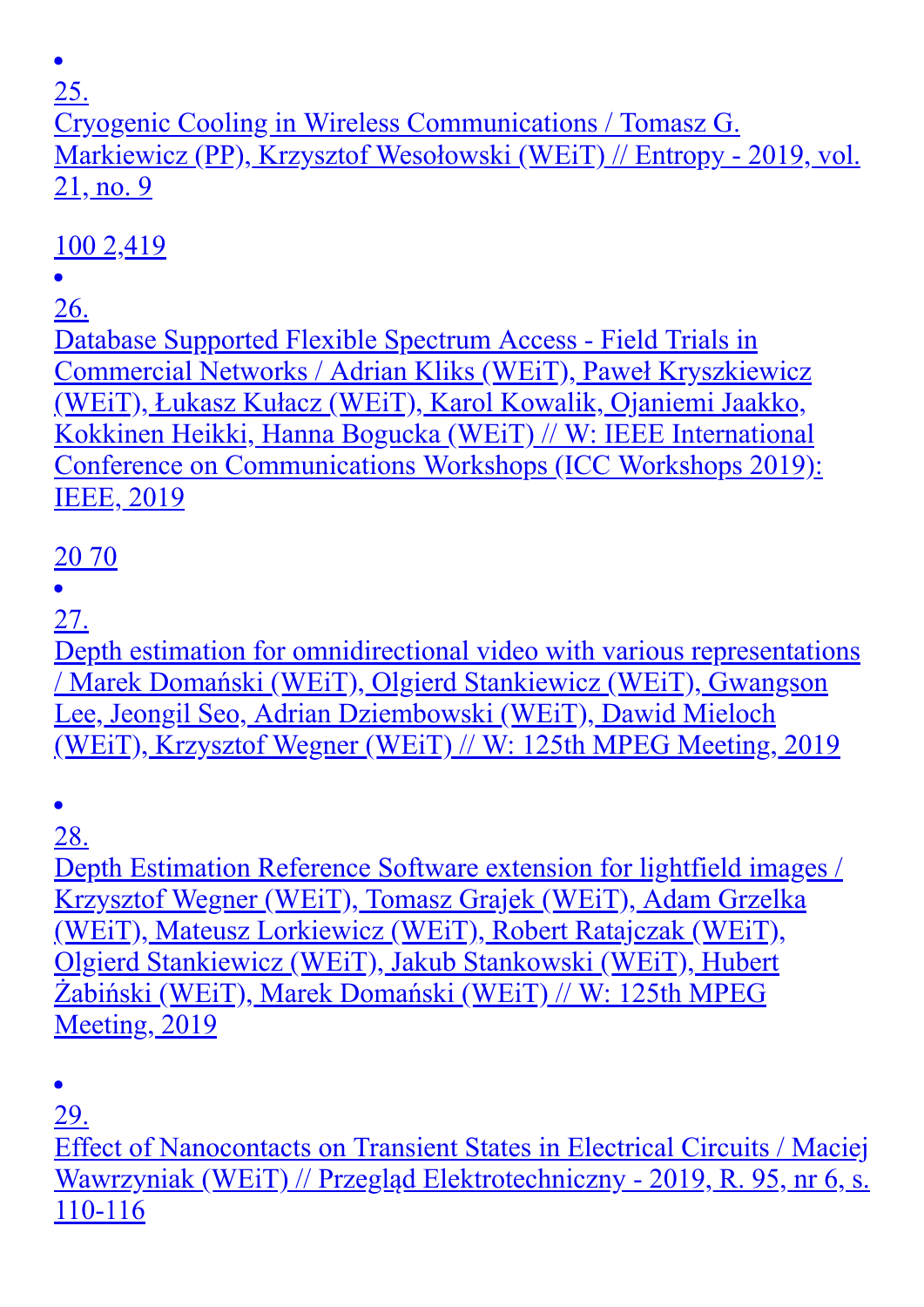20

30.

Efficient Depth-Based Coding / Carl James Debono, Marek Domański (WEiT), Sergio M. M. de Faria, Krzysztof Klimaszewski (WEiT), Luís F. R. Lucas, Nuno M. M. Rodrigues, Krzysztof Wegner (WEiT) // W: 3D Visual Content Creation, Coding and Delivery / red. Pedro Amado Assunção, Atanas Gotchev: Springer International Publishing, 2019 - s. 97-114

20

31.

Emerging Imaging Technologies: Trends and Challenges / Marek Domański (WEiT), Tomasz Grajek (WEiT), Caroline Conti, Carl James Debono, Sergio M. M. de Faria, Peter Kovacs, Luis F. R. Lucas, Paulo Nunes, Cristian Perra, Nuno M. M. Rodrigues, Marten Sjöström, Luis Ducla Soares, Olgierd Stankiewicz (WEiT) // W: 3D Visual Content Creation, Coding and Delivery / red. Pedro Amado Assunção, Atanas Gotchev: Springer International Publishing, 2019 - s. 5-39

20

32.

Energy- and fatigue-aware RWA in optical backbone networks / Carlos Natalino, Filip Idzikowski (WEiT), Luca Chiaraviglio, Lena Wosinska, Paolo Monti // Optical Switching and Networking - 2019, vol. 31, s. 193-201

40 1,353

33.

Energy Savings by Task Offloading to a Fog Considering Radio Front-End Characteristics / Paweł Kryszkiewicz (WEiT), Filip Idzikowski (WEiT), Bartosz Bossy (WEiT), Bartosz Kopras, Hanna Bogucka (WEiT) // W: 30th Annual International Symposium on Personal, Indoor and Mobile Radio Communications (PIMRC 2019): IEEE, 2019

20 70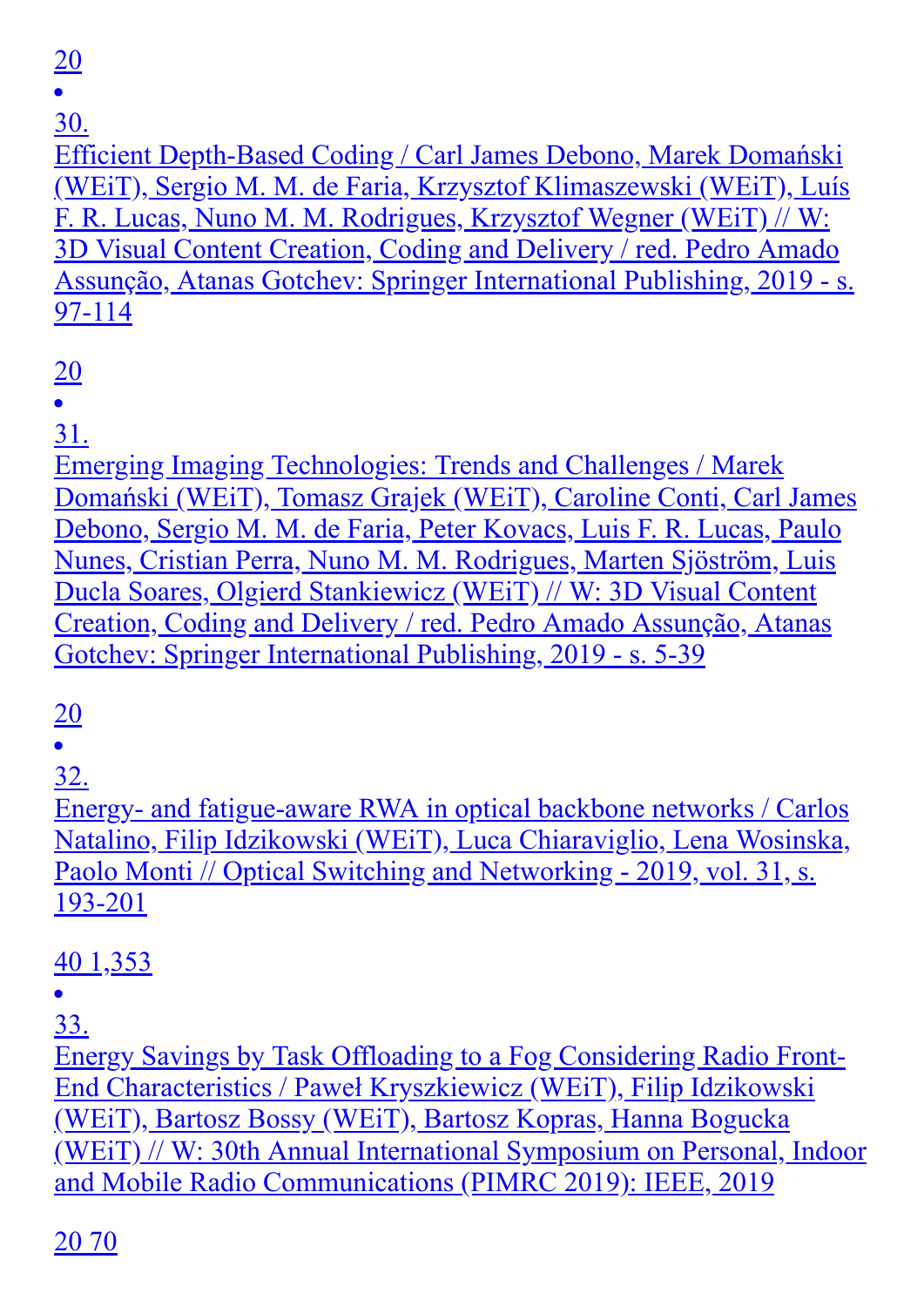Estimation and Reservation for Autonomous Resource Selection in C-V2X Mode 4 / Saif Sabeeh (WEiT), Krzysztof Wesołowski (WEiT), Paweł Sroka (WEiT) // W: 30th Annual International Symposium on Personal, Indoor and Mobile Radio Communications (PIMRC 2019): IEEE, 2019

## 20 70

35.

Estymacja głębi w telewizji swobodnego punktu widzenia / Dawid Mieloch (WEiT) // Przegląd Telekomunikacyjny, Wiadomości Telekomunikacyjne - 2019, nr 6, s. 400-404

 $rac{5}{•}$ 

36.

Evaluation of proposed objective quality metric for all CfP responses / Adrian Dziembowski (WEiT) // W: 127th MPEG Meeting, 2019 - s. 1-5

 $\bullet$ 

37.

Genetic-Algorithm-Driven MIMO Multi-user Detector for Wireless Communications / Mohammed Jasim Khafaji (WEiT), Maciej Krasicki (WEiT) // W: Contemporary Complex Systems and Their Dependability : Proceedings of the Thirteenth International Conference on Dependability and Complex Systems DepCoS-RELCOMEX, July 2-6, 2018, Brunów, Poland / red. Wojciech Zamojski - Cham, Switzerland : Springer International Publishing, 2019 - s. 258-269

## 20 40

38.

Gęsta sieć bezprzewodowa inspirowana układem nerwowym / Łukasz Kułacz (WEiT), Adrian Kliks (WEiT) // Przegląd Telekomunikacyjny, Wiadomości Telekomunikacyjne - 2019, nr 6, s. 487-492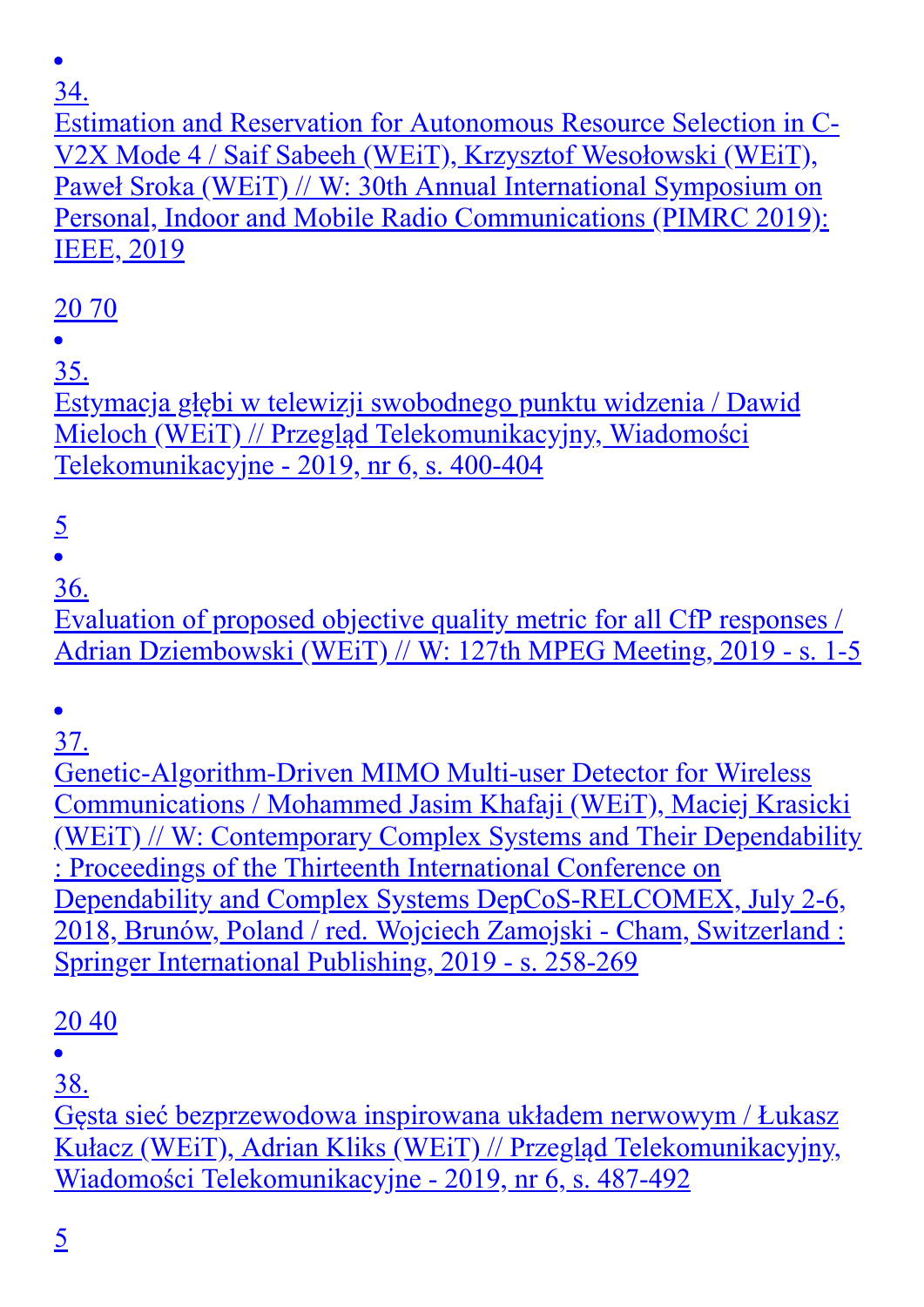$\bullet$ 

39.

High-frequency residual layer separation for immersive video coding / Olgierd Stankiewicz (WEiT), Marek Domański (WEiT), Dawid Mieloch (WEiT), Adrian Dziembowski (WEiT) // W: 127th MPEG Meeting, 2019 - s. 1-3

40.

Idea zastosowania baz danych informacji kontekstowej dla komunikacji typu V2X / Michał Sybis (WEiT), Paweł Kryszkiewicz (WEiT), Paweł Sroka (WEiT), Adrian Kliks (WEiT) // Przegląd Telekomunikacyjny, Wiadomości Telekomunikacyjne - 2019, nr 6, s. 343-346

5

41.

Improved Detection in Successive Interference Cancellation NOMA OFDM Receiver / Hind Salim Ghazi (WEiT), Krzysztof W. Wesołowski (WEiT) // IEEE Access - 2019, vol. 7, s. 103325-103335

100 4,098

42.

Labeling-Based Recipient Identification for 16-QAM BICM-ID / Maciej Krasicki (WEiT) // EURASIP Journal on Wireless Communications and Networking - 2019, vol. 179

70

43.

Localization techniques for 5G Radio Environment Maps / Marcin Hoffmann (WEiT), Hanna Bogucka (WEiT) // W: Cognitive Radio-Oriented Wireless Networks, : 14th EAI International Conference, CrownCom 2019, Poznan, Poland, June 11-12, Proceeddings / red. Adrian Kliks (WEiT), Paweł Kryszkiewicz (WEiT), Faouzi Bader, Dionysia Triantafyllopoulou, Carlos Caicedo, Sezgin Aydin, Nikos Dimitriou, Michał Sybis (WEiT): Springer, 2019 - s. 232-246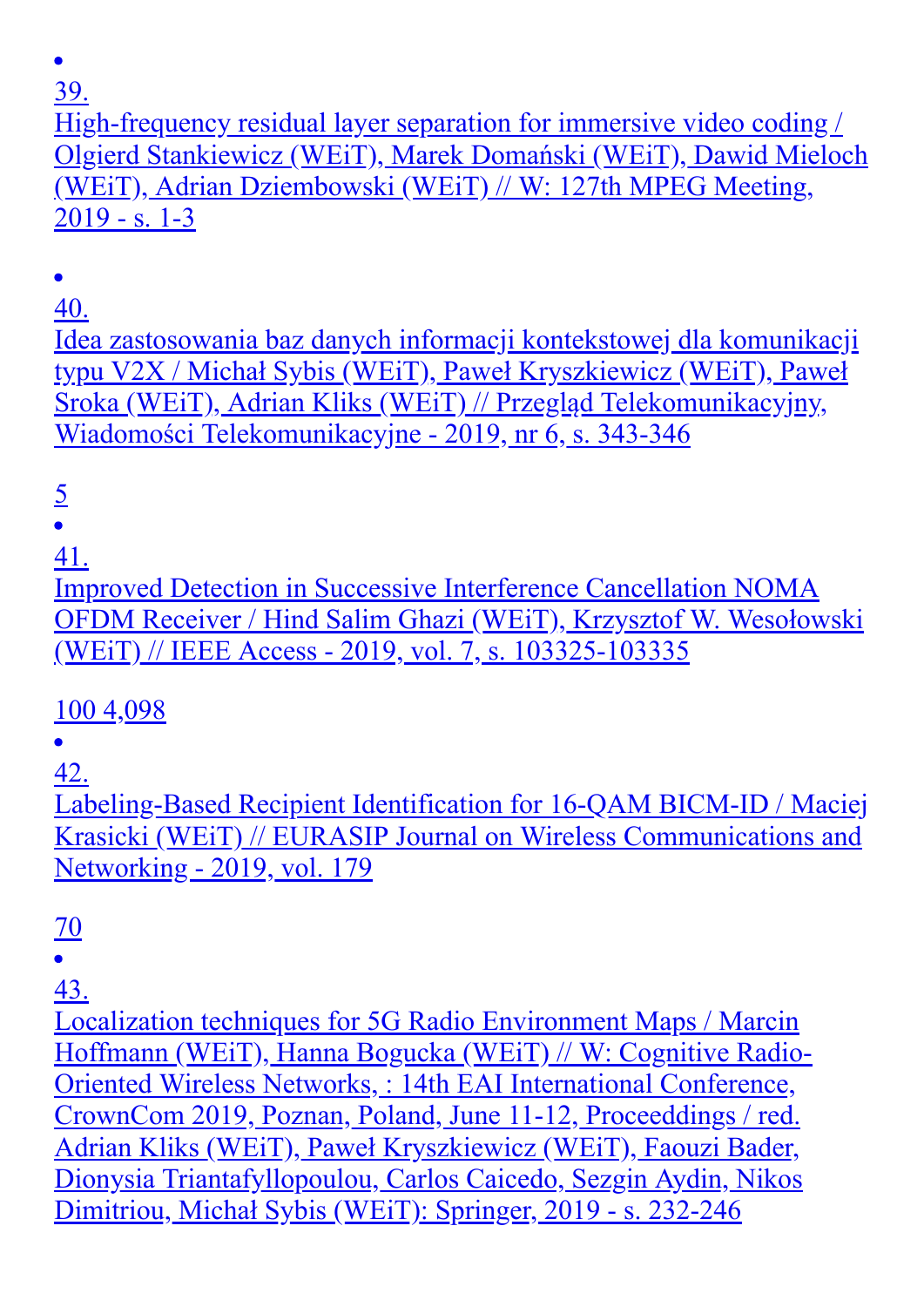20

44.

Logic BIST with capture-per-clock hybrid test points / Elham Moghaddam, Nilanjan Mukherjee, Janusz Rajski, Jędrzej Solecki, Jerzy Tyszer (WEiT), Justyna Zawada // IEEE Transactions on Computer Aided Design of Integrated Circuits and Systems - 2019, vol. 38, no. 6, s. 1028-1041

100 2,402

45.

Machine Learning for LTE Energy Detection Performance Improvement / Magdalena Wasilewska (WEiT), Hanna Bogucka (WEiT) // Sensors - 2019, vol. 19, iss. 19, s. 4348-1-4348-19

#### 100 3,031

46.

Metody uczenia maszynowego dla poprawy jakości detekcji sygnału LTE / Magdalena Wasilewska (WEiT), Hanna Bogucka (WEiT) // Przegląd Telekomunikacyjny, Wiadomości Telekomunikacyjne - 2019, nr 6, s. 274-278

5

47.

Mgła – nowa architektura sieci dla zrównoważonego rozwoju Internetu Rzeczy / Hanna Bogucka (WEiT), Filip Idzikowski (WEiT), Paweł Kryszkiewicz (WEiT), Bartosz Bossy (WEiT), Bartosz Kopras // Przegląd Telekomunikacyjny, Wiadomości Telekomunikacyjne - 2019, nr 7, s. 505-511

5

48.

Minimum Cost Design of 5G Networks with UAVs, Tree-based Optical Backhauling, Micro-generation and Batteries / Luca Chiaraviglio, Fabio D'Andreagiovanni, Filip Idzikowski (WEiT), Athanasios V. Vasilakos //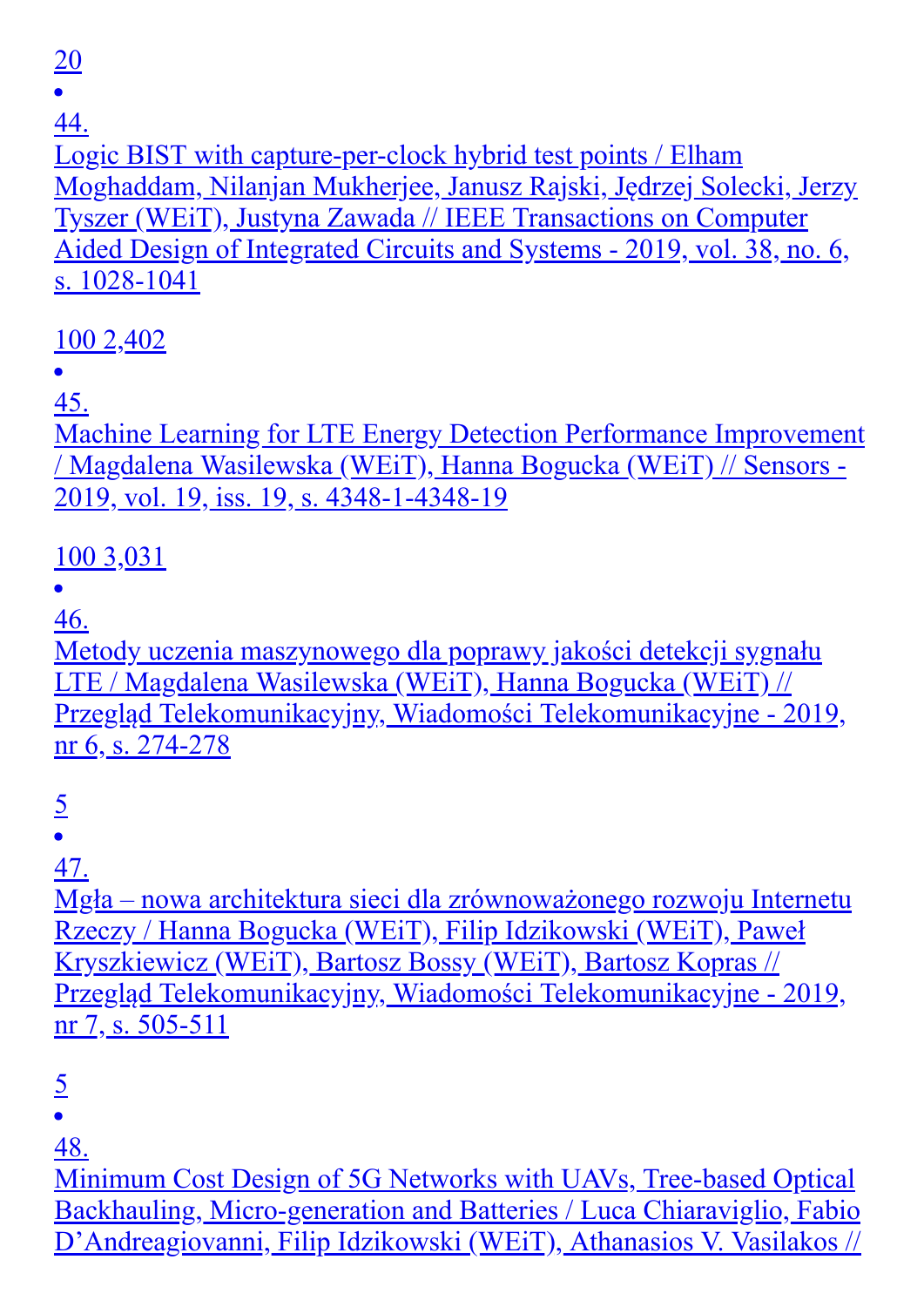W: 21st International Conference on Transparent Optical Networks (ICTON 2019): IEEE, 2019

## 20

49.

Model wielousługowego systemu kolejkowego z ruchem elastycznym / Sławomir Hanczewski (WEiT), Joanna Weissenberg (WEiT) // Przegląd Telekomunikacyjny, Wiadomości Telekomunikacyjne - 2019, nr 7, s. 694-698

50.

Model złożonego systemu niepełnodostępnego / Sławomir Hanczewski (WEiT), Michał Weissenberg (WEiT) // Przegląd Telekomunikacyjny, Wiadomości Telekomunikacyjne - 2019, nr 7, s. 677-681

5

51.

Modelling of switching networks with multi-service sources and multicast traffic / Maciej Sobieraj (WEiT), Maciej Stasiak (WEiT), Piotr Zwierzykowski (WEiT) // W: Proceedings of the 2019 IEICE General Conference, 2019 - s. 3-4

52.

Modelling Overflow Systems with Queuing in Primary Resources / Mariusz Głąbowski (WEiT), Damian Kmiecik (WEiT), Maciej Stasiak (WEiT) // W: Quality, Reliability, Security and Robustness in Heterogeneous Systems : 14th EAI International Conference, Qshine 2018, Ho Chi Minh City, Vietnam, December 3–4, 2018 / red. Trung Q Duong, Nguyen-Son Vo, Van Ca Phan: Springer International Publishing, 2019

20

53.

<sup>5</sup>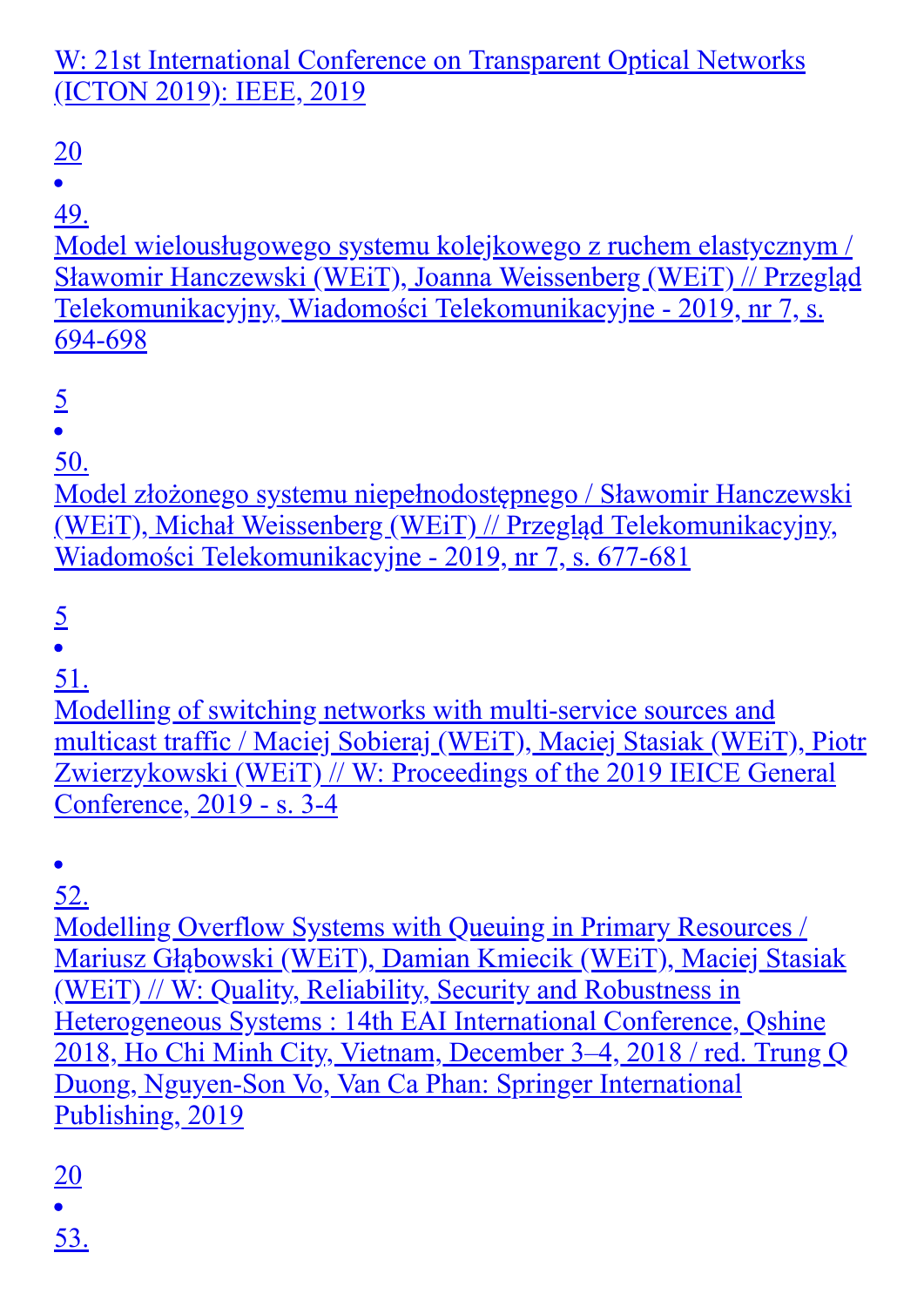Modelowanie przelewowego ruchu Pascala / Mariusz Głąbowski (WEiT), Damian Kmiecik (WEiT) // Przegląd Telekomunikacyjny, Wiadomości Telekomunikacyjne - 2019, nr 7, s. 682-687

5

54.

Modelowanie źródeł ruchu dla sieci przemysłowego internetu rzeczy / Mariusz Głąbowski (WEiT), Sławomir Hanczewski (WEiT), Maciej Stasiak (WEiT), Michał Weissenberg (WEiT), Piotr Zwierzykowski (WEiT) // Przegląd Telekomunikacyjny, Wiadomości Telekomunikacyjne - 2019, nr 7, s. 541-547

5

 $\bullet$ 

55.

Modified Direct Method for Point-to-Point Blocking Probability in Multi-service Switching Networks with Resource Allocation Control / Mariusz Głąbowski (WEiT), Maciej Sobieraj (WEiT), Maciej Stasiak (WEiT) // W: Quality, Reliability, Security and Robustness in Heterogeneous Systems : 14th EAI International Conference, Qshine 2018, Ho Chi Minh City, Vietnam, December 3–4, 2018 / red. Trung Q Duong, Nguyen-Son Vo, Van Ca Phan: Springer International Publishing, 2019

20

56.

Necessary and Sufficient Conditions for the Rearrangeability of WSW1 Switching Fabrics / Wojciech Kabaciński (WEiT), Atyaf Al-Tameemi (WEiT), Remigiusz Rajewski (WEiT) // IEEE Access - 2019, vol. 7, s. 18622-18633

100 4,098

57.

Neighbor Discovery + + − a Scalable and Robust Address Auto-Configuration for Future Internet of Things Networks / Monika Grajzer,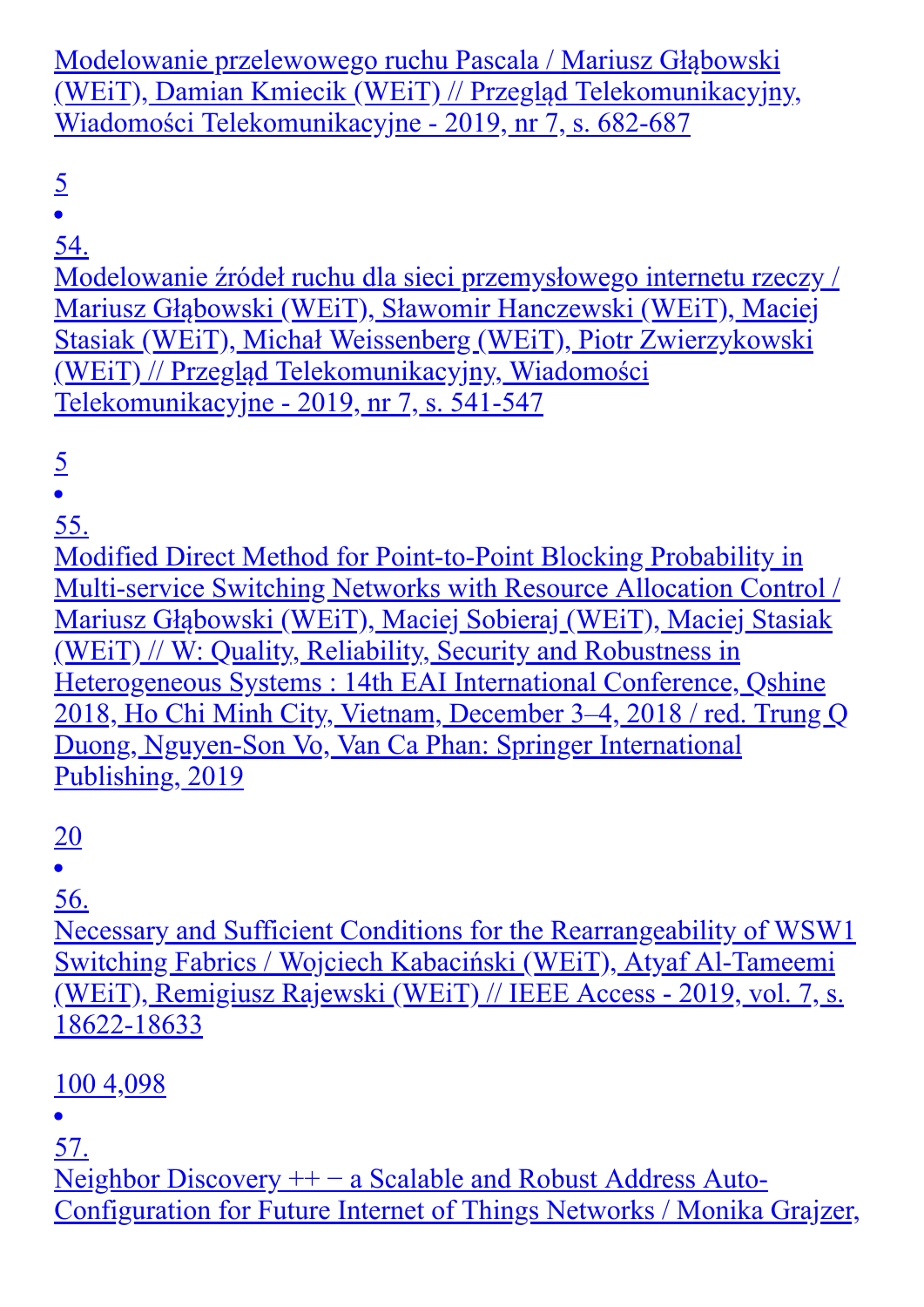#### Mariusz Głąbowski (WEiT) // IEEE Access - 2019, vol. 7, s. 61083- 61108

## 100 4,098

 $\bullet$ 

58. Neuroplasticity and Microglia Functions Applied in Dense Wireless Networks / Łukasz Kułacz (WEiT), Adrian Kliks (WEiT) // Journal of Telecommunications and Information Technology - 2019, nr 1, s. 39-46

## 40

59.

New Analytical PCE Coefficients for Uncertainty Quantification in Ray-Tracing Modeling. / Piotr Górniak (WEiT) // W: 13th European Conference on Antennas and Propagation (EuCAP): IEEE, 2019

## 20

60.

Noise Power Estimators in ISM Radio Environments: Performance Comparison and Enhancement Using a Novel Samples Separation Technique / Jakub Nikonowicz (WEiT), Aamir Mahmood, Emiliano Sisinni, Mikael Gidlund // IEEE Transactions on Instrumentation and Measurement - 2019, vol. 68, iss. 1

## 100 3,067

61.

Non-full-available queueing model of an EON node / Sławomir Hanczewski (WEiT), Maciej Stasiak (WEiT), Joanna Weissenberg (WEiT) // Optical Switching and Networking - 2019, vol. 33, s. 131-142

## 40 1,353

62.

Objective quality metric for immersive video / Adrian Dziembowski (WEiT), Marek Domański (WEiT) // W: 127th MPEG Meeting, 2019 s. 1-6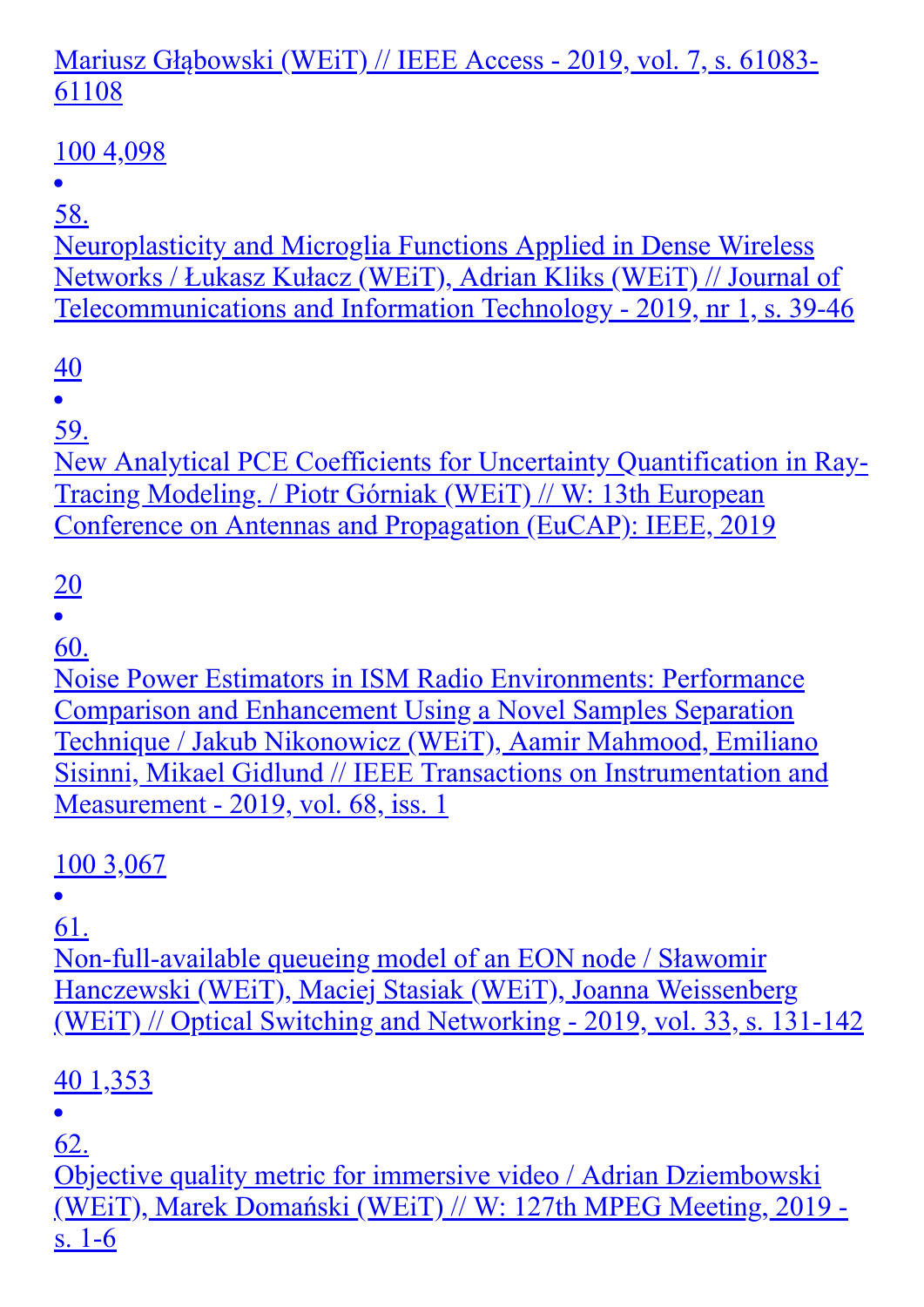Optimization of strict-sense nonblocking wavelength-space-wavelength elastic optical switching fabrics / Wojciech Kabaciński (WEiT), Marek Michalski (WEiT), Remigiusz Rajewski (WEiT) // Optical Switching and Networking - 2019, vol. 33, s. 76-84

## 40 1,353

64.

Optimization of wide-sense nonblocking elastic optical switches / Mustafa Abdulsahib (WEiT), Marek Michalski (WEiT), Wojciech Kabaciński (WEiT) // Optical Switching and Networking - 2019, vol. 33, s. 85-94

## 40 1,353

65.

Optimization of Wired and Wireless Optical Networks / Piotr Zwierzykowski (WEiT), Mariusz Głąbowski (WEiT), Erich Leitgeb, Vassilios Vassilakis // Optical Switching and Networking - 2019, vol. 33

## 40 1,353

 $\bullet$ 

66.

Optymalizacja punktu pracy wzmacniacza klasy B dla sygnału OFDM / Paweł Kryszkiewicz (WEiT) // Przegląd Telekomunikacyjny, Wiadomości Telekomunikacyjne - 2019, nr 6, s. 441-444

5

67.

Overflows in Multiservice Systems / Mariusz Głąbowski (WEiT), Damian Kmiecik (WEiT), Maciej Stasiak (WEiT) // IEICE Transactions on Communications - 2019, vol. E102-B, no. 5, s. 958-969

40 0,580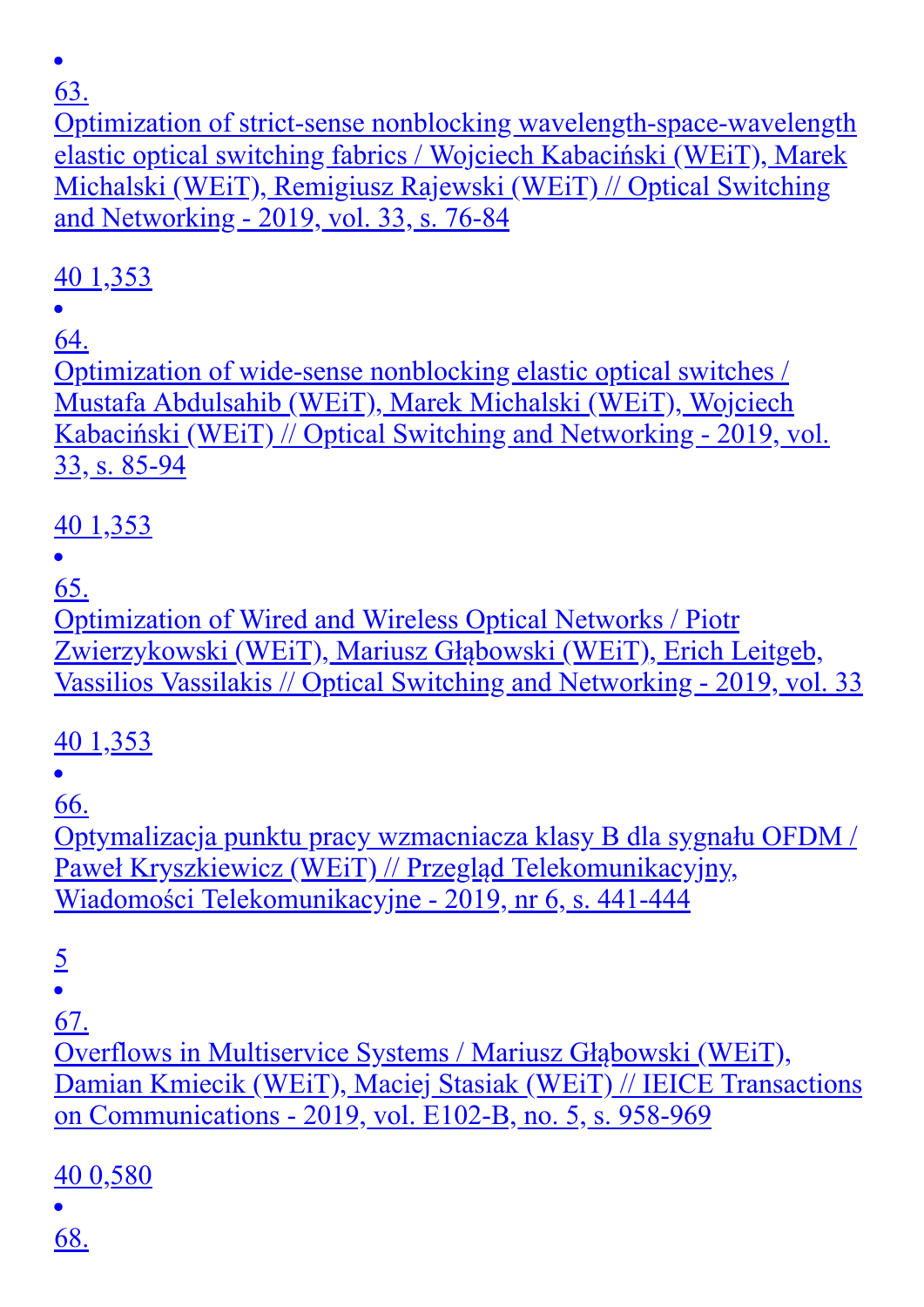PCE-based approach to worst-case scenario analysis in wireless telecommunication systems / Piotr Górniak (WEiT), Wojciech Bandurski // Progress In Electromagnetics Research B - 2019, vol. 84, s. 153-170

40

69.

Połączenia nerwowe a komunikacja bezprzewodowa: o efektywności energetycznej transmisji cyfrowej i analogowej / Bartosz Bossy (WEiT), Paweł Kryszkiewicz (WEiT), Hanna Bogucka (WEiT) // Przegląd Telekomunikacyjny, Wiadomości Telekomunikacyjne - 2019, nr 6, s. 338-342

 $rac{5}{•}$ 

70.

Porównanie efektywności energetycznej mgły i chmury obliczeniowej przegląd / Bartosz Kopras (WEiT), Filip Idzikowski (WEiT) // Przegląd Telekomunikacyjny, Wiadomości Telekomunikacyjne - 2019, nr 6, s. 307-310

 $rac{5}{•}$ 

71.

Power Consumption and Delay in Wired Parts of Fog Computing Networks / Bartosz Kopras (WEiT), Filip Idzikowski (WEiT), Paweł Kryszkiewicz (WEiT) // W: IEEE Sustainability through ICT Summit (StICT 2019): IEEE, 2019 - s. 69-76

20

72.

Preface / Sławomir Hanczewski (WEiT), Maciej Piechowiak, Joanna Weissenberg (WEiT) // Journal of Telecommunications and Information Technology - 2019, nr 1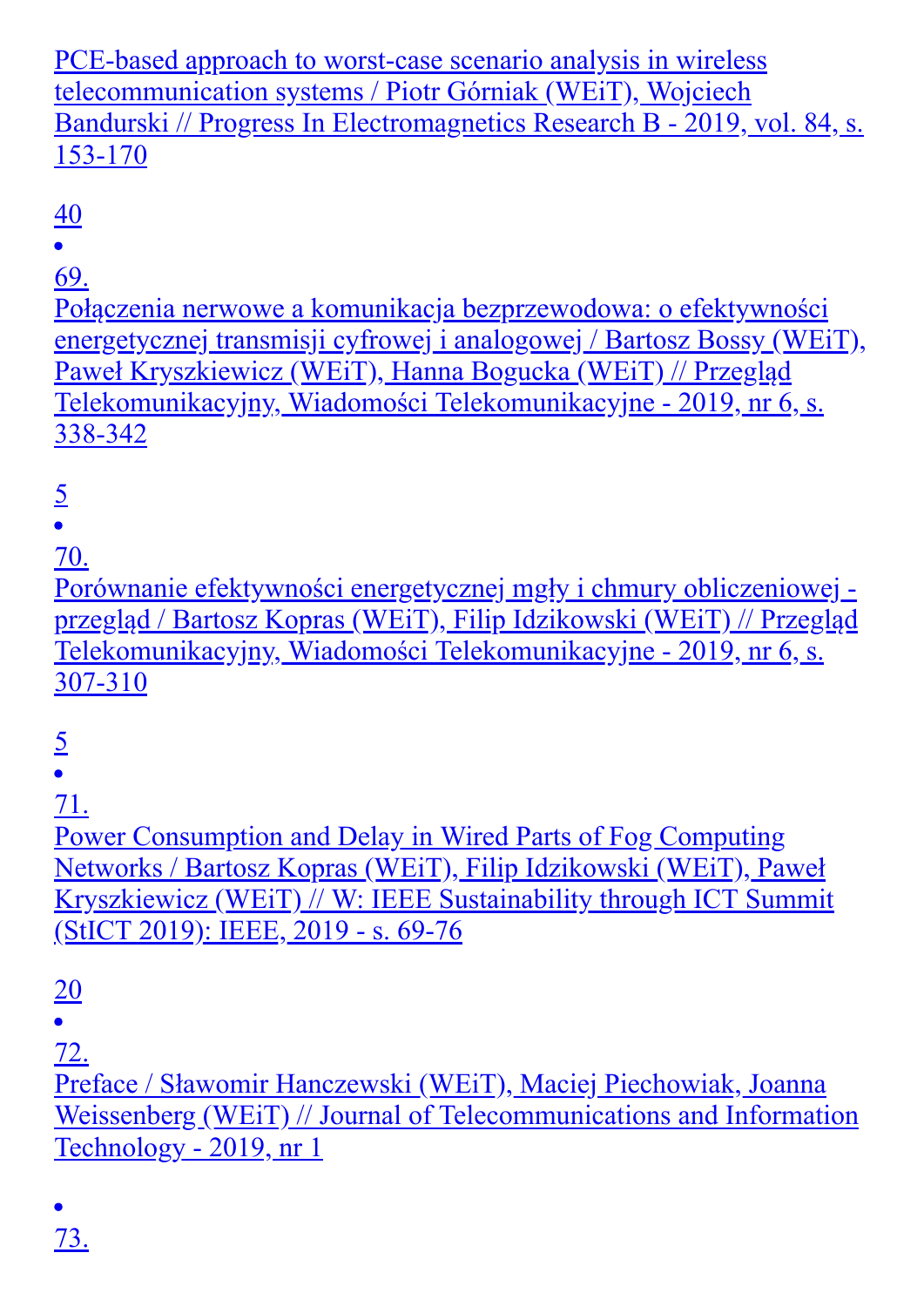Przetwarzanie i kompresja wielowidokowych sekwencji wizyjnych / Olgierd Stankiewicz (WEiT) / Poznań, Polska : Wydawnictwo Politechniki Poznańskiej, Rozprawy / Politechnika Poznańska, 2019 - 161 s.

80

 $\bullet$ 

74.

PUT/ETRI Response to Immersive Video CE-2: Temporal and spatial aggregation / Dawid Mieloch (WEiT), Adrian Dziembowski (WEiT), Olgierd Stankiewicz (WEiT), Marek Domański (WEiT), Gwangson Lee // W: 127th MPEG Meeting, 2019 - s. 1-3

 $\bullet$ 

75. PUT/ETRI Response to Immersive Video CE-5: Depth and color refinement / Dawid Mieloch (WEiT), Adrian Dziembowski (WEiT), Marek Domański (WEiT), Gwangson Lee // W: 127th MPEG Meeting,  $2019 - s. 1 - 5$ 

 $\bullet$ 

76.

QoS criteria for energy-aware switching networks / Mariusz Głąbowski (WEiT), Maciej Stasiak (WEiT), Michał Dominik Stasiak // W: Quality, Reliability, Security and Robustness in Heterogeneous Systems : 14th EAI International Conference, Qshine 2018, Ho Chi Minh City, Vietnam, December 3–4, 2018 / red. Trung Q Duong, Nguyen-Son Vo, Van Ca Phan: Springer International Publishing, 2019

20

77.

Rearrangeability of Wavelength-Space-Wavelength Switching Fabric Architecture for Elastic Optical Switches / Wojciech Kabaciński (WEiT), Atyaf Al-Tameemi (WEiT), Remigiusz Rajewski (WEiT) // IEEE Access - 2019, vol. 7, s. 64993-65006

100 4,098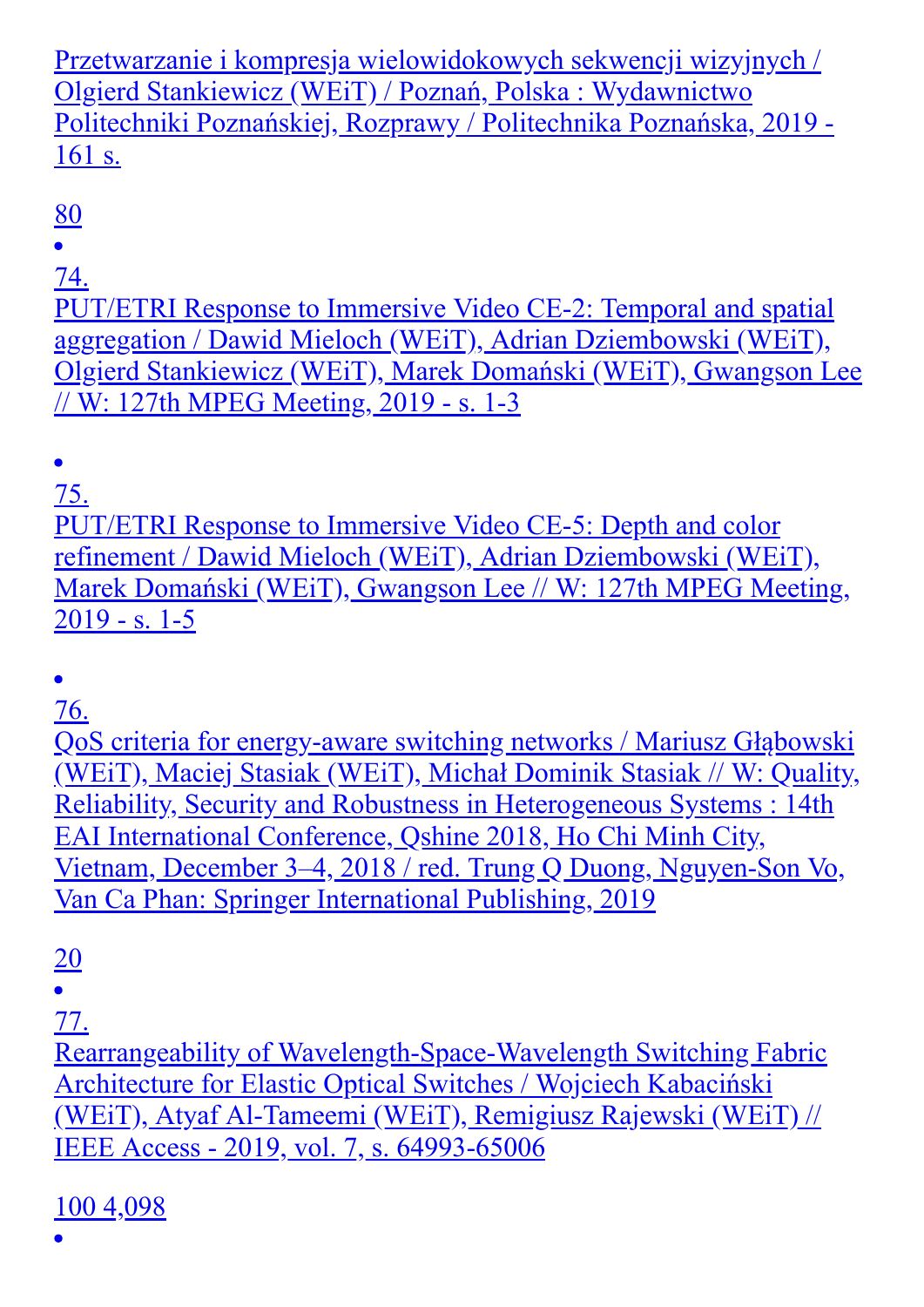Rearrangeable 2x2 elastic optical switch with two connection rates and Spectrum conversion capability / Wojciech Kabaciński (WEiT), Remigiusz Rajewski (WEiT), Atyaf Al-Tameemi (WEiT) // Photonic Network Communications - 2019, vol. in press

## 40 1,328

79.

RingNet: A Memory-Oriented Network-On-Chip Designed for FPGA / Jakub Siast (WEiT), Adam Łuczak (WEiT), Marek Domański (WEiT) // IEEE Transactions on Very Large Scale Integration (VLSI) Systems - 2019, vol. 27, no. 6, s. 1284-1297

100 1,946

80.

Slicing in Modern Cellular Networks / Piotr Zwierzykowski (WEiT), Xiao Pei, Vukobratovic Dejan, Zakrzewska Anna // Wireless Communications and Mobile Computing - 2019, vol. 2019

 $\bullet$ 

81.

Special Section on European ICT R&D Project Activities on Broadband Access Technologies in Conjunction with Main Topics of 2016/2017 IEICE ICT Forum - forword / Piotr Zwierzykowski (WEiT) // IEICE Transactions on Communications - 2019, vol. E102-B, no. 5, s. 957

 $\bullet$ 

82.

Strict-Sense Nonblocking Conditions for the log2N-1 Multirate Switching Fabric for the Discrete Bandwidth Model / Remigiusz Rajewski (WEiT) // Mathematical Problems in Engineering - 2019, vol. 2019, s. 2096598-1-2096598-13

40 1,179

83.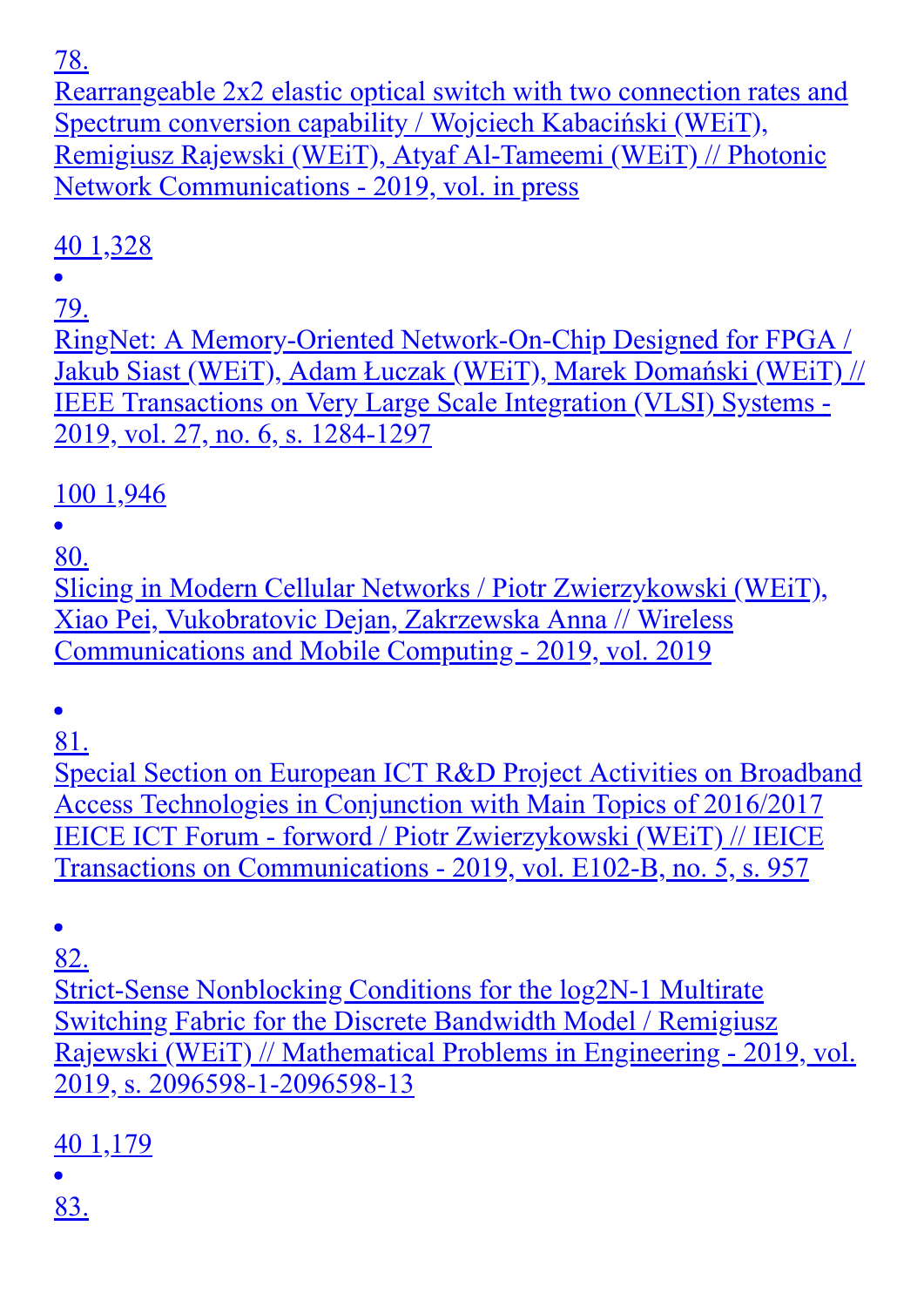Study of 3D Video Compression Using Nonlinear Depth Representation, IEEE Access / Olgierd Stankiewicz (WEiT), Krzysztof Wegner (WEiT), Marek Domański (WEiT) // IEEE Access - 2019, vol. 7, s. 31110-31122

## 100 4,098

84.

Supplement to "Asymmetrical Space-Conversion Space SCS1 Strict-Sense and Wide-Sense Nonblocking Switching Fabrics for Continuous Multislot Connections" - the SCS2 Switching Fabrics Case / Grzegorz Danilewicz (WEiT) // IEEE Access - 2019, vol. 7, s. 167577-167583

## 100 4,098

 $\bullet$ 

85.

Synteza widoków wirtualnych w rzadkich systemach wielokamerowych dla zastosowań w swobodnej nawigacji / Adrian Dziembowski (WEiT) // Przegląd Telekomunikacyjny, Wiadomości Telekomunikacyjne - 2019, nr 6, s. 396-399

## 5

86.

System Architecture for Real-Time Comparison of Audio Streams for Broadcast Supervision / Jakub Stankowski (WEiT), Mateusz Lorkiewicz (WEiT), Krzysztof Klimaszewski (WEiT) // W: Image Processing and Communications Challenges 10 : 10th International Conference, IP&C'2018 Bydgoszcz, Poland, November 2018, Proceedings / red. Michał Choraś, Ryszard S. Choraś - Cham, Switzerland : Springer International Publishing, 2019 - s. 245-252

20

87.

Systemy niepełnodostępne w modelowaniu współczesnych sieci teleinformatycznych / Sławomir Hanczewski (WEiT) / Wydawnictwo Politechniki Poznańskiej, Rozprawy / Politechnika Poznańska, 2019 - 150 s.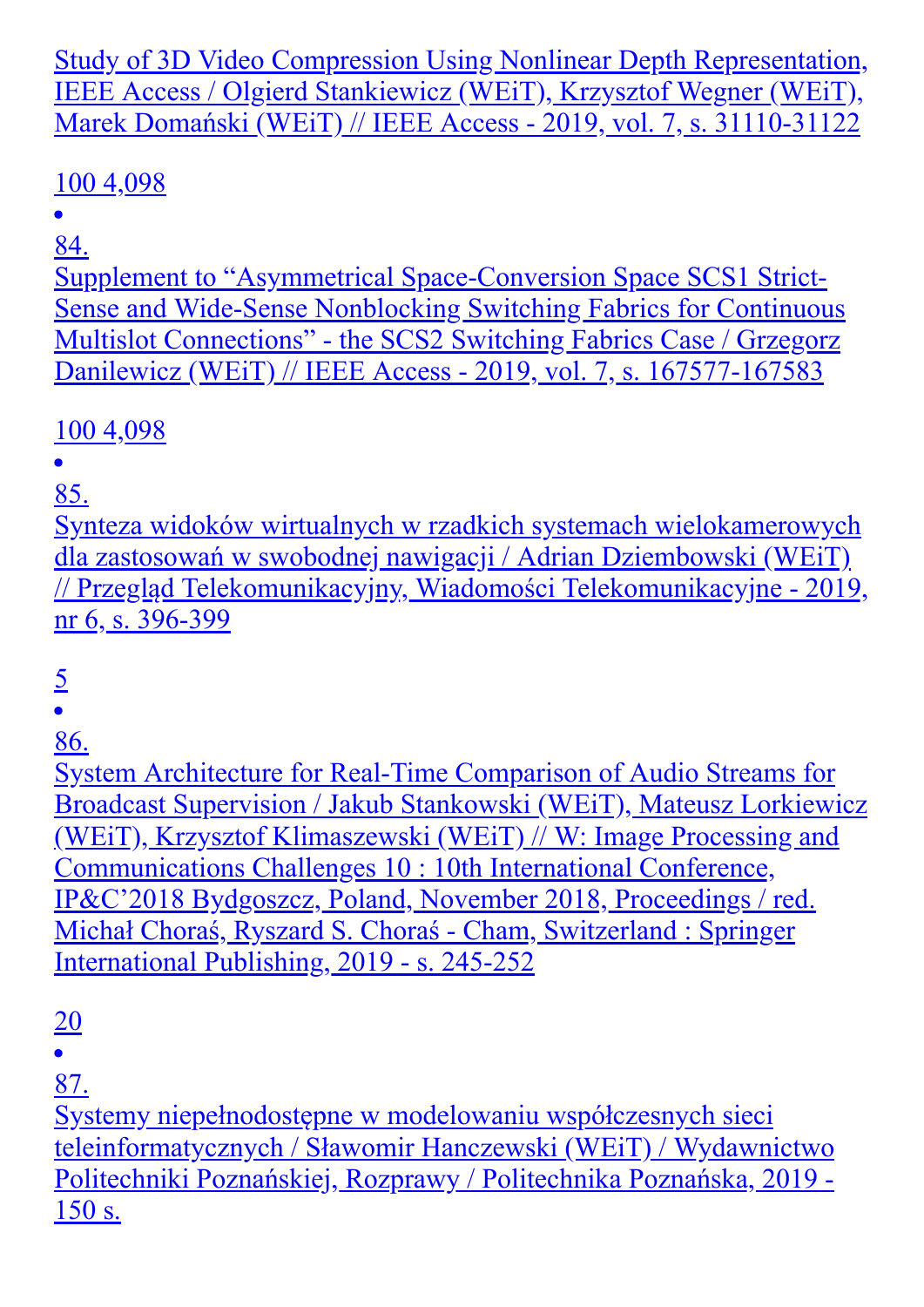80

88.

Systemy niepełnodostępne w modelowaniu współczesnych sieci teleinformatycznych / Sławomir Hanczewski (WEiT) / Poznań, Polska : Wydawnictwo Politechniki Poznańskiej, Rozprawy / Politechnika Poznańska, 2019 - 149 s.

80

89.

Technical description of proposal for Call for Proposals on 3DoF+ Visual prepared by Poznań University of Technology (PUT) and Electronics and Telecommunications Research Institute (ETRI) / Marek Domański (WEiT), Adrian Dziembowski (WEiT), Dawid Mieloch (WEiT), Olgierd Stankiewicz (WEiT), Jakub Stankowski (WEiT), Adam Grzelka (WEiT), Gwangson Lee, Jun Young Jeong, Jeongil Seo // W: 126th MPEG Meeting, 2019 - s. 1-13

90.

The Intrusive PCE-Based Method for Uncertainty Calculation in Ray-Tracing Analysis of 5G EM Wave Propagation. / Piotr Górniak (WEiT) // W: IEEE-APS Topical Conference on Antennas and Propagation in Wireless Communications (APWC 2019): IEEE, 2019 - s. 340-344

20

91.

Towards Spectrum Sharing in Virtualized Networks: A Survey and an Outlook / Ahmed Furqan, Adrian Kliks (WEiT), Goratti Leonardo, Shah Nawaz Khan // W: Cognitive Radio, Mobile Communications and Wireless Networks / red. Mubashir Husain Rehmani, Riadh Dhaou - Cham, Switzerland : Springer, 2019

20

92.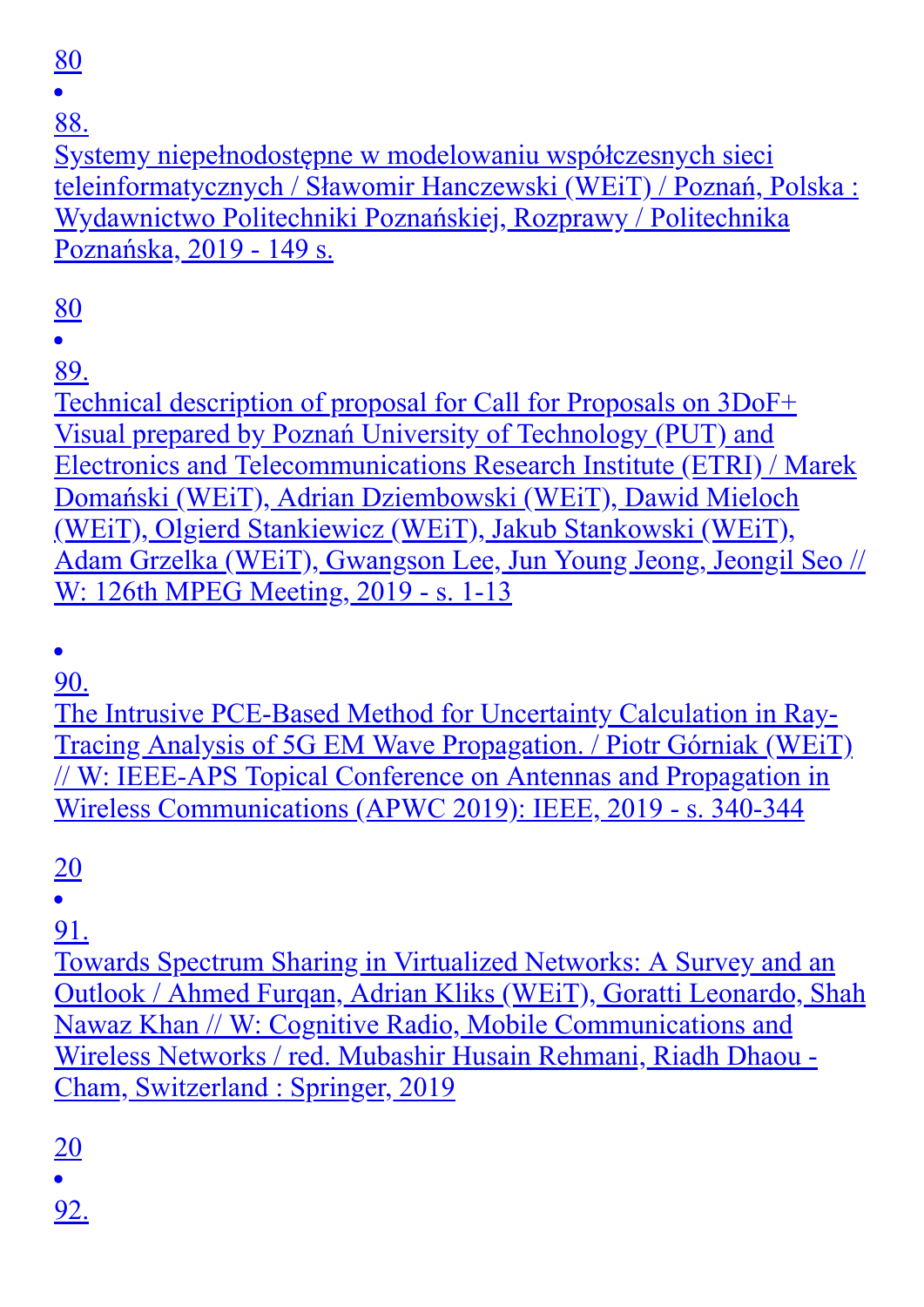Unified Screen Content and Multiview Video Coding - Experimental results / Jarosław Samelak (WEiT), Marek Domański (WEiT) // W: 125th MPEG Meeting, 2019

 $\bullet$ 93.

Warunki konieczne przestrajalności elastycznych pól komutacyjnych o konfiguracji W-S-W / Wojciech Kabaciński (WEiT), Atyaf Al-Tameemi (WEiT), Remigiusz Rajewski (WEiT) // Przegląd Telekomunikacyjny, Wiadomości Telekomunikacyjne - 2019, nr 7, s. 645-650

5

 $\bullet$ 

94.

Waveform Flexibility for Network Slicing / Łukasz Kułacz (WEiT), Adrian Kryszkiewicz (WEiT), Adrian Kliks (WEiT) // Wireless Communications and Mobile Computing - 2019, vol. 2019, s. 6250804- 1-6250804-15

40 1,396

95.

Wide-Sense Nonblocking Converting-Space-Converting Switching Node Architecture under XsVarSLOT Algorithm / Mustafa Abdulsahib (WEiT), Wojciech Kabaciński (WEiT) // W: IEEE 20th International Conference on High Performance Switching and Routing (HPSR 2019): IEEE, 2019

20 20

96.

Wide-sense nonblocking W-S-W node architectures for elastic optical networks / Wojciech Kabaciński (WEiT), Mustafa Abdulsahib (WEiT), Marek Michalski (WEiT) // IEICE Transactions on Communications - 2019, vol. E102-B, no. 5, s. 978-991

40 0,580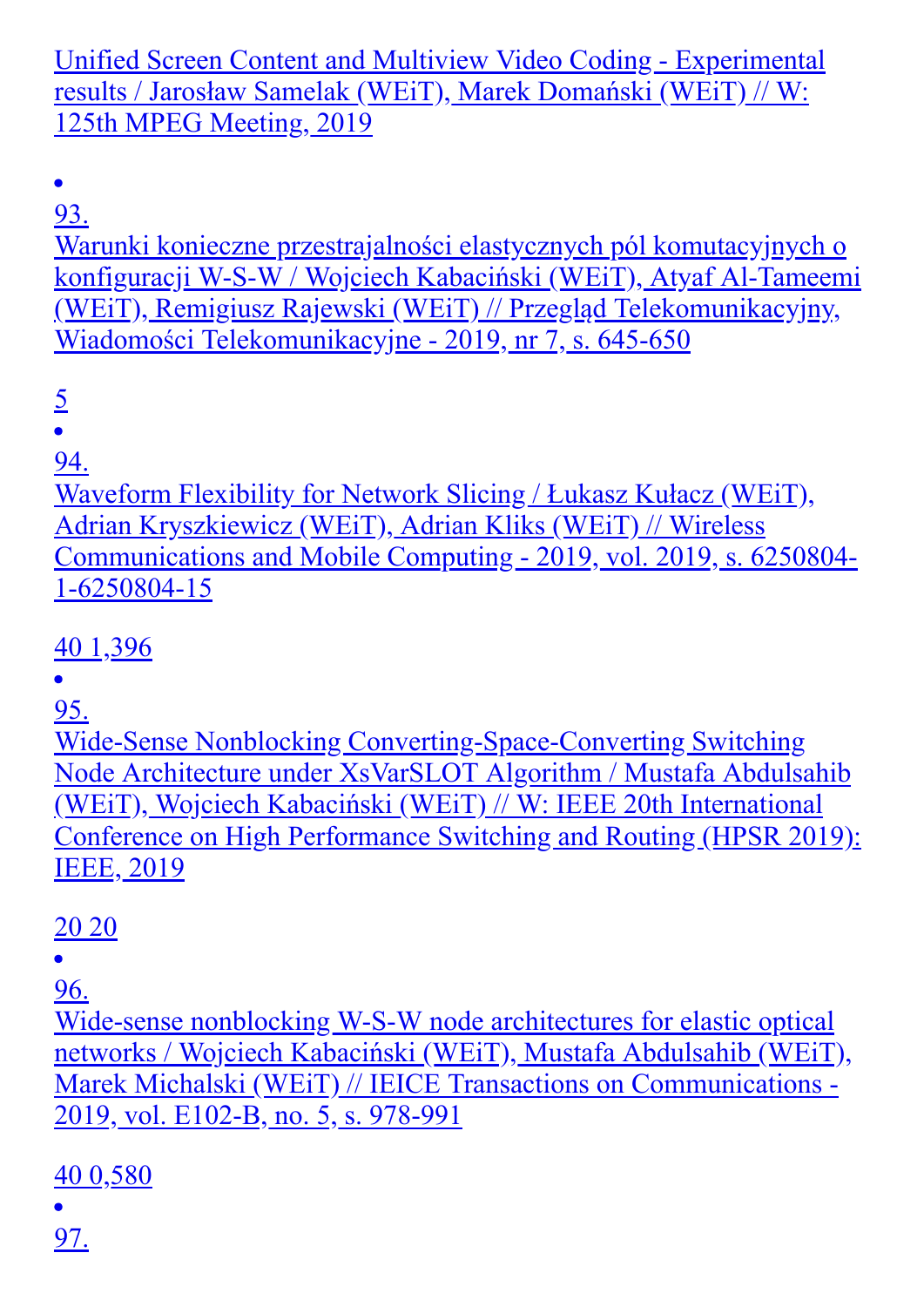Wprowadzenie protokołu IPv6 do sieci operatorskiej na przykładzie operatora telewizji kablowej / Piotr Zwierzykowski (WEiT), Borys Owczarzak // Przegląd Telekomunikacyjny, Wiadomości Telekomunikacyjne - 2019, nr 2, s. 31-39

 $\frac{5}{•}$ 

98.

Waveform Flexibility in Database-Oriented Cognitive Wireless Systems / Łukasz Kułacz (WEiT), Paweł Kryszkiewicz (WEiT), Adrian Kliks (WEiT), Jordi Perez-Romero // W: Global Information Infrastructure and Networking Symposium (GIIS 2018): IEEE, 2018

## 20

99.

An Effective FDTD Algorithm for Simulations of Stochastic EM Fields in 5G Frequency Band / Piotr Górniak (WEiT) // W: IEEE 29th Annual International Symposium on Personal, Indoor, and Mobile Radio Communications (PIMRC) , 9-12 September 2018, Bologna, Italy: IEEE, 2018 - s. 1417-1421

#### 20 15

100.

Brain Inspirations for Dense Wireless Networks: Microglia Functionality / Adrian Kliks (WEiT), Łukasz Kułacz (WEiT) // W: IEEE 29th Annual International Symposium on Personal, Indoor, and Mobile Radio Communications (PIMRC) , 9-12 September 2018, Bologna, Italy: IEEE, 2018 - s. 578-579

20 15

 $\bullet$ 

101.

360 degree test image with depth / Dominika Łosiewicz, Tomasz Grajek (WEiT), Krzysztof Wegner (WEiT), Adam Grzelka (WEiT), Olgierd Stankiewicz (WEiT), Marek Domański (WEiT) // W: 121st MPEG Meeting, 2018 - s. 1-6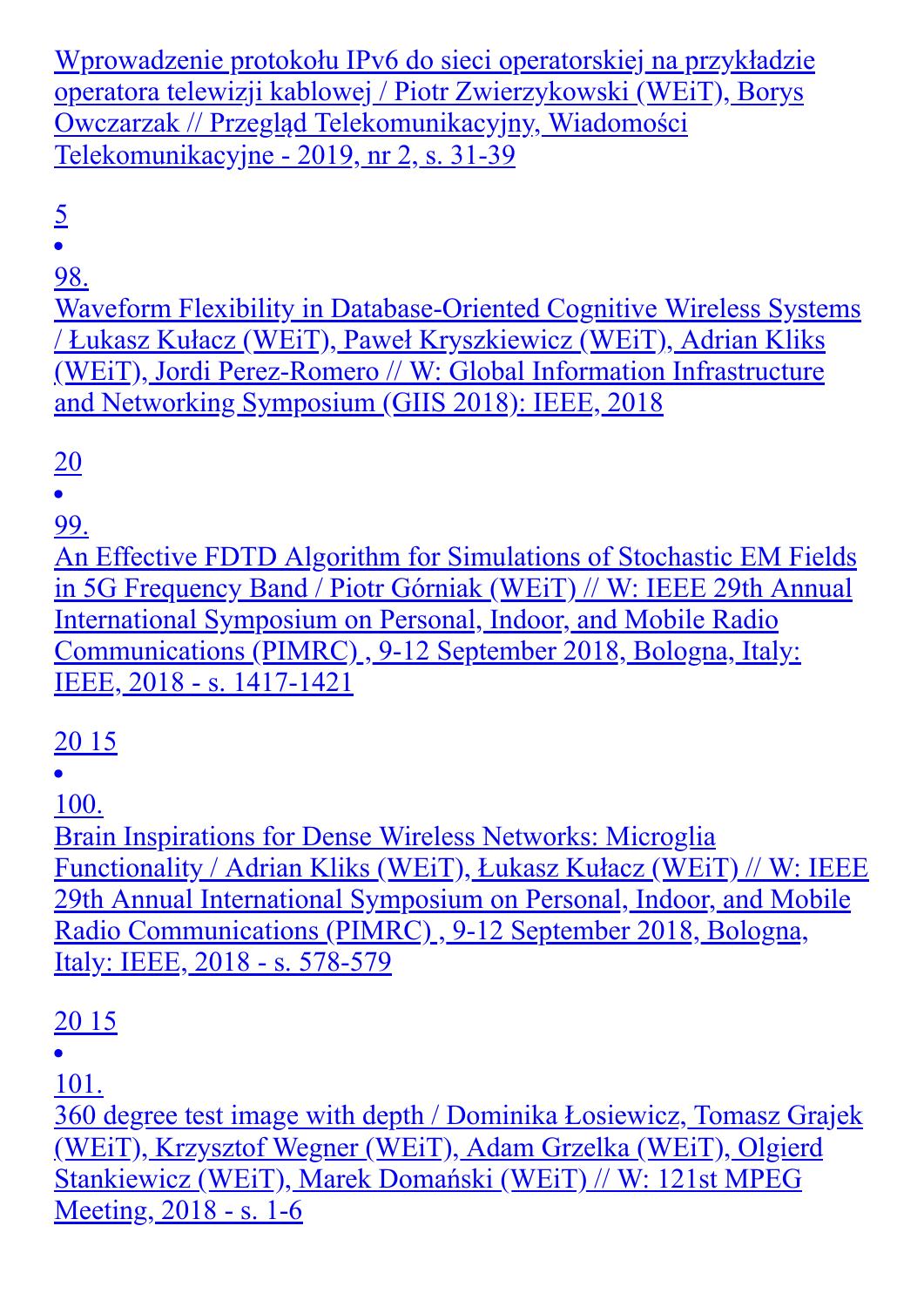3GPP C-V2X and IEEE 802.11p for Vehicle-to-Vehicle communications in highway platooning scenarios / Vladimir Vukadinovic, Krzysztof Bąkowski, Patrick Marsch, Ian Dexter Garcia, Hua Xu, Michał Sybis (WEiT), Paweł Sroka (WEiT), Krzysztof Wesołowski (WEiT), David Lister, Ilaria Thibault // Ad Hoc Networks - 2018, vol. 74, s. 17-29

35 3,490

103.

A free-viewpoint television system for horizontal virtual navigation / Olgierd Stankiewicz (WEiT), Marek Domański (WEiT), Adrian Dziembowski (WEiT), Adam Grzelka (WEiT), Dawid Mieloch (WEiT), Jarosław Samelak (WEiT) // IEEE Transactions on Multimedia - 2018, vol. 20, no. 8, s. 1-14

## 40 5,452

104.

A Modified Method for Point-to-Group Blocking Probability Calculation in Switching Networks with Call Admission Control Mechanisms / Mariusz Głąbowski (WEiT), Maciej Sobieraj (WEiT) // W: 11th International Symposium on Communication Systems, Networks & Digital Signal Processing (CSNDSP 2018): IEEE, 2018

20

105.

Adaptive color correction in virtual view synthesis / Adrian Dziembowski (WEiT), Marek Domański (WEiT) // W: 2018 - 3DTV-Conference: The True Vision - Capture, Transmission and Display of 3D Video (3DTV-CON): IEEE, 2018 - s. 1-4

20 15

106.

Algorithm for real-time comparison of audio streams for broadcast supervision / Mateusz Lorkiewicz (WEiT), Jakub Stankowski (WEiT),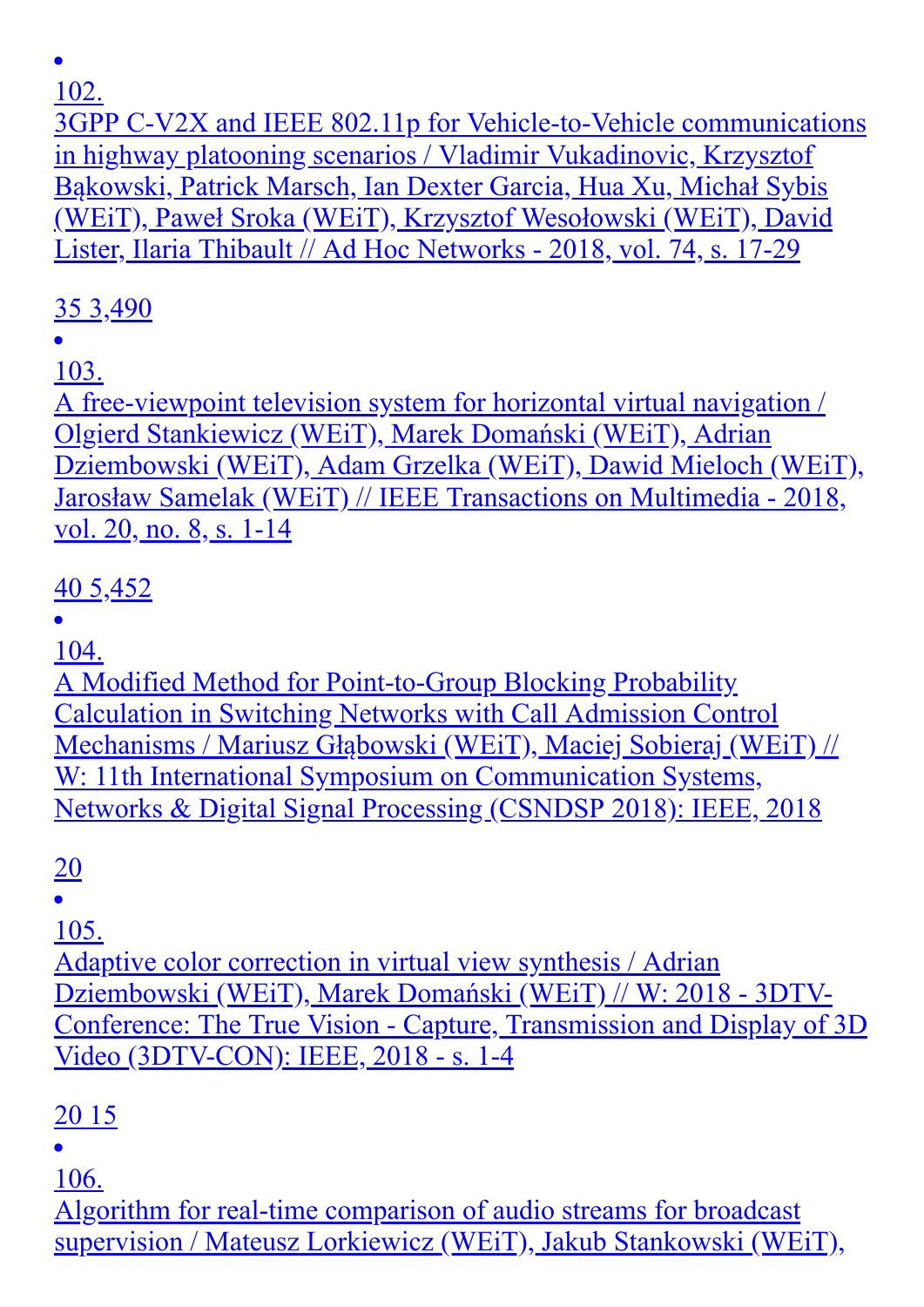Krzysztof Klimaszewski (WEiT) // W: IWSSIP 25th International Conference on Systems, Signals and Image Processing, Maribor, Slovenia, 20-22 June 2018: IEEE, 2018

## 20 15

107.

Algorytmy do jednoczesnego zestawiania połączeń w polach typu WSW1 o pojmeności 2×2 obsługujących dwa rodzaje połączeń / Wojciech Kabaciński (WEiT), Remigiusz Rajewski (WEiT), Atyaf Al-Tameemi (WEiT) // Przegląd Telekomunikacyjny, Wiadomości Telekomunikacyjne - 2018, nr 8-9, s. 815-821

## 9

108.

Amplifier-Coupled Tone Reservation for Minimization of OFDM Nonlinear Distortion / Paweł Kryszkiewicz (WEiT) // IEEE Transactions on Vehicular Technology - 2018, vol. 67, no. 5, s. 4316-4324

## 35 5,339

109.

An approach to analytical modelling of optical switching networks / Mariusz Głąbowski (WEiT), Maciej Sobieraj (WEiT), Maciej Stasiak (WEiT) // W: Proceedings of the 2018 IEICE General Conference, 2018

110.

Analityczny model plastrów w sieciach 5G / Sławomir Hanczewski (WEiT), Joanna Weissenberg (WEiT) // Przegląd Telekomunikacyjny, Wiadomości Telekomunikacyjne - 2018, nr 8-9, s. 634-639

9

111.

Application of the CBRS model for wireless systems coexistence in 3.6- 3.8 GHz band / Adrian Kliks (WEiT), Paweł Kryszkiewicz (WEiT), Łukasz Kułacz (WEiT), Karol Kowalik, Michał Kołodziejski, Heikki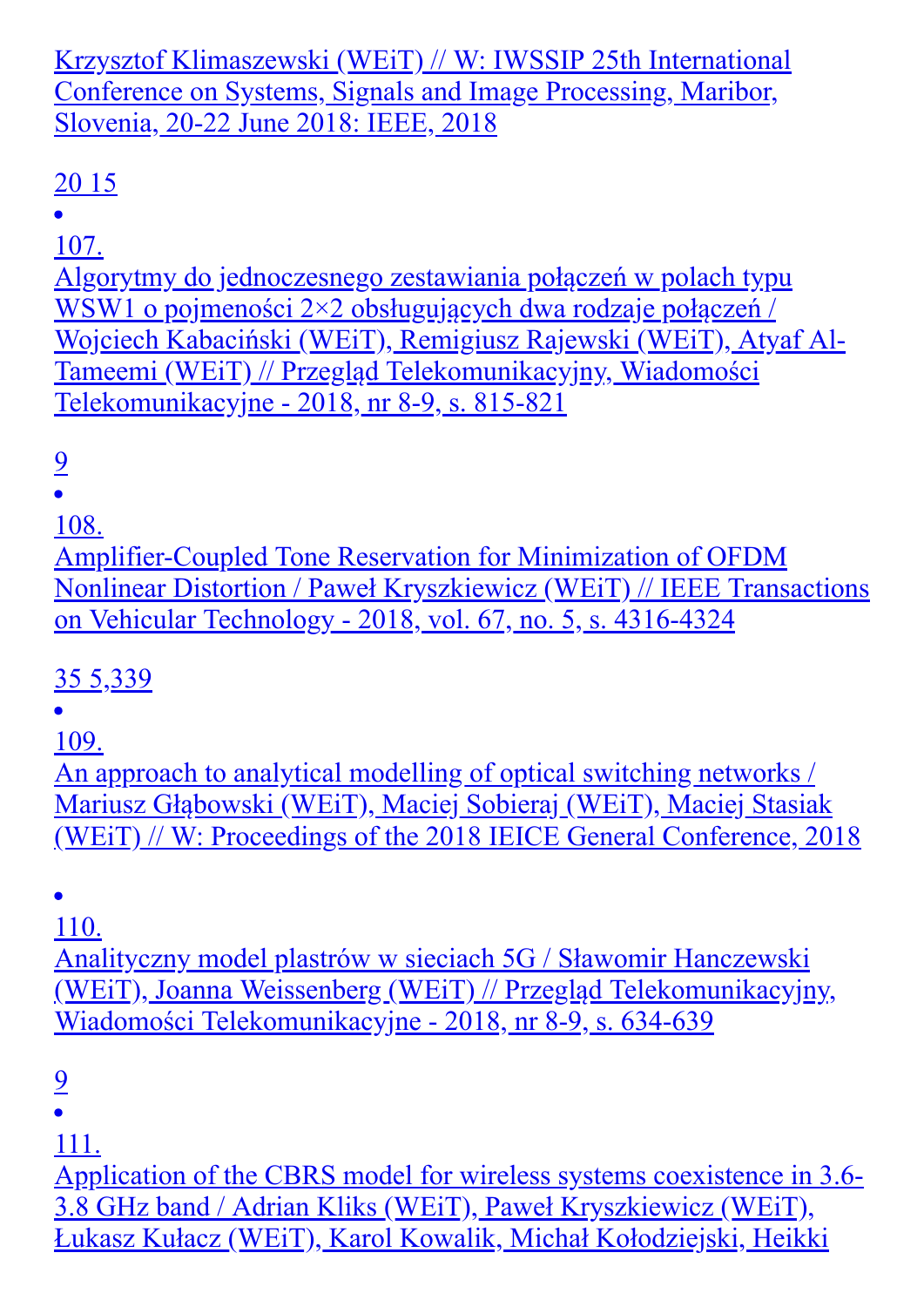Kokkinen, Jaakko Ojaniemi, Arto Kivinen // W: Cognitive Radio Oriented Wireless Networks : 12th International Conference, CROWNCOM 2017, Lisbon, Portugal, September 20-21, 2017 : Proceedings: Springer, 2018 - s. 100-111

112.

Badania symulacyjne systemów kolejkowych z niepełnodostępnym serwerem / Sławomir Hanczewski (WEiT), Michał Weissenberg (WEiT) // Przegląd Telekomunikacyjny, Wiadomości Telekomunikacyjne - 2018, nr 8-9, s. 654-659

9

113.

Badanie właściwości algorytmu kompresji zmniejszającego stosunek mocy szczytowej do średniej sygnału wielotonowego / Krzysztof Wesołowski (WEiT) // Przegląd Telekomunikacyjny, Wiadomości Telekomunikacyjne - 2018, nr 6, s. 455-458

9

114.

Badanie właściwości kodów korekcyjnych w aspekcie ich zastosowania w systemach 5g / Michał Sybis (WEiT), Krzysztof Wesołowski (WEiT) // Przegląd Telekomunikacyjny, Wiadomości Telekomunikacyjne - 2018, nr 6, s. 367-372

9

115.

Bitrate Allocation for Multiview Video Plus Depth Simulcast Coding / Yasir Al-Obaidi (WEiT), Tomasz Grajek (WEiT), Olgierd Stankiewicz (WEiT), Marek Domański (WEiT) // W: IWSSIP 25th International Conference on Systems, Signals and Image Processing, Maribor, Slovenia, 20-22 June 2018: IEEE, 2018

#### 20 15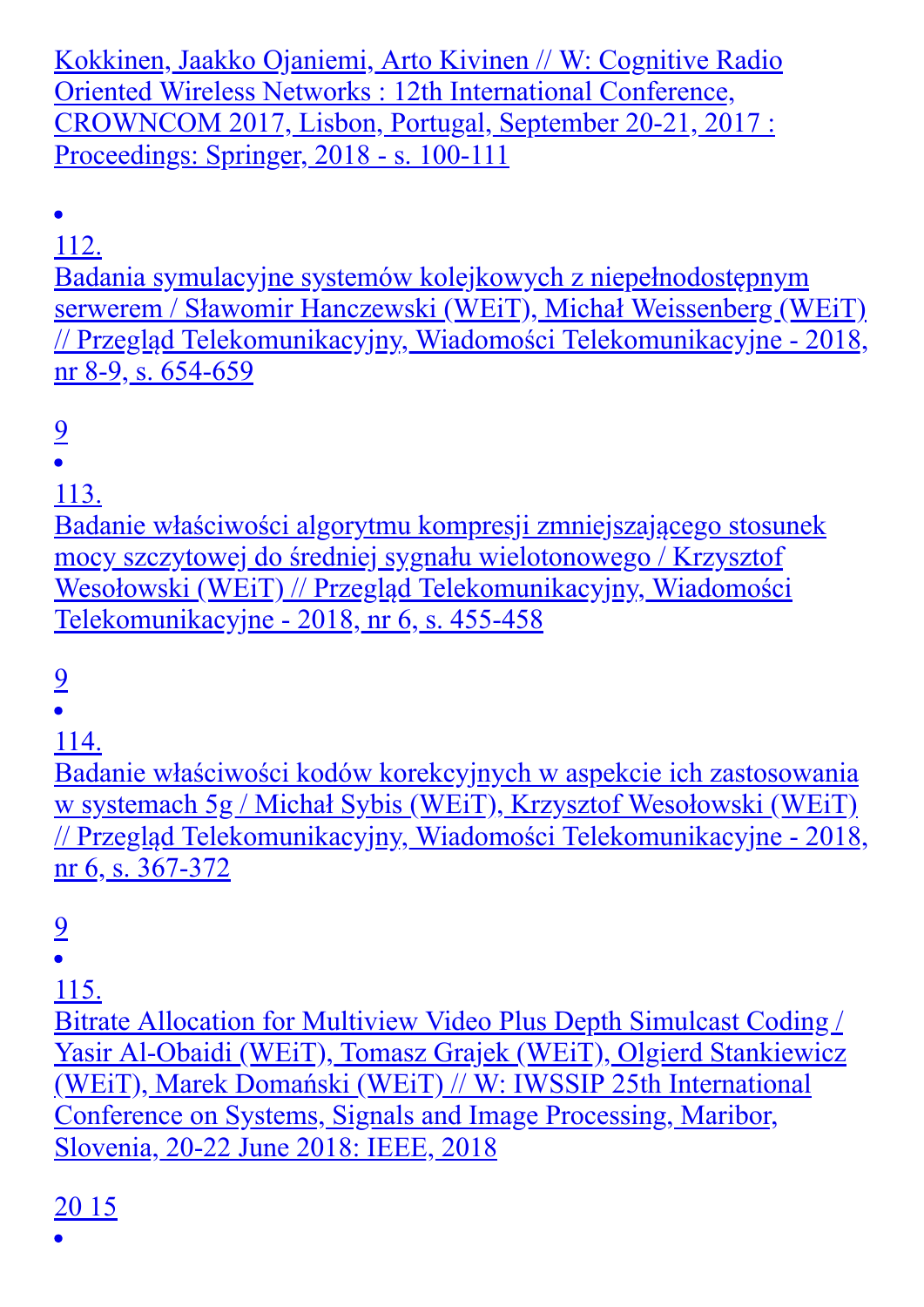Brain-Inspired Communications in Dense Wireless Networks / Łukasz Kułacz (WEiT), Adrian Kliks (WEiT) // W: 14th International Conference on Mobile Ad-Hoc and Sensor Networks (MSN) 2018: IEEE, 2018 - s. 140-145

## 20

117.

Comparison of Effective Coverage Calculation Methods for Image Quality Assessment Databases / Mateusz Buczkowski (WEiT), Ryszard Stasiński (WEiT) // International Journal of Electronics and Telecommunications - 2018, vol. 64, no. 3, s. 307-313

## 15

118.

Concatenation of convolutional codes over ring and STBC codes for multiuser CPM transmission / Piotr Remlein (WEiT) // W: Proceedings of the 2018 IEICE Information and Communication Technology Forum (ICTF 2018) / red. Maciej Sobieraj (WEiT), Piotr Zwierzykowski (WEiT): Polish Association of Telecommunication Engineers, 2018

# $rac{5}{•}$

119.

Concept of an Analytical Model for Cloud Computing Infrastructure / Sławomir Hanczewski (WEiT), Michał Weissenberg (WEiT) // W: 11th International Symposium on Communication Systems, Networks & Digital Signal Processing (CSNDSP 2018): IEEE, 2018

20

120.

Context-Based Spectrum Sharing in 5G Wireless Networks Based on Radio Environment Maps / Paweł Kryszkiewicz (WEiT), Adrian Kliks (WEiT), Łukasz Kułacz (WEiT), Hanna Bogucka (WEiT), George P. Koudouridis, Marcin Dryjański // Wireless Communications and Mobile Computing - 2018, vol. 2018, s. 3217315-1-3217315-15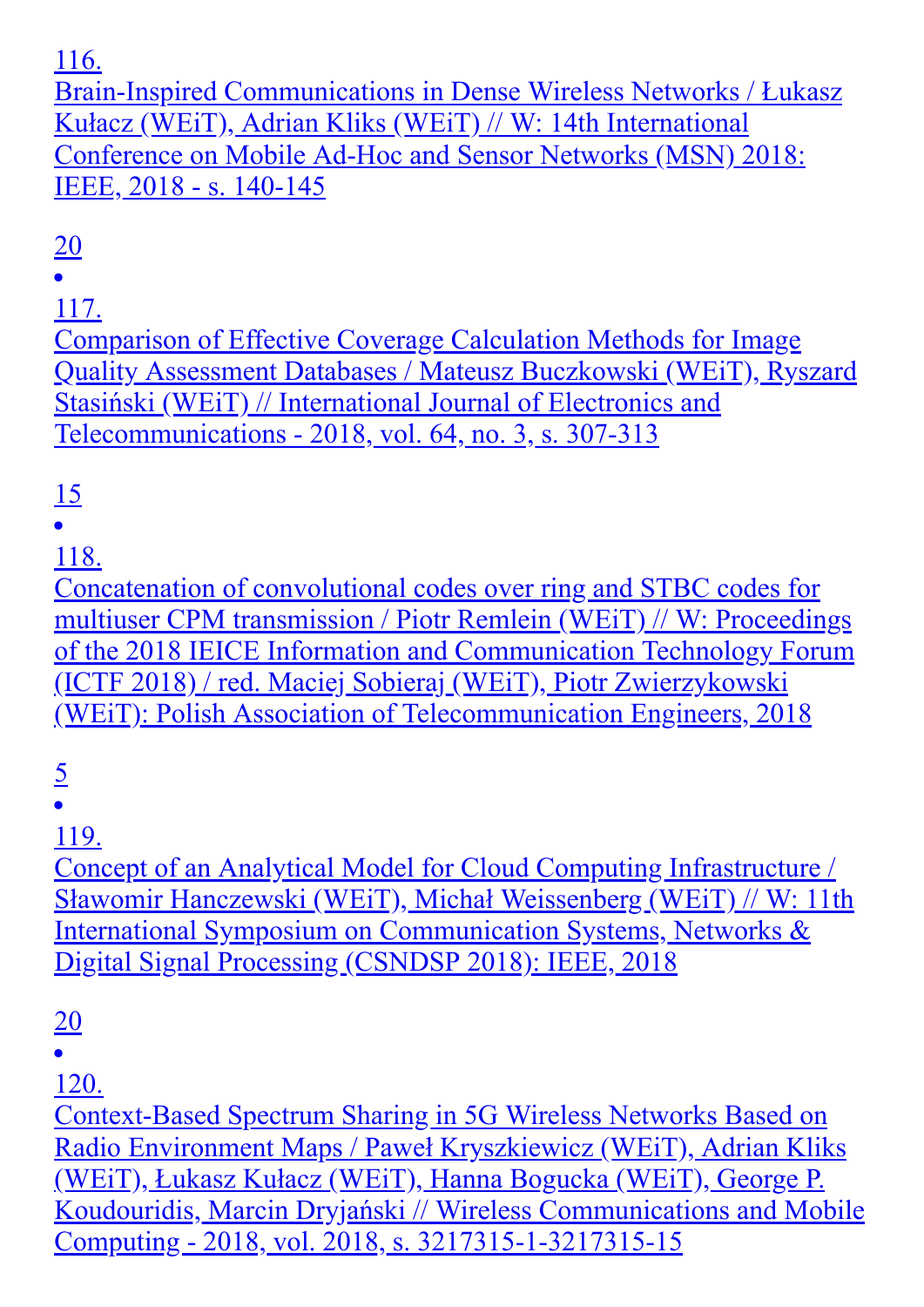#### 25 1,396

121.

Control Algorithms for Simultaneous Connections Routing in Flexible Optical Switching Networks / Wojciech Kabaciński (WEiT), Atyaf Al-Tameemi (WEiT) // W: International Conference on Photonics in Switching and Computing (PSC'18), 2018

## 15

122.

Defragmentation in W-S-W Elastic Optical Networks / Remigiusz Rajewski (WEiT) // Journal of Telecommunications and Information Technology - 2018, nr 1, s. 18-23

# $\frac{12}{1}$

123.

Depth Estimation from Stereoscopic 360-Degree Video / Krzysztof Wegner (WEiT), Olgierd Stankiewicz (WEiT), Tomasz Grajek (WEiT), Marek Domański (WEiT) // W: 25th IEEE International Conference on Image Processing (ICIP): IEEE, 2018 - s. 2945-2948

## 20 70 15

124.

Depth Map Estimation based on Maximum a Posteriori Probability / Olgierd Stankiewicz (WEiT), Marek Domański (WEiT) // IEIE Transactions on Smart Processing and Computing - 2018, vol. 7, no. 1, s. 49-61

 $\bullet$ 

125.

Deterministic Stellar BIST for in-system automotive test / Yingdi Liu, Nilanjan Mukherje, Janusz Rajski, Sudhakar M. Reddy, Jerzy Tyszer (WEiT) // W: 2018 IEEE International Test Conference (ITC) - New York, USA : IEEE, 2018

20 70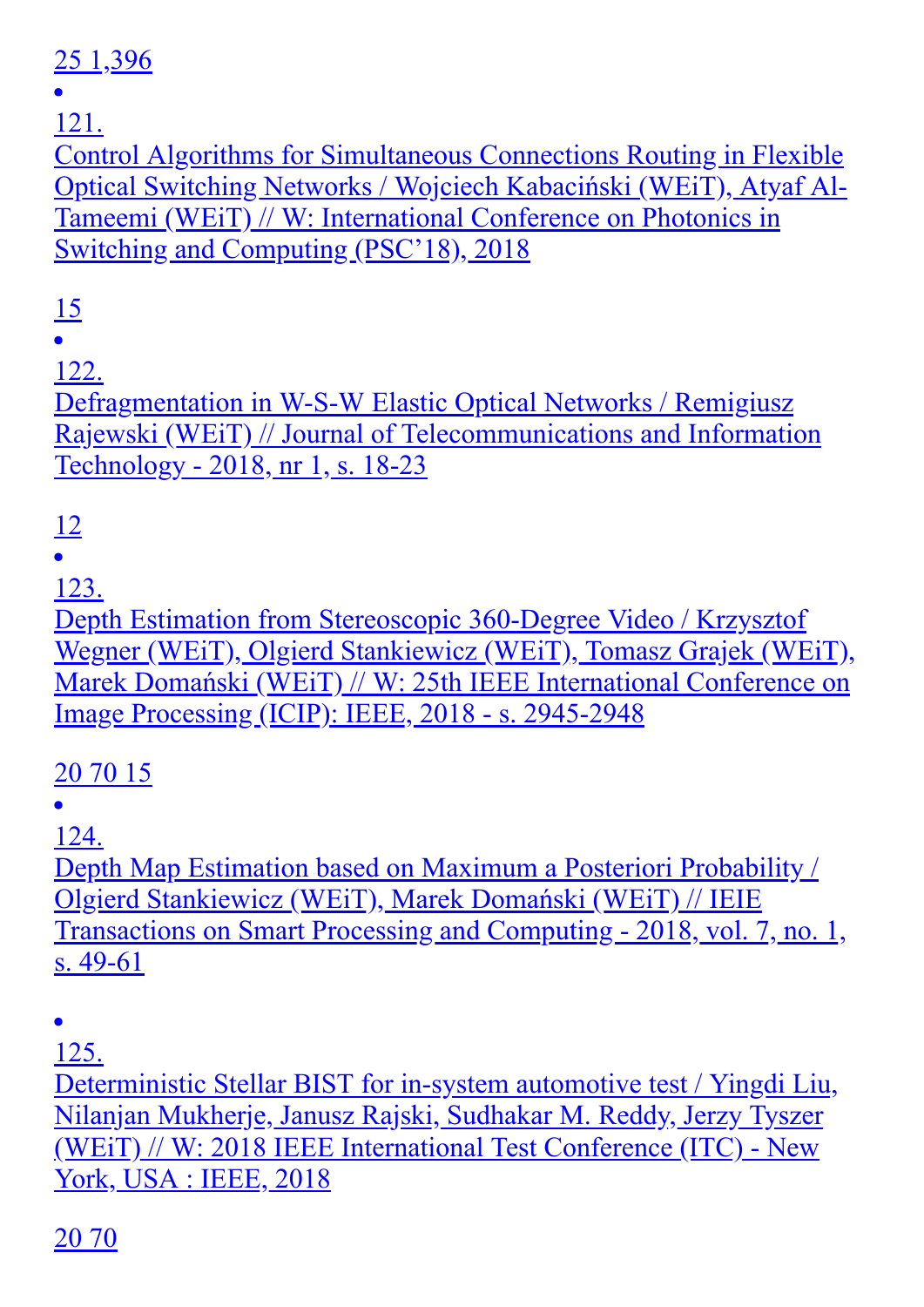Efektywność widmowa PA-BICM-ID w kanale z selektywnymi zanikami Rayleigha / Maciej Krasicki (WEiT) // Przegląd Telekomunikacyjny, Wiadomości Telekomunikacyjne - 2018, nr 6, s. 363-366

9

127.

Energooszczędne pola komutacyjne / Mariusz Żal (WEiT) / Poznań, Polska : Wydawnictwo Politechniki Poznańskiej, Rozprawy / Politechnika Poznańska, 2018 - 125 s.

80

128.

Energy Efficient Resource Allocation in Multiuser DF Relay Interference Networks / Bartosz Bossy (WEiT), Paweł Kryszkiewicz (WEiT), Hanna Bogucka (WEiT) // W: IEEE Globecom Workshops (GC Wkshps 2018): IEEE, 2018

20

129.

Erlang's Ideal Grading in modeling modern telecommunications systems / Sławomir Hanczewski (WEiT) // W: Proceedings of the 2018 IEICE Information and Communication Technology Forum (ICTF 2018) / red. Maciej Sobieraj (WEiT), Piotr Zwierzykowski (WEiT): Polish Association of Telecommunication Engineers, 2018

 $\bullet$ 

130.

Ewolucja czy rewolucja? Dwie dekady rozwoju metod kompresji wizji / Damian Karwowski (WEiT) // Przegląd Telekomunikacyjny, Wiadomości Telekomunikacyjne - 2018, nr 6, s. 179-184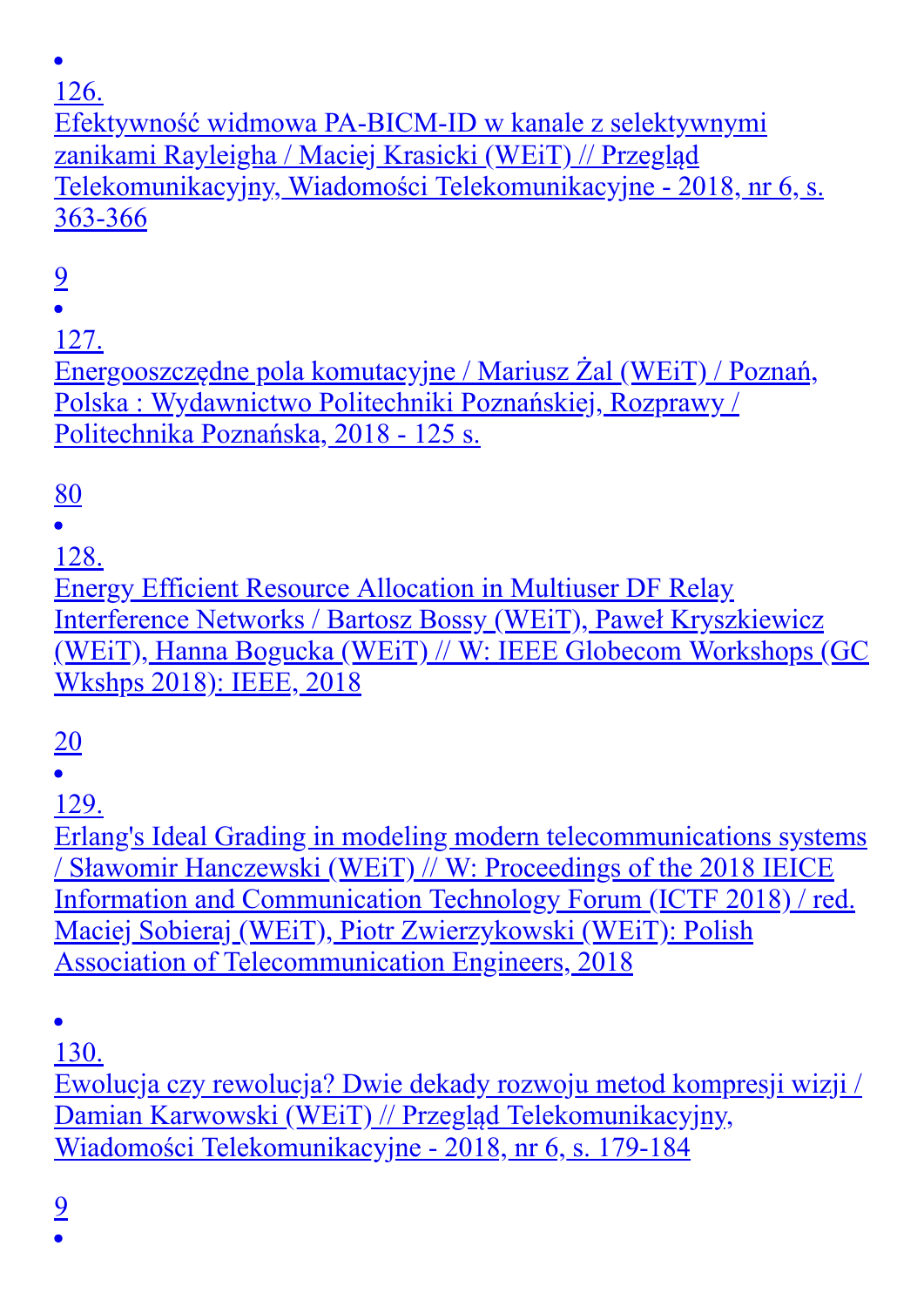Ewolucja technik dostarczania sygnału telewizyjnego na przykładzie Winogradzkiej Telewizji Kablowe / Borys Owczarzak, Piotr Zwierzykowski (WEiT) // Przegląd Telekomunikacyjny, Wiadomości Telekomunikacyjne - 2018, nr 1, s. 8-15

## 9

132.

Extended VSRS for 360 degree video / Marek Domański (WEiT), Dominika Łosiewicz, Tomasz Grajek (WEiT), Olgierd Stankiewicz (WEiT), Krzysztof Wegner (WEiT), Adrian Dziembowski (WEiT), Dawid Mieloch (WEiT) // W: 121st MPEG Meeting, 2018 - s. 1-4

133.

Fast mode selection in the high-efficiency video coding intravideo encoder based on statistics of modes / Krzysztof Wegner (WEiT), Damian Karwowski (WEiT), Jakub Stankowski (WEiT), Tomasz Grajek (WEiT), Krzysztof Klimaszewski (WEiT), Olgierd Stankiewicz (WEiT) // Journal of Electronic Imaging - 2018, vol. 27, iss. 4, s. 043051-1- 043051-13

#### 20 0,924

134.

FDMA System with Space–Time Encoded CPM Signals / Piotr Remlein (WEiT) // Wireless Personal Communications - 2018, vol. 99, no. 4, s. 1475-1485

#### 20 0,929

135.

Free-viewpoint television demonstration for sports events / Marek Domański (WEiT), Adrian Dziembowski (WEiT), Tomasz Grajek (WEiT), Adam Grzelka (WEiT), Krzysztof Klimaszewski (WEiT), Dawid Mieloch (WEiT), Robert Ratajczak (WEiT), Olgierd Stankiewicz (WEiT), Jakub Siast (WEiT), Jakub Stankowski (WEiT), Krzysztof Wegner (WEiT) // W: 121st MPEG Meeting, 2018 - s. 1-6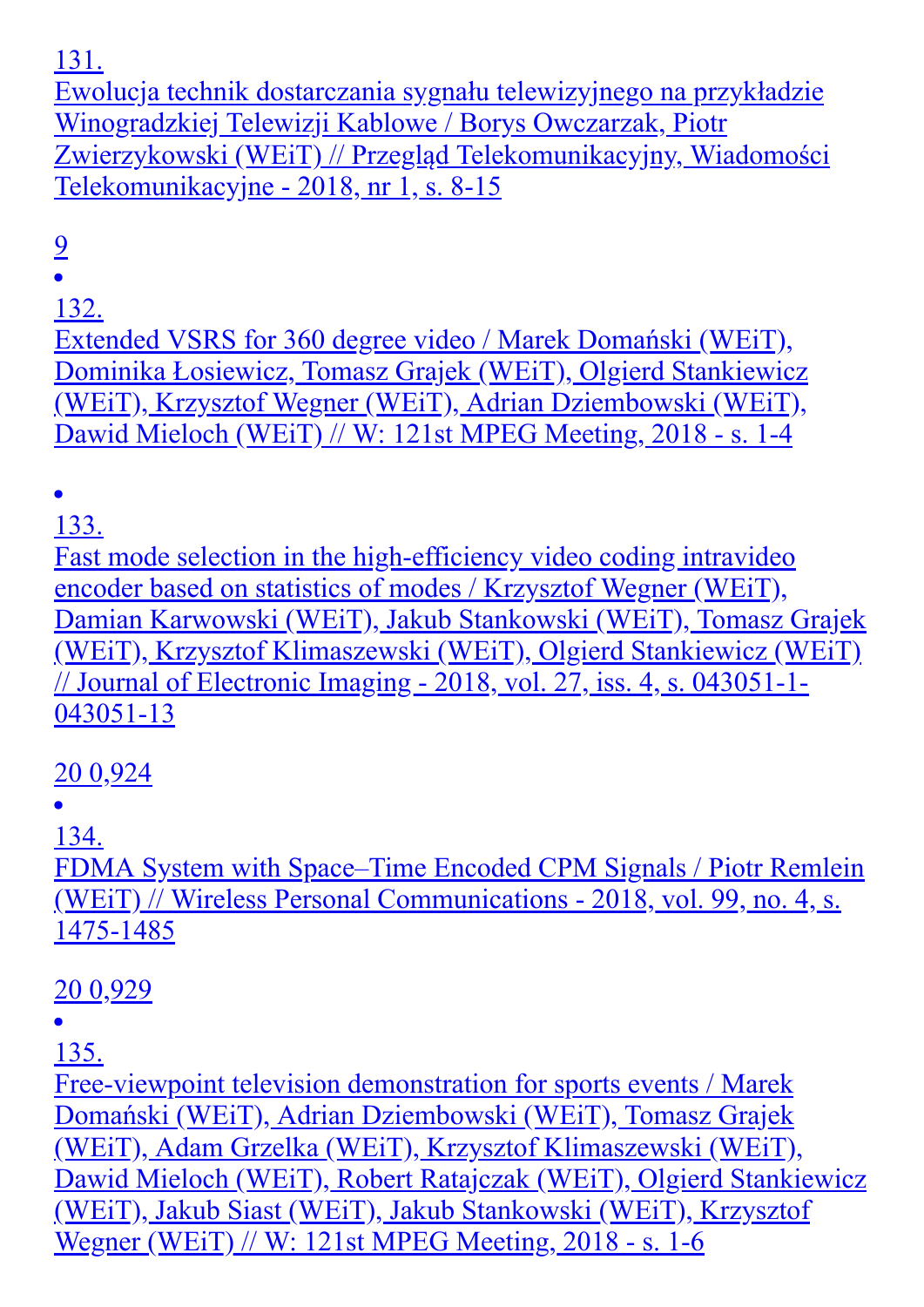Future Internet Architectures and Sustainability: an Overview / Filip Idzikowski (WEiT), Luca Chiaraviglio, Wiliam Liu, Jaap Van De Beek // W: IEEE International Conference on Environmental Engineering (EE 2018): IEEE, 2018

## 20 15

137.

Guest Editorial: Traffic Engineering and Optimisation in Next Generation Networks / Piotr Remlein (WEiT), Maciej Piechowak, Michael D Logothetis // IET Networks - 2018, vol. 7, no. 4, s. 163-164

138.

Hardware Protection via Logic Locking Test Points / Michael Chen, Elham Moghaddam, Nilanjan Mukherjee, Janusz Rajski, Jerzy Tyszer (WEiT), Justyna Zawada (WEiT) // IEEE Transactions on Computer Aided Design of Integrated Circuits and Systems - 2018, vol. 37, no. 12, s. 3020-3030

25 2,402

139.

HEVC encoding assisted with noise reduction / Olgierd Stankiewicz (WEiT), Krzysztof Wegner (WEiT), Damian Karwowski (WEiT), Jakub Stankowski (WEiT), Krzysztof Klimaszewski (WEiT), Tomasz Grajek (WEiT) // International Journal of Electronics and Telecommunications - 2018, vol. 64, no. 3, s. 285-292

15

140.

Hypercompression of test patterns / Yu Huang, Sylwester Milewski (WEiT), Janusz Rajski, Jerzy Tyszer (WEiT), Chen Wang // W: 2018 IEEE International Test Conference (ITC) - New York, USA : IEEE, 2018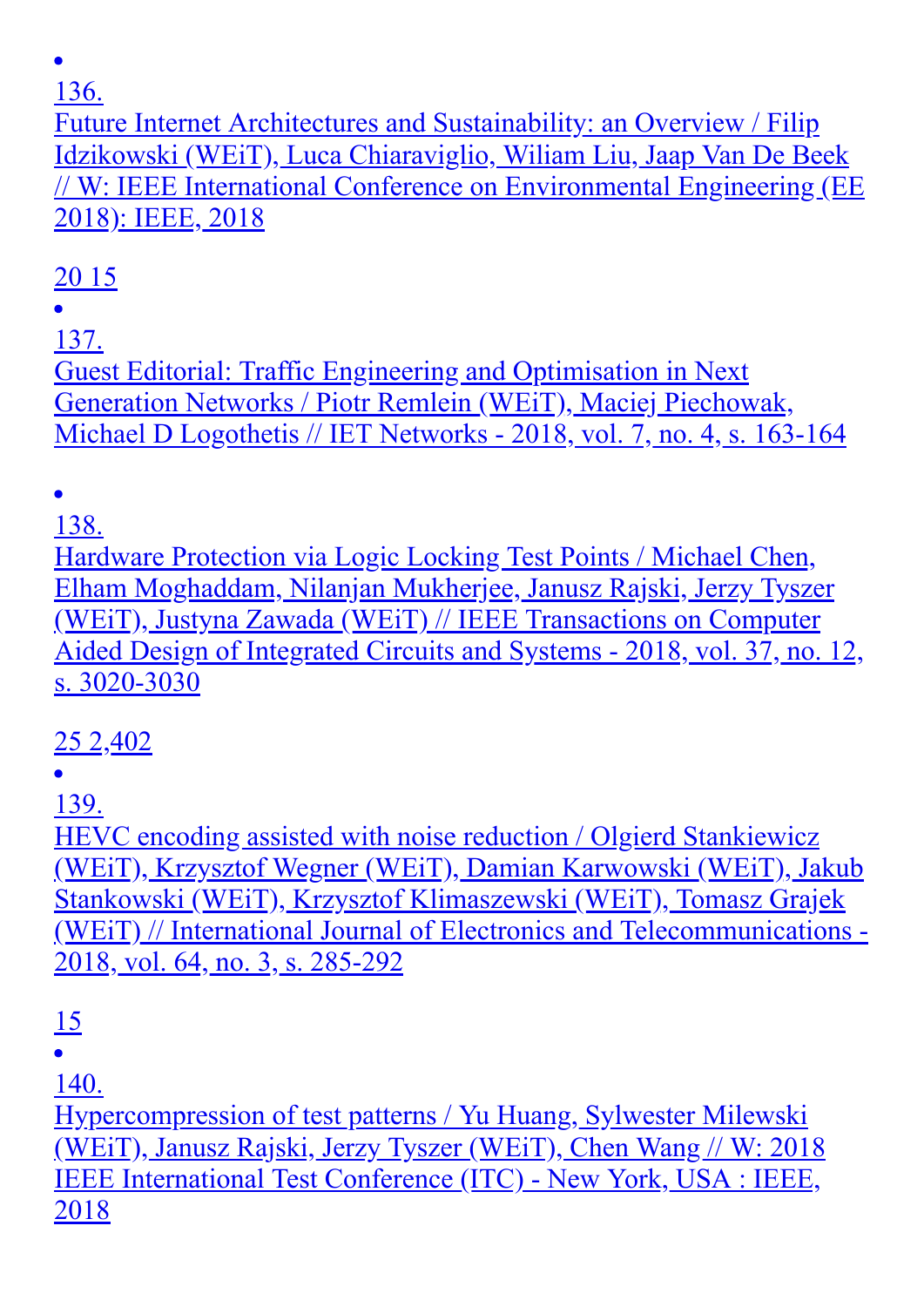20 70

141.

Impact of the Decision Function on the Overall Performance of an Energy- and Entropy-Based Hybrid Detector / Jakub Nikonowicz (WEiT), Paweł Kubczak (WEiT), Łukasz Matuszewski (WEiT) // W: International Conference on Signals and Electronic Systems (ICSES 2018): IEEE, 2018 - s. 114-117

142.

Increased compression efficiency of AVC and HEVC CABAC by precise statistics estimation / Damian Karwowski (WEiT), Marek Domański (WEiT) // International Journal of Electronics and Telecommunications - 2018, vol. 64, no. 3, s. 277-284

## 15

143.

Influence of Depth Map Fidelity on Virtual View Quality / Yasir Al-Obaidi (WEiT), Tomasz Grajek (WEiT) // W: International Conference on Signals and Electronic Systems (ICSES 2018): IEEE, 2018 - s. 65-68

 $\bullet$ 

144.

Integration of multiple input views into the View Synthesis Reference Software / Adrian Dziembowski (WEiT), Dawid Mieloch (WEiT), Krzysztof Wegner (WEiT), Olgierd Stankiewicz (WEiT), Marek Domański (WEiT) // W: 123rd MPEG Meeting, 2018 - s. 1-8

145.

Intrinsic Parameters Estimation for a Multiview System / Dawid Mieloch (WEiT) // W: International Conference on Signals and Electronic Systems (ICSES 2018): IEEE, 2018 - s. 108-113

146.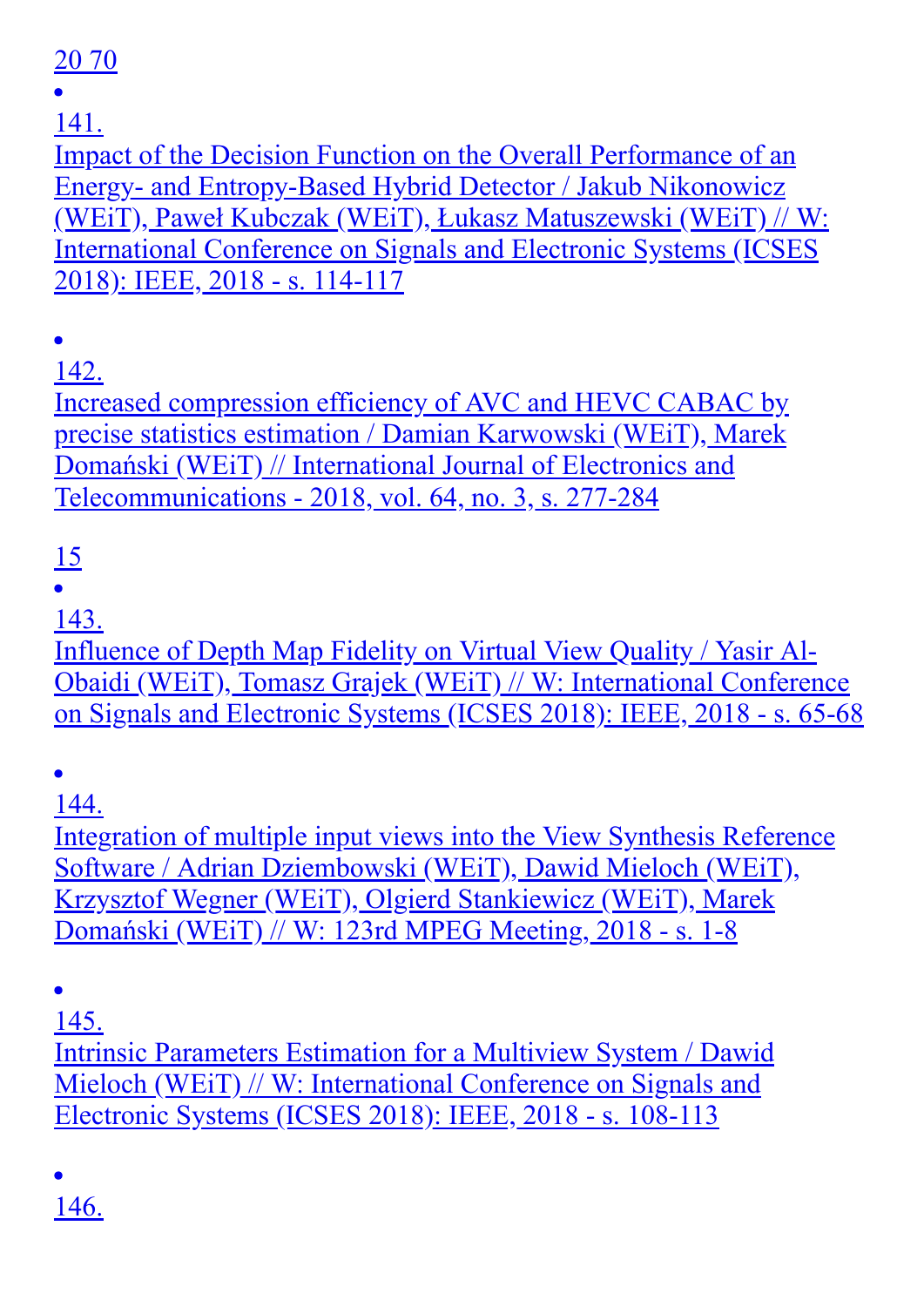Joint Optimization of Failure Management Costs, Electricity Costs, and Operator Revenue in Optical Core Networks / Carlos Natalino, Luca Chiaraviglio, Filip Idzikowski (WEiT), Lena Wosinska, Paolo Monti // IEEE Transactions on Green Communications and Networking - 2018, vol. 2, no. 1, s. 291-304

147.

Kodery wizyjne: 25 lat postępu / Damian Karwowski (WEiT), Jakub Stankowski (WEiT), Krzysztof Klimaszewski (WEiT), Krzysztof Wegner (WEiT), Olgierd Stankiewicz (WEiT), Tomasz Grajek (WEiT) // Twierdza - 2018, vol. 87, iss. 1

148. Koncepcja modelu analitycznego chmury obliczeniowej / Sławomir Hanczewski (WEiT), Michał Weissenberg (WEiT) // Przegląd Telekomunikacyjny, Wiadomości Telekomunikacyjne - 2018, nr 8-9, s. 835-838

9

149.

Learning and Detection Mechanisms of Spectral-Activity Information Towards Energy Efficient 5G Communication / Krzysztof Cichoń (WEiT), Hanna Bogucka (WEiT), Gediminas Molis, Jouzas Adamonis, Tomas Krilavicius // W: 2018 Baltic URSI Symposium: IEEE, 2018 - s. 1046-1050

20

150.

Level Crossing Rate of Ratio of Product of Two Rayleigh and One Nakagami-m Random Variable and of Ratio of Rayleigh and Product of Two Nakagami-m Random Variables / Dragana Krstic, Mariusz Głąbowski (WEiT), Mihajlo Stefanovic, Milos Peric // W: 11th International Symposium on Communication Systems, Networks & Digital Signal Processing (CSNDSP 2018): IEEE, 2018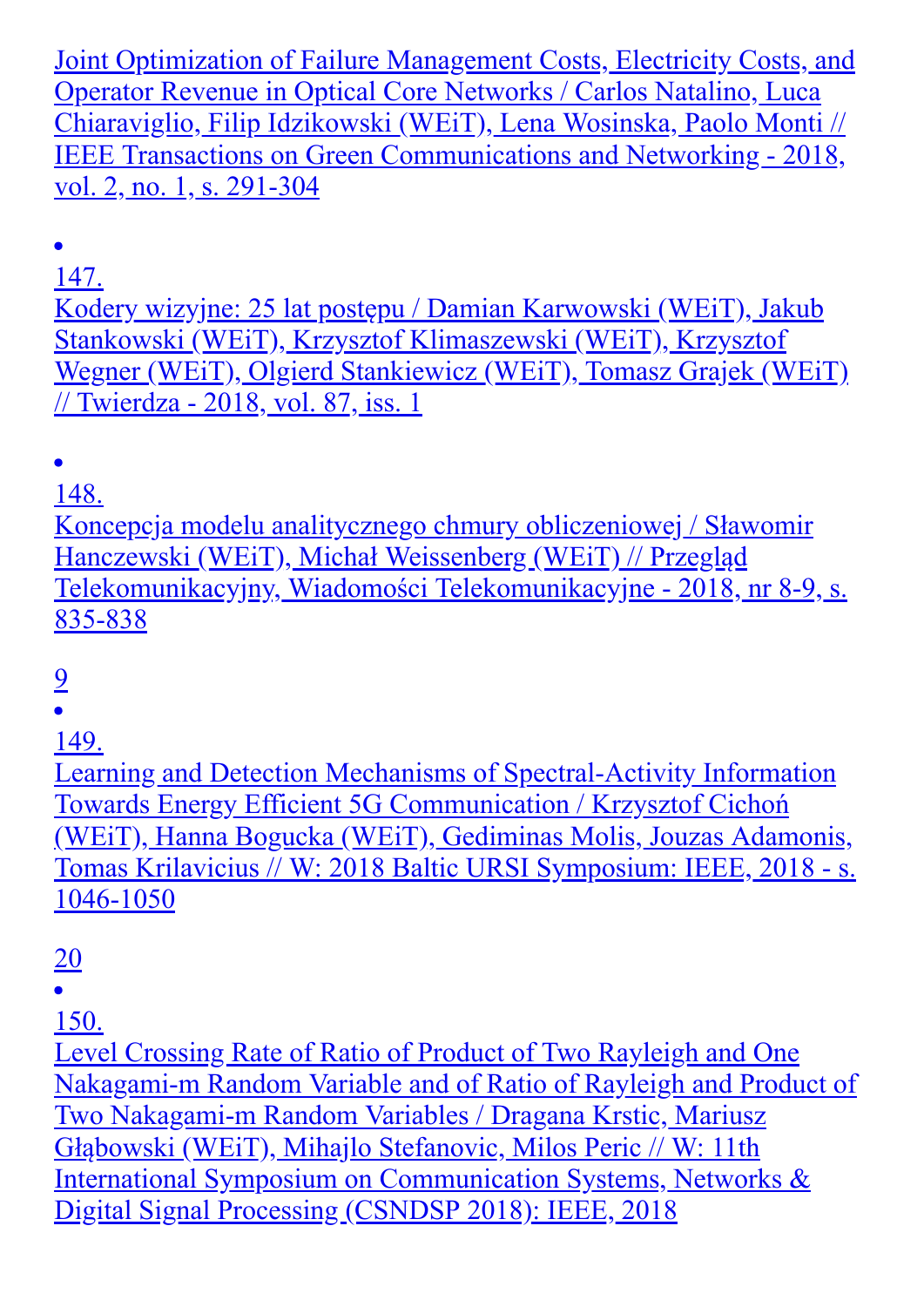20

151.

Metody kodowania kanałowego w łączu radiowym dla bezzałogowych statków powietrznych krótkiego zasięgu / Michał Sybis (WEiT), Rafał Krenz (WEiT) // Przegląd Telekomunikacyjny, Wiadomości Telekomunikacyjne - 2018, nr 6, s. 445-450

9

152.

Modelling of Multiservice Networks with Separated Resources and Overflow of Adaptive Traffic / Mariusz Głąbowski (WEiT), Damian Kmiecik (WEiT), Maciej Stasiak (WEiT) // Wireless Communications and Mobile Computing - 2018, vol. 2018, s. 787016-1-787016-17

## 25 1,396

153.

Modelowanie przelewu ruchu w systemach telekomunikacyjnych ze stratami / Mariusz Głąbowski (WEiT) / Poznań, Polska : Wydawnictwo Politechniki Poznańskiej, 2018 - 209 s.

80

154.

[MPEG-I Visual] Fast color correction technique for view synthesis / Adrian Dziembowski (WEiT), Olgierd Stankiewicz (WEiT) // W: 123rd MPEG Meeting, 2018 - s. 1-6

155.

Multiview compression of lightfield images / Krzysztof Wegner (WEiT), Olgierd Stankiewicz (WEiT), Tomasz Grajek (WEiT) // W: 122nd MPEG Meeting, 2018 - s. 1-10

156.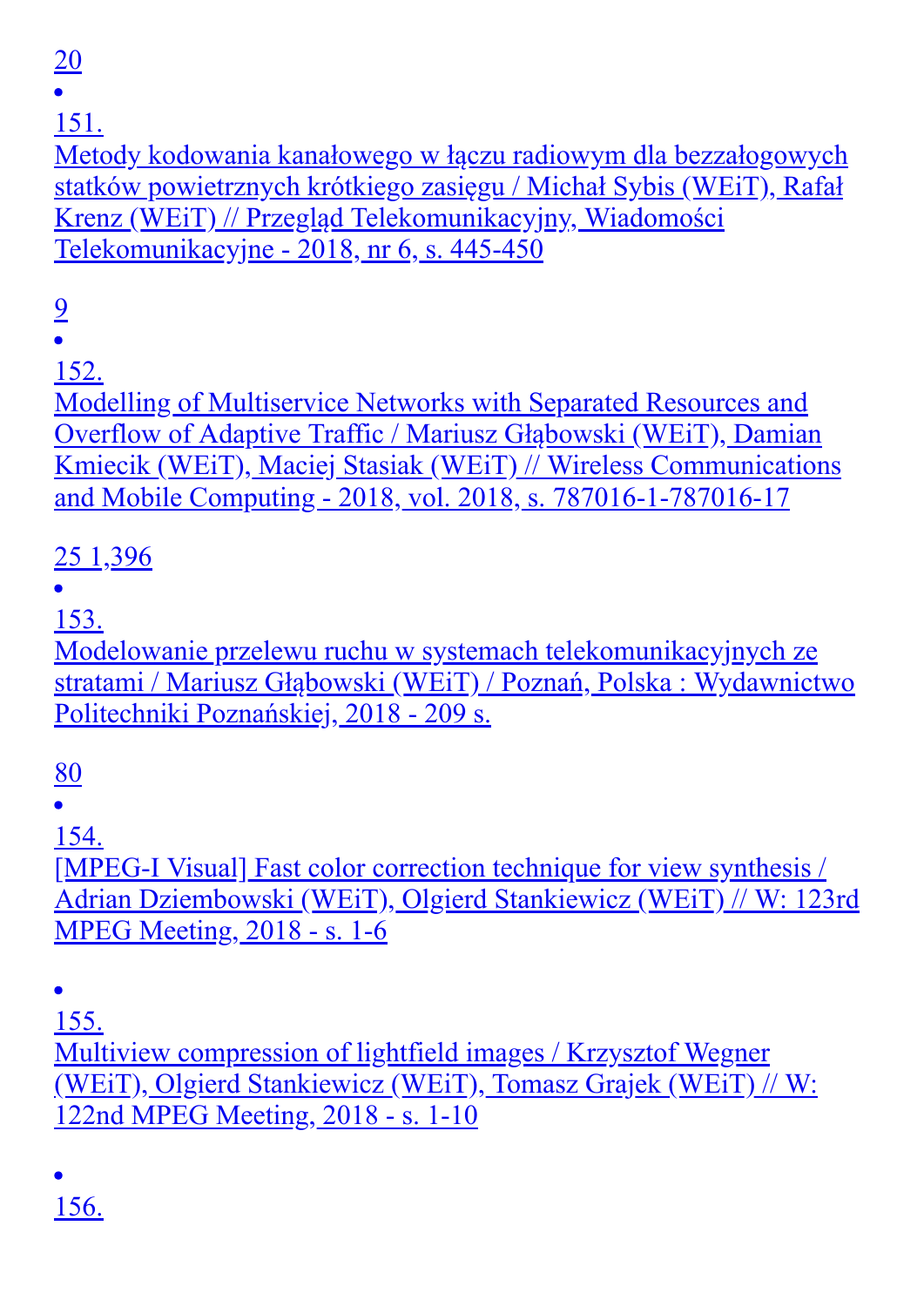Multiview video: Acquisition, processing, compression and virtual view rendering / Olgierd Stankiewicz (WEiT), Gauthier Lafruit, Marek Domański (WEiT) // W: Academic Press Library in Signal Processing, Volume 6 : Image and Video Processing and Analysis and Computer Vision / red. Rama Chellappa, Sergios Theodoridis: Academic Press, 2018 - s. 3-74

50

157.

Mutual Overflow Policies Comparison in Multi-Service Environment / Mariusz Głąbowski (WEiT), Przemysław Walkowiak (WE) // W: 11th International Symposium on Communication Systems, Networks & Digital Signal Processing (CSNDSP 2018): IEEE, 2018 - s. 1-6

## 20

158.

Network Graphs Reflecting Transmission Policies / Łukasz Kułacz (WEiT), Adrian Kliks (WEiT), Shah Nawaz Khan // W: 2018 Baltic URSI Symposium: IEEE, 2018 - s. 510-511

## 20

159.

Non-binary Encoded STBC-CPM Signals for Wireless Slicing Networks / Piotr Remlein (WEiT) // W: The Thirteenth International Conference on Systems and Networks Communications : ICSNC 2018 / red. Eugen Borcoci, Przemysław Pochec: International Academy, Research, and Industry Association IARIA, 2018 - s. 15-20

5

 $\bullet$ 

160.

Non-Reference Image Quality Assessment Based on Noise Estimation / Mateusz Buczkowski (WEiT) // W: IWSSIP 25th International Conference on Systems, Signals and Image Processing, Maribor, Slovenia, 20-22 June 2018: IEEE, 2018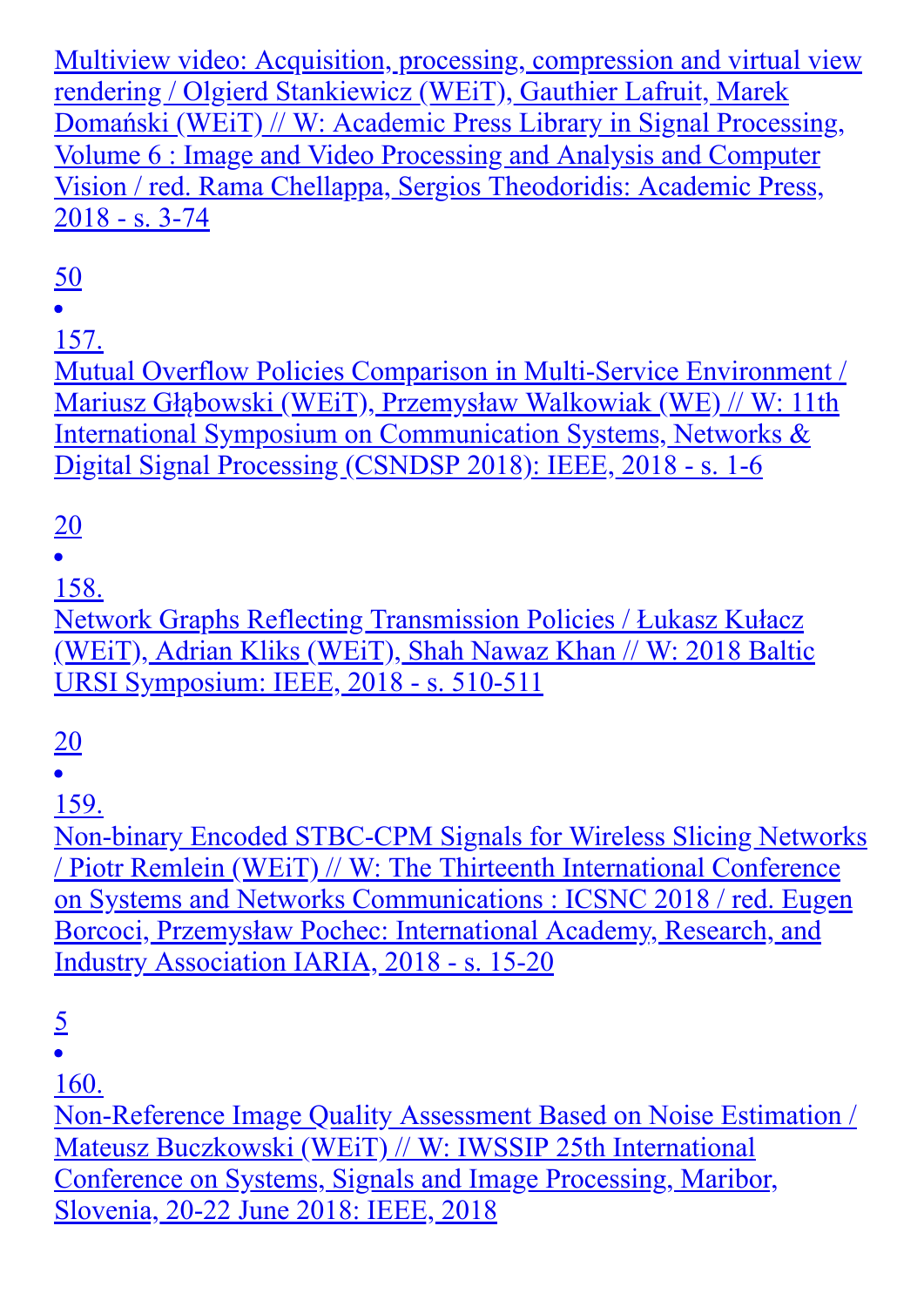#### 20 15

161.

Nowe media immersyjne / Olgierd Stankiewicz (WEiT), Krzysztof Wegner (WEiT), Tomasz Grajek (WEiT), Marek Domański (WEiT) // Przegląd Telekomunikacyjny, Wiadomości Telekomunikacyjne - 2018, nr 6, s. 397-400

## 9

162.

Observation of WiMAX Radio Parameters to Enhance Spectrum Utilization in Mixed Environment / Karol Kowalik, Adrian Kliks (WEiT), Bartosz Muszyński, Michał Kołodziejski, Paweł Kryszkiewicz (WEiT) // Journal of Telecommunications and Information Technology - 2018, nr 1, s. 42-50

#### 12

163.

Omnidirectional lightfield test image "Poznan Lab360" / Michał Rzyp, Dawid Olejniczak, Marek Domański (WEiT), Tomasz Grajek (WEiT), Olgierd Stankiewicz (WEiT), Krzysztof Wegner (WEiT) // W: 122nd MPEG Meeting, 2018 - s. 1-7

164.

Omnidirectional View Synthesis and Test Images / Krzysztof Wegner (WEiT), Dominika Łosiewicz (WEiT), Tomasz Grajek (WEiT), Olgierd Stankiewicz (WEiT), Adrian Dziembowski (WEiT), Marek Domański (WEiT) // W: International Conference on Signals and Electronic Systems (ICSES 2018): IEEE, 2018 - s. 130-133

165.

On new class of test points and their applications / Janusz Rajski, Jerzy Tyszer (WEiT), Justyna Zawada (WEiT) // W: 2018 IEEE International Test Conference (ITC) - New York, USA : IEEE, 2018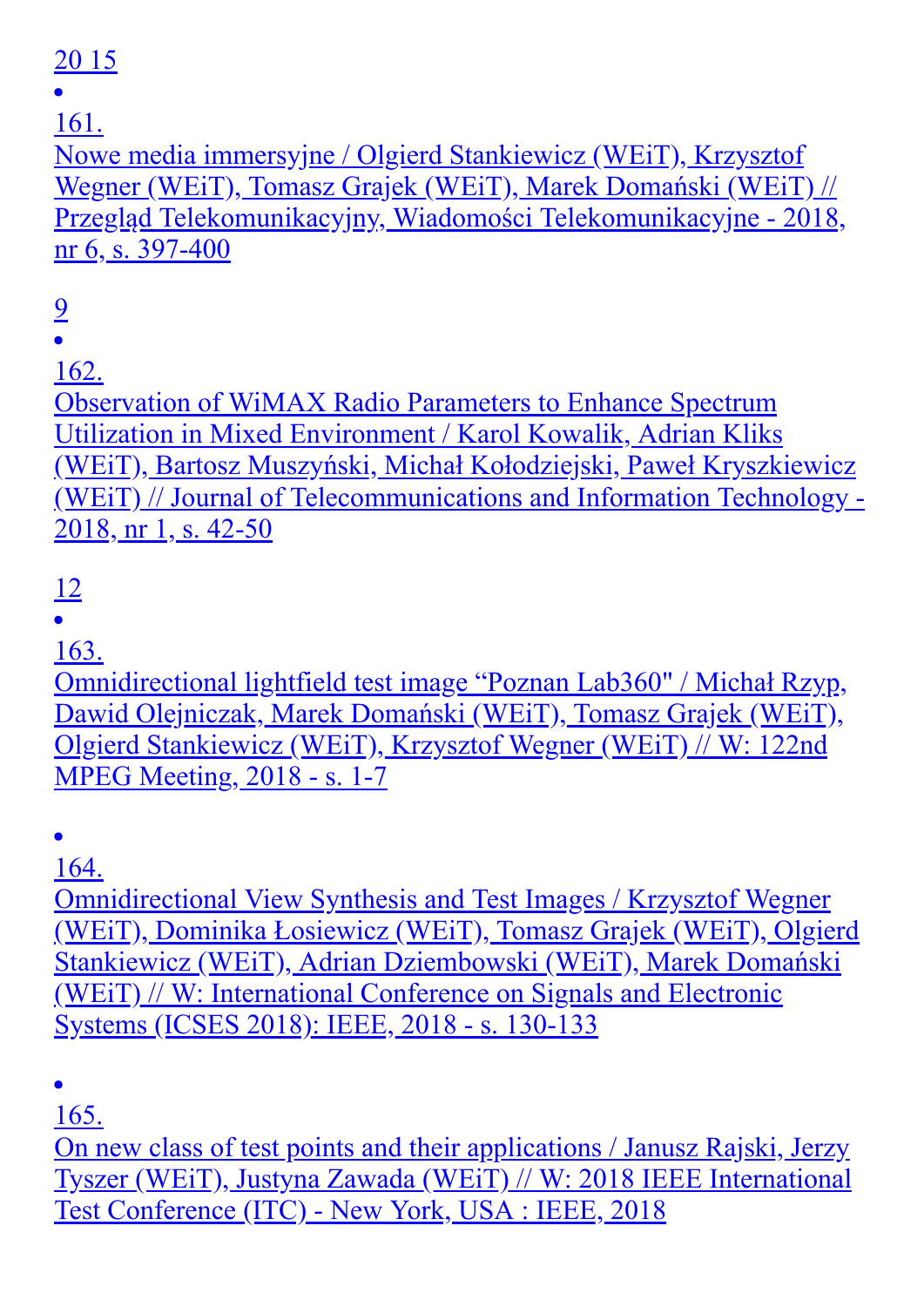#### 20 70 15

166.

On the Context-Aware, Dynamic Spectrum Access for Robust Intraplatoon Communications / Michał Sybis (WEiT), Paweł Kryszkiewicz (WEiT), Paweł Sroka (WEiT) // Mobile Information Systems - 2018, vol. 2018

## 25 1,635

167.

On the Selection of Channel Coding Schemes for Short-Range UAV Wireless Links / Rafał Krenz (WEiT), Michał Sybis (WEiT) // W: 11th International Symposium on Communication Systems, Networks & Digital Signal Processing (CSNDSP 2018): IEEE, 2018

## 20

168.

Optymalizacja efektywności energetycznej dla sieci połączeń radiowych z przekaźnikami / Bartosz Bossy (WEiT), Hanna Bogucka (WEiT) // Przegląd Telekomunikacyjny, Wiadomości Telekomunikacyjne - 2018, nr 6, s. 334-339

# 9

169.

Performance Analysis and Early Stopping Criterion for PA-BICM-ID Over Frequency-Selective Rayleigh Fading Channel / Maciej Krasicki (WEiT) // W: 11th International Symposium on Communication Systems, Networks & Digital Signal Processing (CSNDSP 2018): IEEE, 2018

#### 20

170.

Performance evaluation of WSW2 switching fabric architecture with limited number of spectrum converters / Wojciech Kabaciński (WEiT), Mustafa Abdulsahib (WEiT), Marek Michalski (WEiT) // W: 2018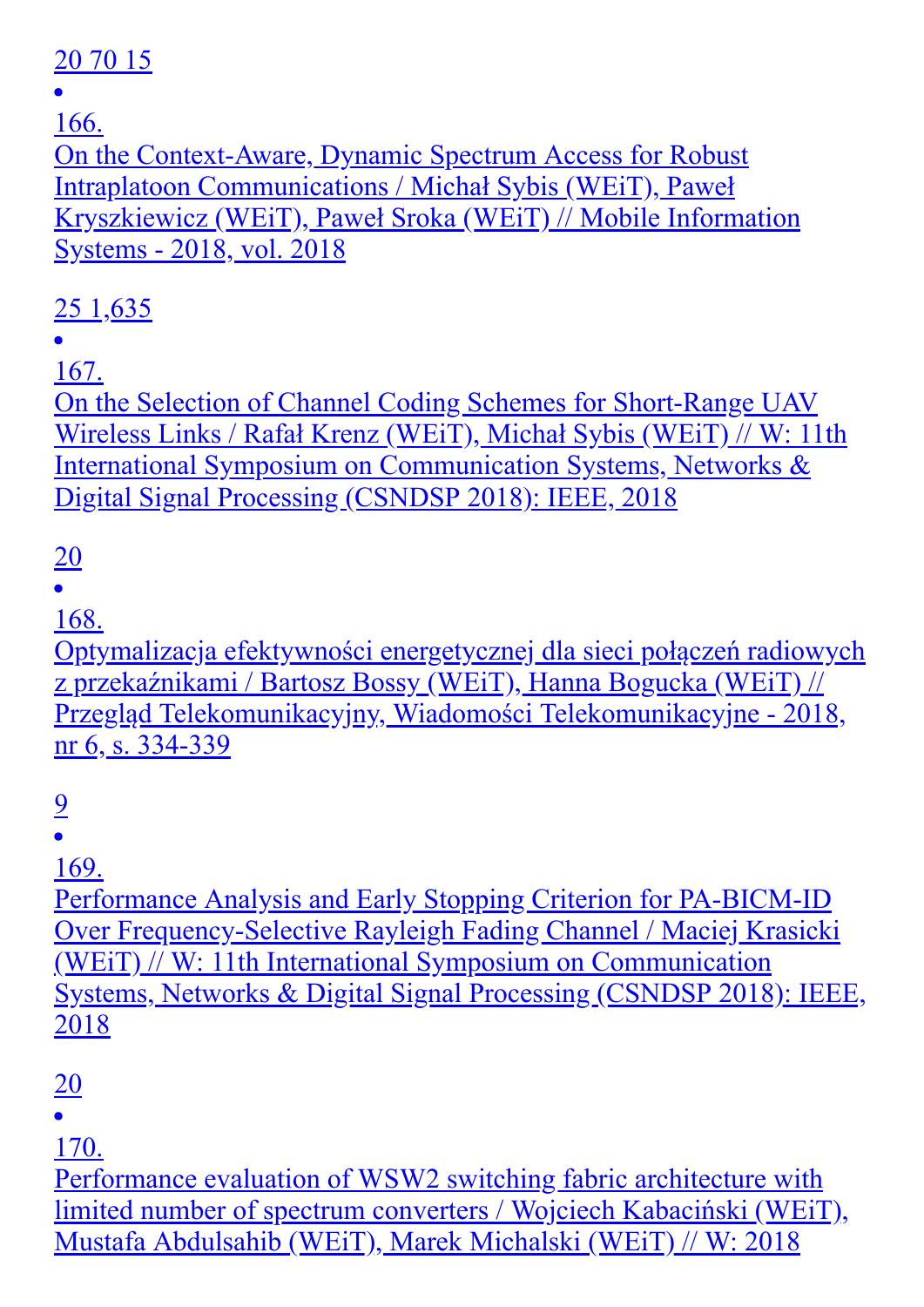Advances in Wireless and Optical Communications (RTUWO): IEEE, 2018 - s. 124-129

## 20 15

171.

Performance of Subcarrier Intensity Modulation over Imperfect Gamma-Gamma Fading Links / Piotr Remlein (WEiT), Tansal Gucluoglu, Abdulgani Ibrahim // W: 2018 Baltic URSI Symposium: IEEE, 2018 - s. 261-262

20

172.

Performance of Weibull and Exponentiated Weibull Fading in Amplifyand-Forward Relaying Systems / Eylem Erdogan, Tansal Gucluoglu, Piotr Remlein (WEiT) // W: 11th International Symposium on Communication Systems, Networks & Digital Signal Processing (CSNDSP 2018): IEEE, 2018

## 20

173.

Perspectives for resource sharing in 5G networks / Adrian Kliks (WEiT), Bartosz Musznicki, Karol Kowalik, Paweł Kryszkiewicz (WEiT) // Telecommunication Systems - 2018, vol. 68, iss. 4, s. 605-619

25 1,707

174.

Preface / Sławomir Hanczewski (WEiT) // Journal of Telecommunications and Information Technology - 2018, nr 1

#### 12

175.

Preprocessing for fast synchronization of high-stability oscillators disciplined by GNSS 1 PPS signal. / Paweł Kubczak (WEiT), Michał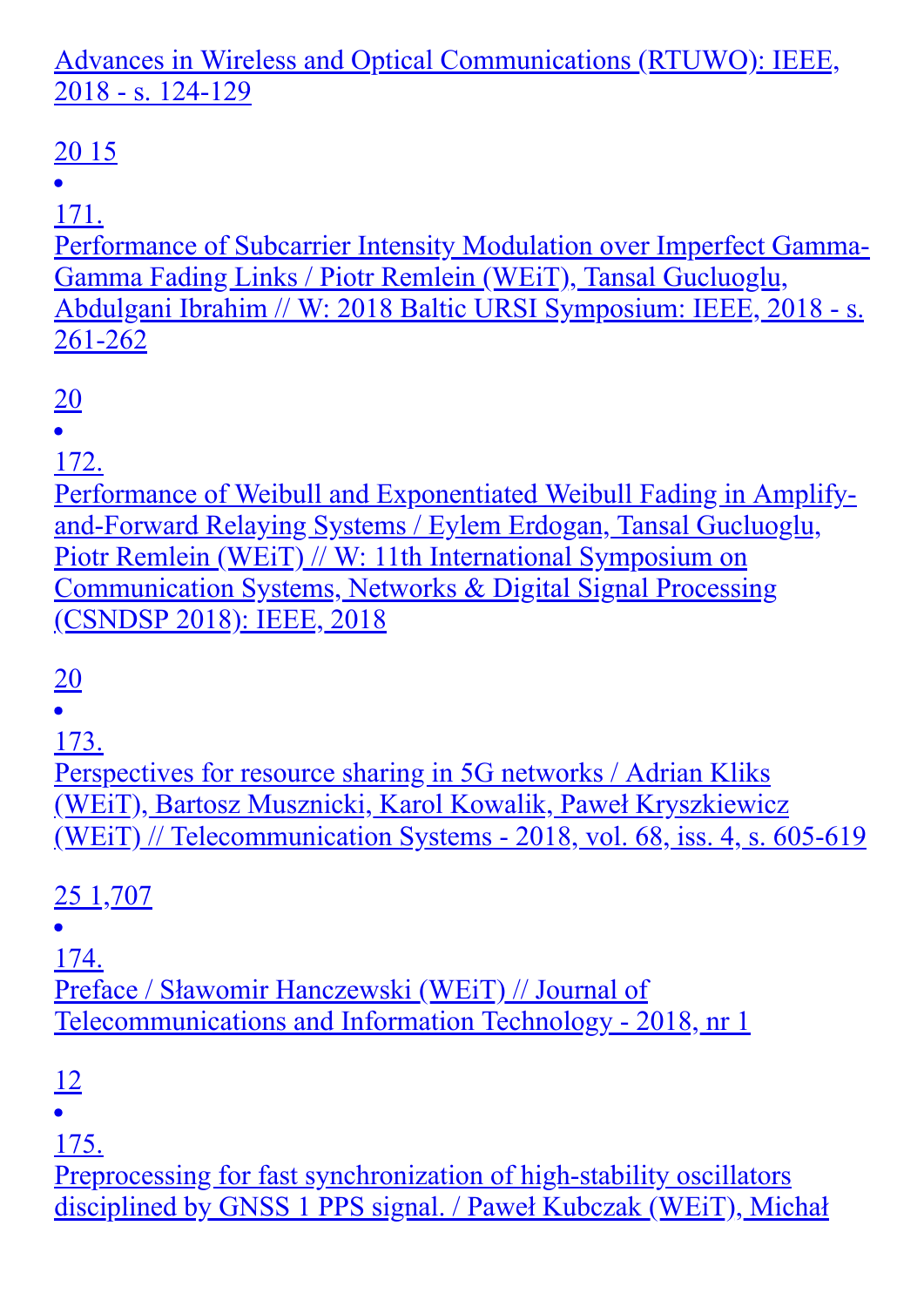Kasznia (WEiT), Mieczysław Jessa (WEiT) // W: 2018 European Frequency and Time Forum (EFTF): IEEE, 2018 - s. 234-239

## 20 20

176.

Proceedings of the 2018 IEICE Information and Communication Technology Forum (ICTF 2018) / red. Maciej Sobieraj (WEiT), Piotr Zwierzykowski (WEiT): Polish Association of Telecommunication Engineers, 2018 - 100 s.

5

177.

Processing Pipeline for Real-Time Remote Delivery of Virtual View in FTV Systems / Jakub Stankowski (WEiT), Adam Grzelka (WEiT), Dawid Mieloch (WEiT), Krzysztof Wegner (WEiT) // W: International Conference on Signals and Electronic Systems (ICSES 2018): IEEE, 2018 - s. 118-123

178.

Przepustowość systemów radiowych z blokiem RF pracującym w temperaturach kriogenicznych / Tomasz G. Markiewicz (WEiT), Krzysztof Wesołowski (WEiT) // Przegląd Telekomunikacyjny, Wiadomości Telekomunikacyjne - 2018, nr 6, s. 377-381

9

179.

Queueing model of a multi-service system with elastic and adaptive traffic / Sławomir Hanczewski (WEiT), Maciej Stasiak (WEiT), Joanna Weissenberg (WEiT) // Computer Networks - 2018, vol. 147, s. 146-161

## 35 3,030

180.

Radial Scanning Scheme for Massively Parallel Video Coding / Adam Łuczak (WEiT), Damian Karwowski (WEiT), Marek Domański (WEiT)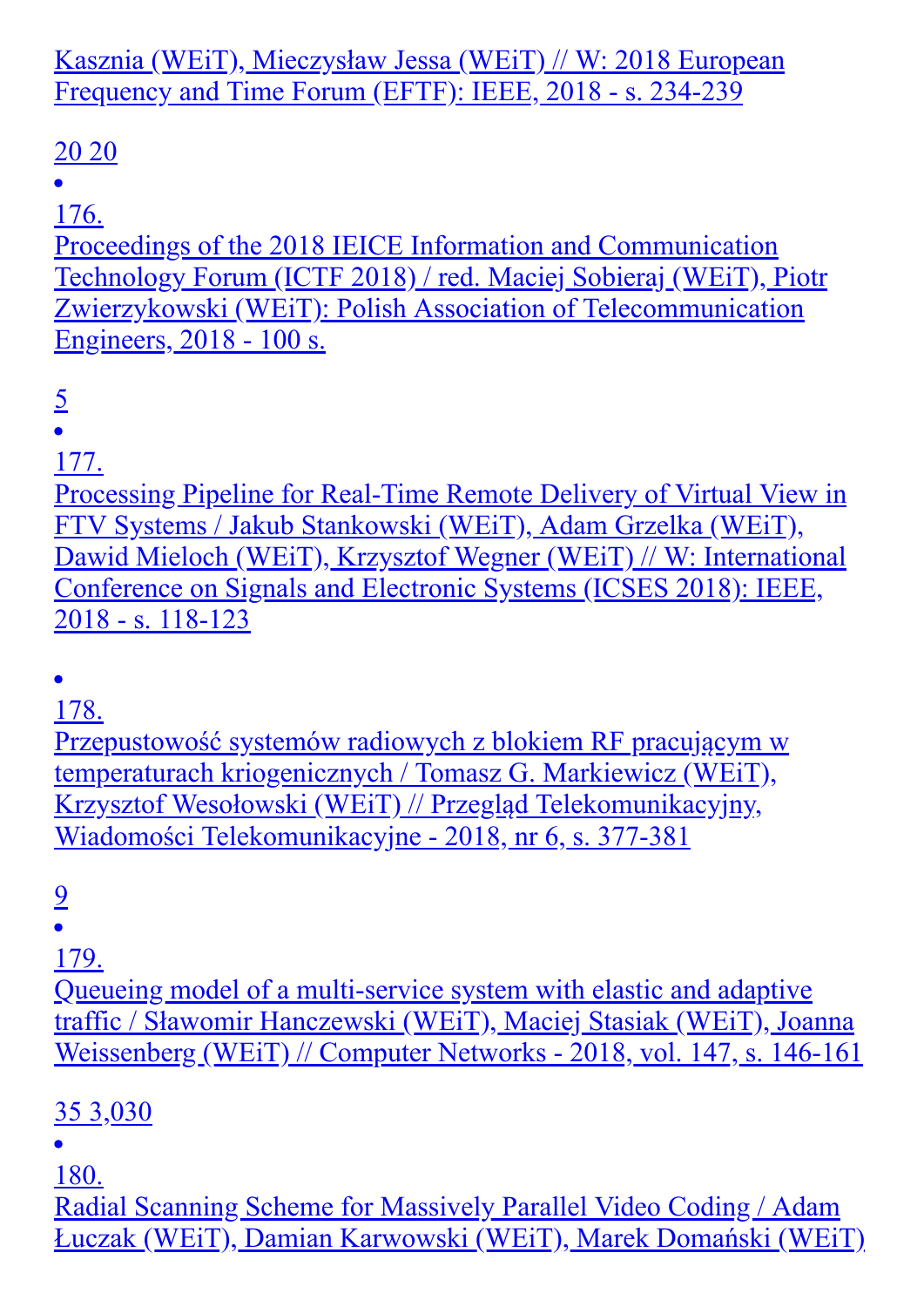#### // W: International Conference on Signals and Electronic Systems (ICSES 2018): IEEE, 2018 - s. 230-235

 $\bullet$ 

181.

Real-time CPU-based virtual view synthesis / Adrian Dziembowski (WEiT), Jakub Stankowski (WEiT) // W: International Conference on Signals and Electronic Systems (ICSES 2018): IEEE, 2018 - s. 78-82

182.

Real-time Virtual Navigation Provision by Simple Means / Marek Domański (WEiT), Adrian Dziembowski (WEiT), Tomasz Grajek (WEiT), Adam Grzelka (WEiT), Dawid Mieloch (WEiT), Robert Ratajczak (WEiT), Olgierd Stankiewicz (WEiT), Jakub Stankowski (WEiT), Krzysztof Wegner (WEiT) // W: International Conference on Signals and Electronic Systems (ICSES 2018): IEEE, 2018 - s. 69-73

183.

Rearrangeability of  $2\times2$  W-S-W elastic switching fabrics with two connection rates / Wojciech Kabaciński (WEiT), Remigiusz Rajewski (WEiT), Atyaf Al-Tameemi (WEiT) // Journal of Telecommunications and Information Technology - 2018, nr 1, s. 11-17

12

184.

REM-based indoor wireless network deployment - an experimental study / Adrian Kliks (WEiT), Łukasz Kułacz (WEiT) // W: Cognitive Radio Oriented Wireless Networks : 12th International Conference, CROWNCOM 2017, Lisbon, Portugal, September 20-21, 2017 : Proceedings: Springer, 2018 - s. 26-36

15

185.

Report IEICE Information and Communication Technology Forum 2017 / Sławomir Hanczewski (WEiT) // IEICE Communications Society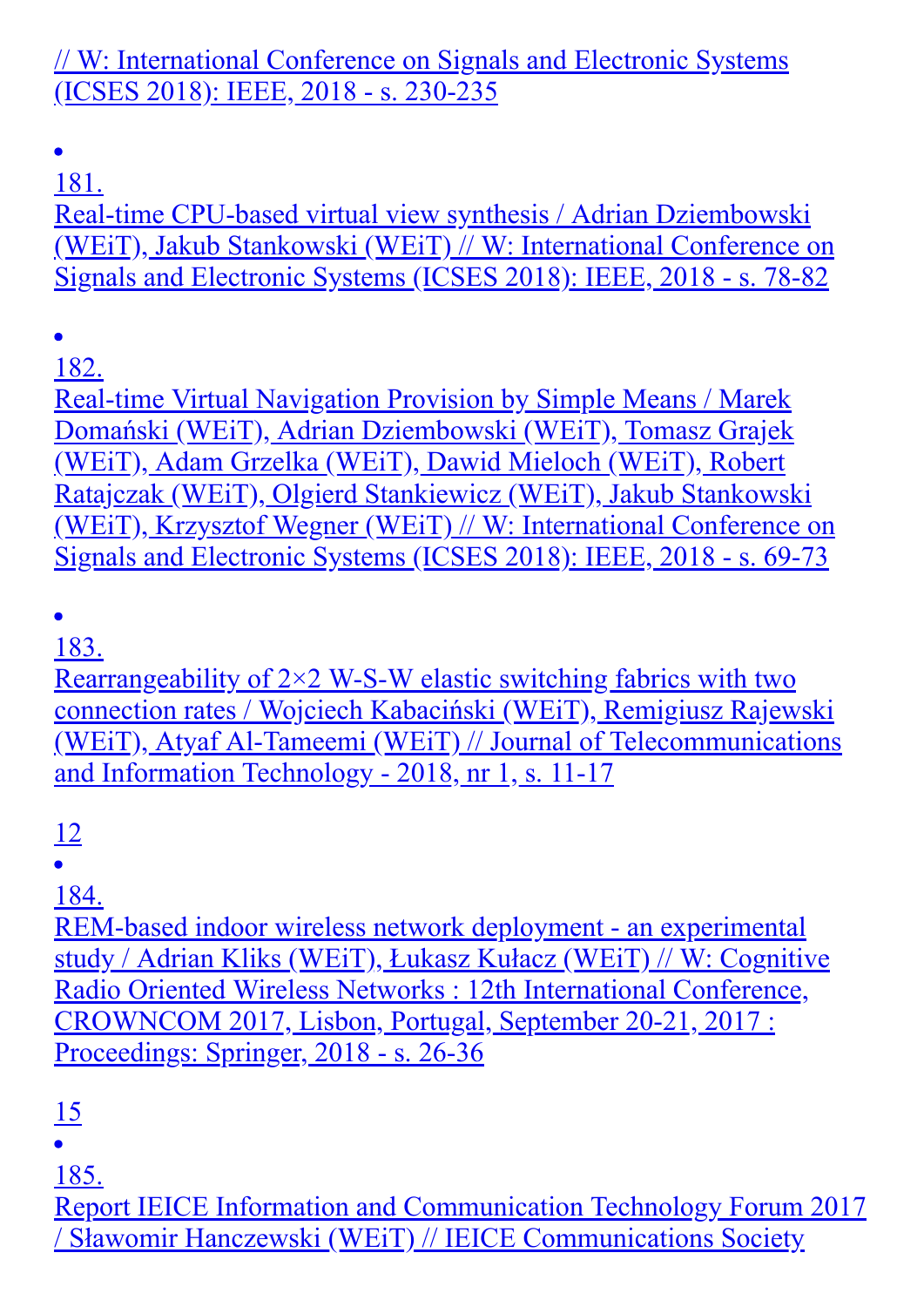#### GLOBAL NEWSLETTER - 2018, vol. 42, no. 1, s. 22-23

 $\bullet$ 

186.

Segmentation-based Method of Increasing The Depth Maps Temporal Consistency / Dawid Mieloch (WEiT), Adam Grzelka (WEiT) // International Journal of Electronics and Telecommunications - 2018, vol. 64, no. 3, s. 293-298

15

187.

Simulation of Queuing Systems with Non-Full-Availability Server / Sławomir Hanczewski (WEiT), Michał Weissenberg (WEiT) // W: 11th International Symposium on Communication Systems, Networks & Digital Signal Processing (CSNDSP 2018): IEEE, 2018

#### 20

188.

Simulation Studies of Communication Systems with Mutual Overflows and Threshold Mechanisms / Mariusz Głąbowski (WEiT), Przemysław Walkowiak (WE) // W: International Conference on Broadband Communications for Next Generation Networks and Multimedia Applications (CoBCom 2018): IEEE, 2018 - s. 1-8

#### 20 15

189.

Simulator of Elastic Optical Networks using 3-stage Clos switching network / Maciej Sobieraj (WEiT) // W: Proceedings of the 2018 IEICE Information and Communication Technology Forum (ICTF 2018) / red. Maciej Sobieraj (WEiT), Piotr Zwierzykowski (WEiT): Polish Association of Telecommunication Engineers, 2018

190.

Spectrum Management Application - A Tool for Flexible and Efficient Resource Utilization / Chia-Yu Chang, Łukasz Kułacz (WEiT), Robert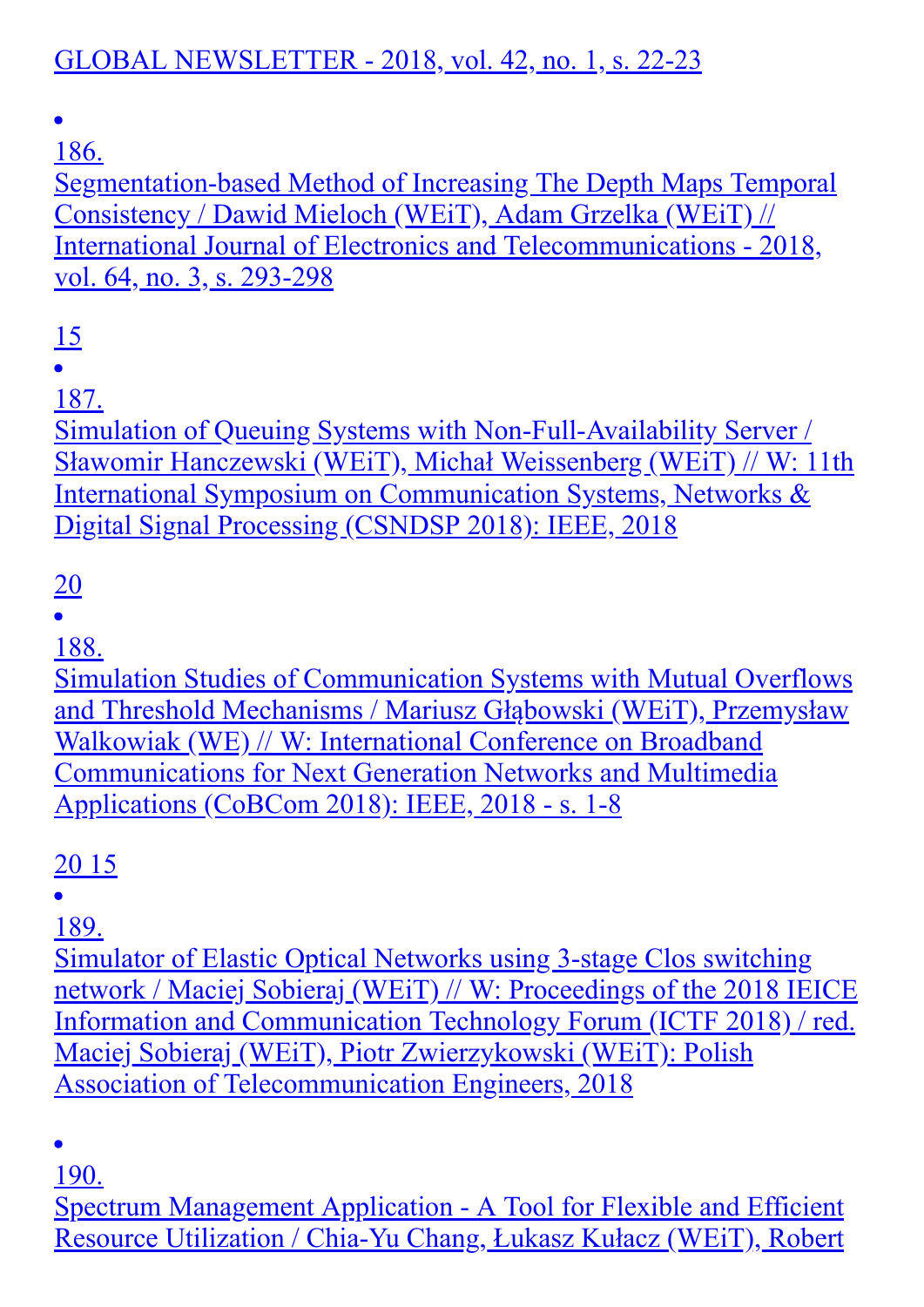Schmidt, Adrian Kliks (WEiT), Navid Nikaein // W: IEEE Global Communications Conference (GLOBECOM 2018): IEEE, 2018

## 15

191.

Spectrum Management Application for Virtualized Wireless Vehicular Networks: A Step Toward Programmable Spectrum Management in Future Wireless Networks / Adrian Kliks (WEiT), Paweł Kryszkiewicz (WEiT), Łukasz Kułacz (WEiT), Kowalik Karol, Michał Kołodziejski, Heikki Kokkinen, Jaakko Ojaniemi, Arto Kivinen // IEEE Vehicular Technology Magazine - 2018, vol. 13, no. 4, s. 94-105

## 30 6,145

192.

Spectrum Usage and Management / Thomas Rosowski, Rauno Ruismaki, Luis M. Compoy, Giovanna D'Aria, Du Ho Kang, Adrian Kliks (WEiT) // W: 5G System Design: Architectural and Functional Considerations and Long Term Research / red. Patrick Marsch: Wiley, 2018 - s. 35-56

## 20

193.

Stable Field Detection as a new spectrum sensing technique – performance evaluation under real radiofrequency background noise. / Jakub Nikonowicz (WEiT), Mieczysław Jessa (WEiT) // W: International Conference on Signals and Electronic Systems (ICSES 2018): IEEE, 2018 - s. 201-205

 $\bullet$ 

194.

Staggered ATPG with capture-per-cycle observation test points / Yingdi Liu, Janusz Rajski, Sudhakar M. Reddy, Jędrzej Solecki, Jerzy Tyszer (WEiT) // W: IEEE 36th VLSI Test Symposium (VTS 2018): IEEE, 2018

20 15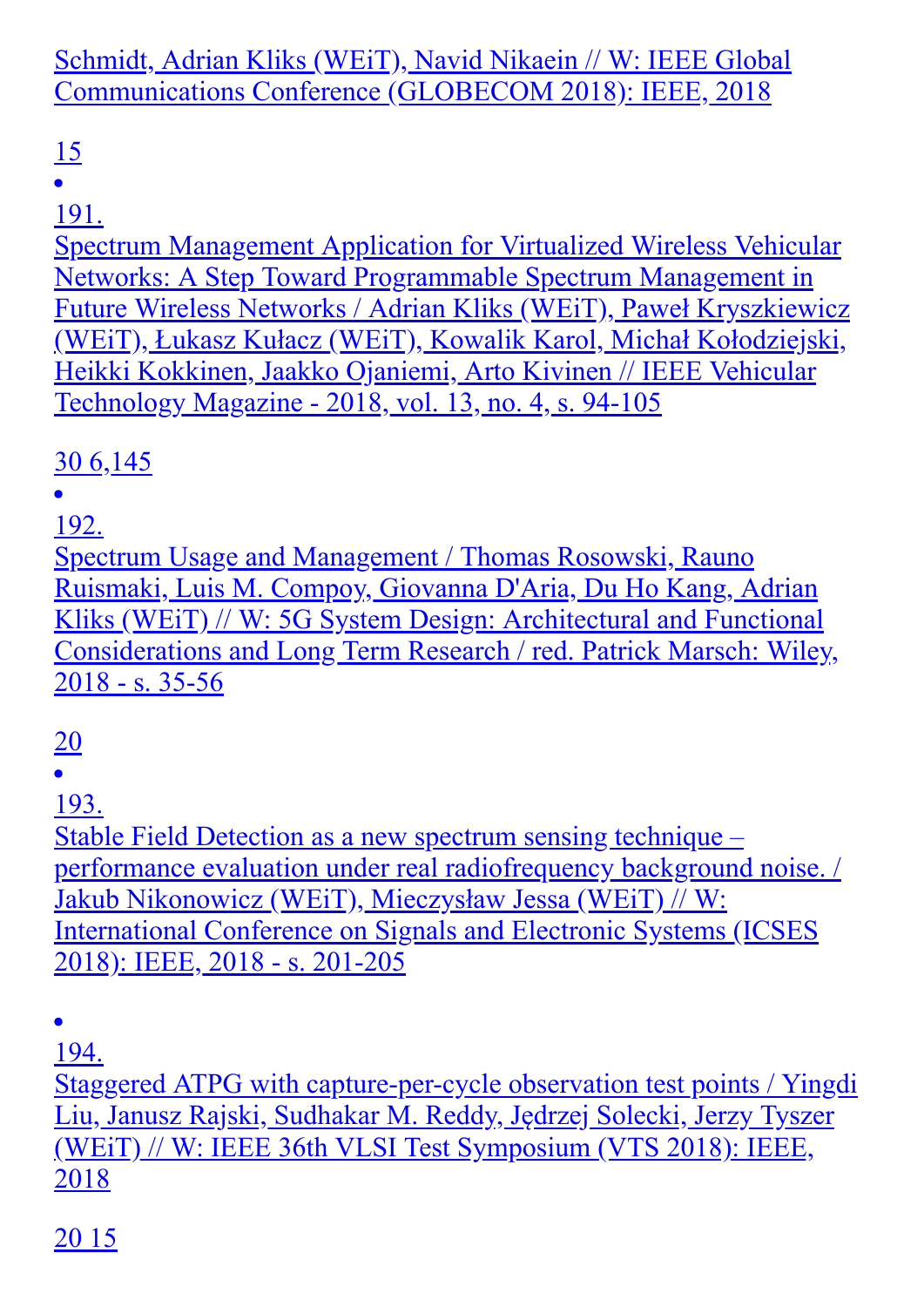Symulator węzłów elastycznych sieci optycznych opartych na strukturze 3-sekcyjnego pola Closa / Mariusz Głąbiowski (WEiT), Maciej Sobieraj (WEiT) // Przegląd Telekomunikacyjny, Wiadomości Telekomunikacyjne - 2018, nr 8-9, s. 822-825

9

196.

System dynamicznego dostępu do widma wykorzystujący mapy środowiska radiowego / Adrian Kliks (WEiT), Łukasz Kułacz (WEiT) // Przegląd Telekomunikacyjny, Wiadomości Telekomunikacyjne - 2018, nr 6, s. 216-219

## 9

197.

System łączności o dużej przepływności dla bezzałogowych platform powietrznych działających w środowisku miejskim / Rafał Krenz (WEiT), Karolina Lenarska (WEiT), Paweł Sroka (WEiT), Michał Sybis (WEiT), Krzysztof Wesołowski (WEiT) // W: Nasze stulecie. Nauka dla obronności - Poznań, Polska : Wydawnictwo Politechniki Poznańskiej, 2018 - s. 323-335

#### 20

198.

System z przelewem ruchu oraz kolejkami w zasobach pierwotnych oraz wtórnych / Adam Kaliszan (WEiT), Damian Kmiecik (WEiT) // Przegląd Telekomunikacyjny, Wiadomości Telekomunikacyjne - 2018, nr 8-9, s. 660-665

9

199.

Szybka synteza widoków wirtualnych dla systemów telewizji swobodnego punktu widzenia / Adrian Dziembowski (WEiT), Jakub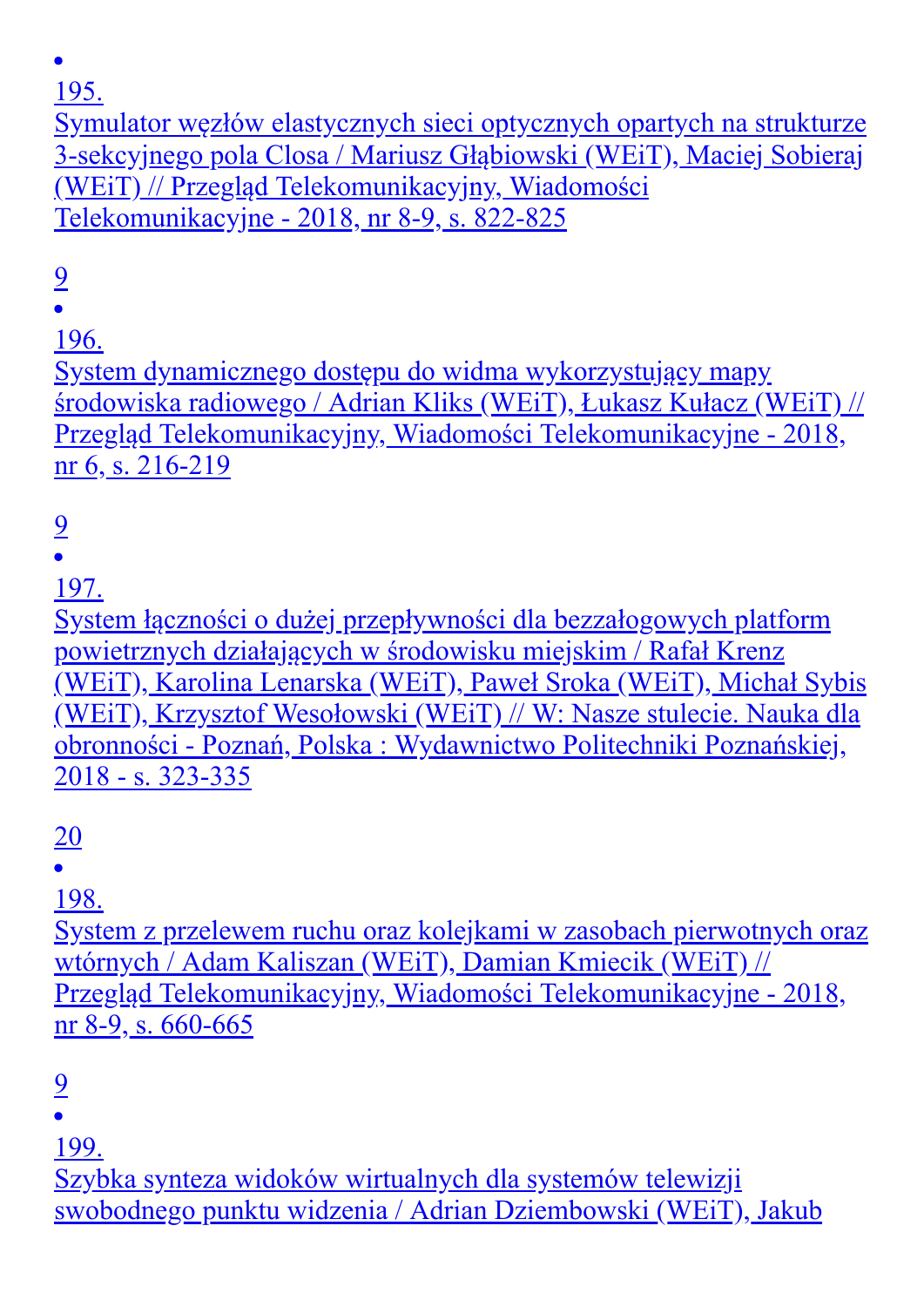Stankowski (WEiT) // Przegląd Telekomunikacyjny, Wiadomości Telekomunikacyjne - 2018, nr 6, s. 330-333

9

 $\bullet$ 

200.

The impact of LOS component on information disclosed to eavesdroppers in wireless channels with PHY-based secret key generation / Michał Plic, Piotr Remlein (WEiT) // W: 2018 Baltic URSI Symposium: IEEE, 2018 - s. 80-83

20

201.

The Model of the DWDM Access Node / Sławomir Hanczewski (WEiT), Maciej Stasiak (WEiT), Joanna Weissenberg (WEiT) // W: Computer Networks : 25th International Conference, CN 2018, Gliwice, Poland, June 19-22, 2018: Springer, 2018 - s. 245-257

20 15

202.

Three-stage OLS method for improved lossless image coding / Grzegorz Ulacha, Ryszard Stasiński (WEiT) // W: IWSSIP 25th International Conference on Systems, Signals and Image Processing, Maribor, Slovenia, 20-22 June 2018: IEEE, 2018

20 15

203.

Uplilnk NOMA Scheme for Wi-Fi Applications / Hind Salim Ghazi (WEiT), Krzysztof Wesołowski (WEiT) // International Journal of Electronics and Telecommunications - 2018, vol. 64, no. 4, s. 481-485

<u>15</u>

204.

Video transrating in AVC and HEVC transcoding / Krzysztof Wegner (WEiT), Tomasz Grajek (WEiT), Jakub Stankowski (WEiT), Marek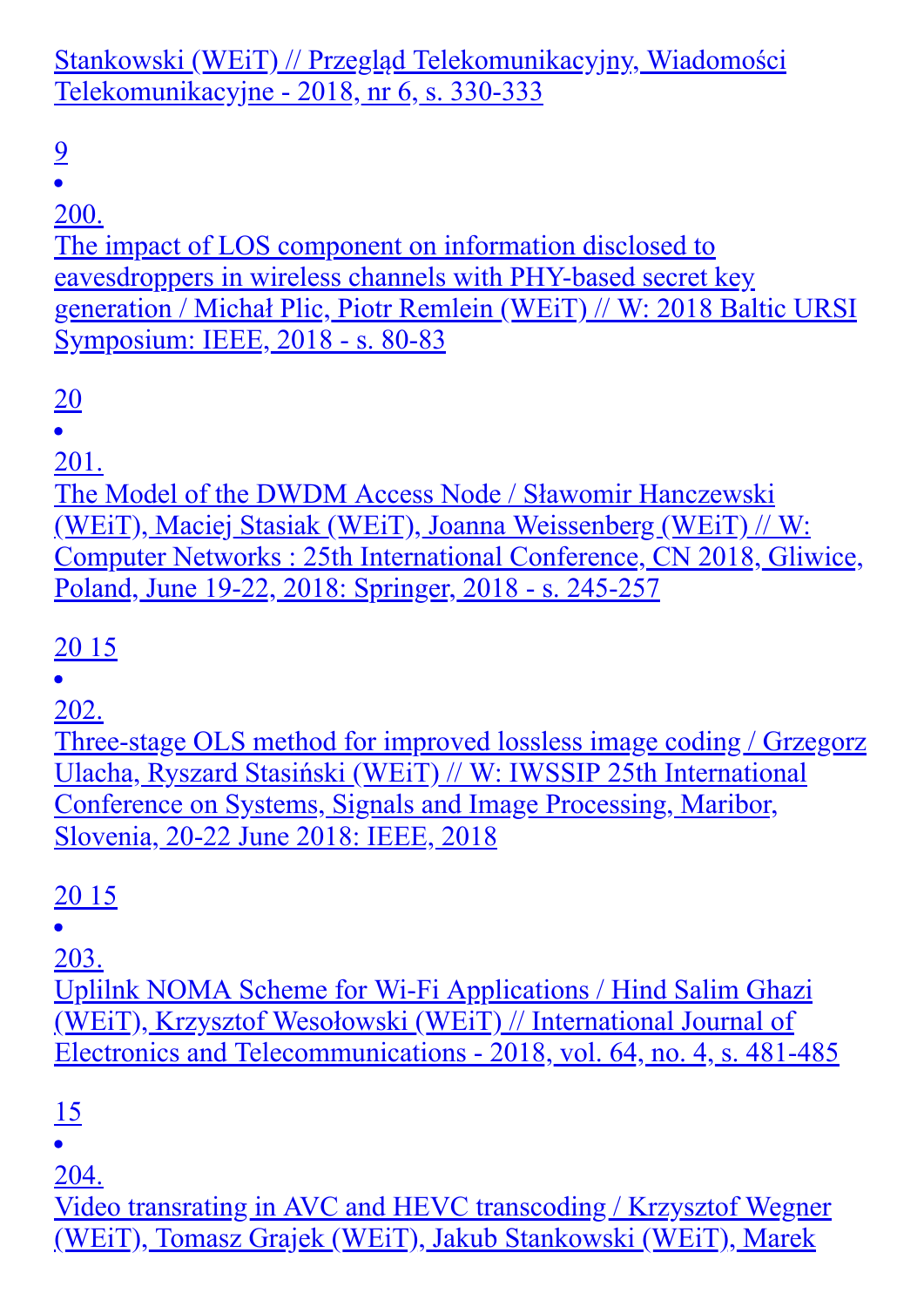#### Domański (WEiT) // W: IWSSIP 25th International Conference on Systems, Signals and Image Processing, Maribor, Slovenia, 20-22 June 2018: IEEE, 2018

## 20 15

205.

View and depth preprocessing for view synthesis enhancement / Adrian Dziembowski (WEiT), Marek Domański (WEiT) // International Journal of Electronics and Telecommunications - 2018, vol. 64, no. 3, s. 269-275

15

206.

View selection for virtual view synthesis in free navigation systems / Adrian Dziembowski (WEiT), Jarosław Samelak (WEiT), Marek Domański (WEiT) // W: International Conference on Signals and Electronic Systems (ICSES 2018): IEEE, 2018 - s. 83-87

207.

Warstwa fizyczna sieci dostępu radiowego 5G według wydania 15 standardów 3GPP / Krzysztof Wesołowski (WEiT) // Przegląd Telekomunikacyjny, Wiadomości Telekomunikacyjne - 2018, nr 8-9, s. 558-562

9

208.

Wiarygodne i energooszczędne metody detekcji zajętości zasobów widmowych w systemach radia kognitywnego / Krzysztof Cichoń (WEiT) // Przegląd Telekomunikacyjny, Wiadomości Telekomunikacyjne - 2018, nr 6, s. 224-229

9

209.

Energy-efficient cooperative spectrum sensing with a merged clustering measure / Krzysztof Cichoń (WEiT), Adrian Kliks (WEiT), Hanna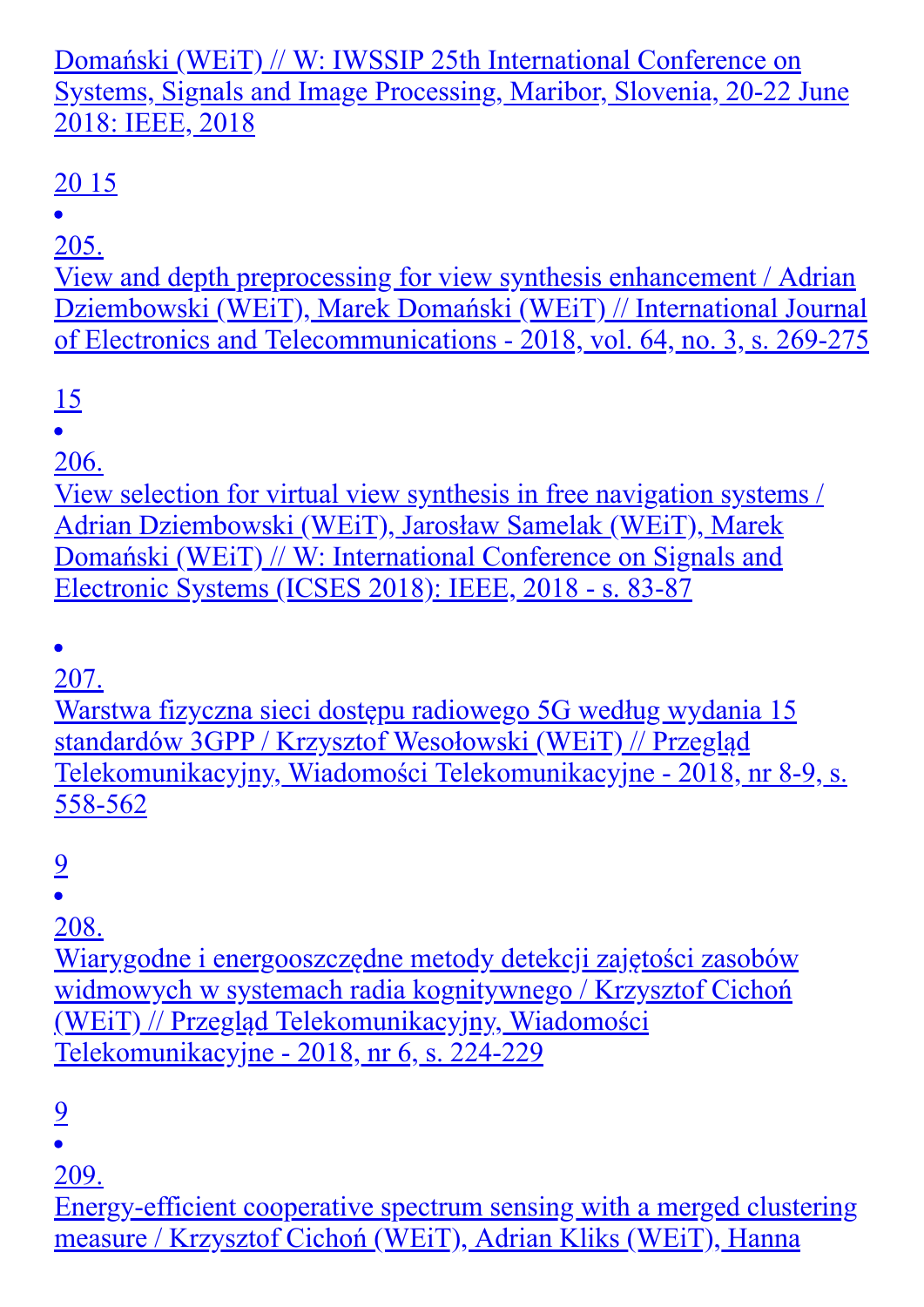Bogucka (WEiT) // W: 2017 IEEE 13th International Conference on Wireless and Mobile Computing, Networking and Communications (WiMob): Institute of Electrical and Electronics Engineers (IEEE), 2017  $- s. 38 - 43$ 

#### 5

#### 210.

An Application of Universal Polynomial Chaos Expansion to Numerical Stochastic Simulations of an UWB EM Wave Propagation / Piotr Górniak (WEiT) // W: 2017 11th European Conference on Antennas and Propagation (EUCAP): IEEE, 2017 - s. 1878-1882

## 20 15

#### 211.

5G Mobile and Wireless Communications Technology [book review] / Rafał Krenz (WEiT) // IEEE Communications Magazine - 2017, vol. 55, no. 5, s. 18

## 45 9,270

## 212.

A novel method of blind signal detection using the distribution of the bin values of the power spectrum density and the moving average / Jakub Nikonowicz (WEiT), Mieczysław Jessa (WEiT) // Digital Signal Processing - 2017, vol. 66, s. 18-28

## 30

213.

Advanced multicarrier technologies for future radio communication 5G and beyond / Hanna Bogucka (WEiT), Adrian Kliks (WEiT), Paweł Kryszkiewicz (WEiT) / Hoboken, United States : Wiley, 2017 - 304 s.

#### 80

214.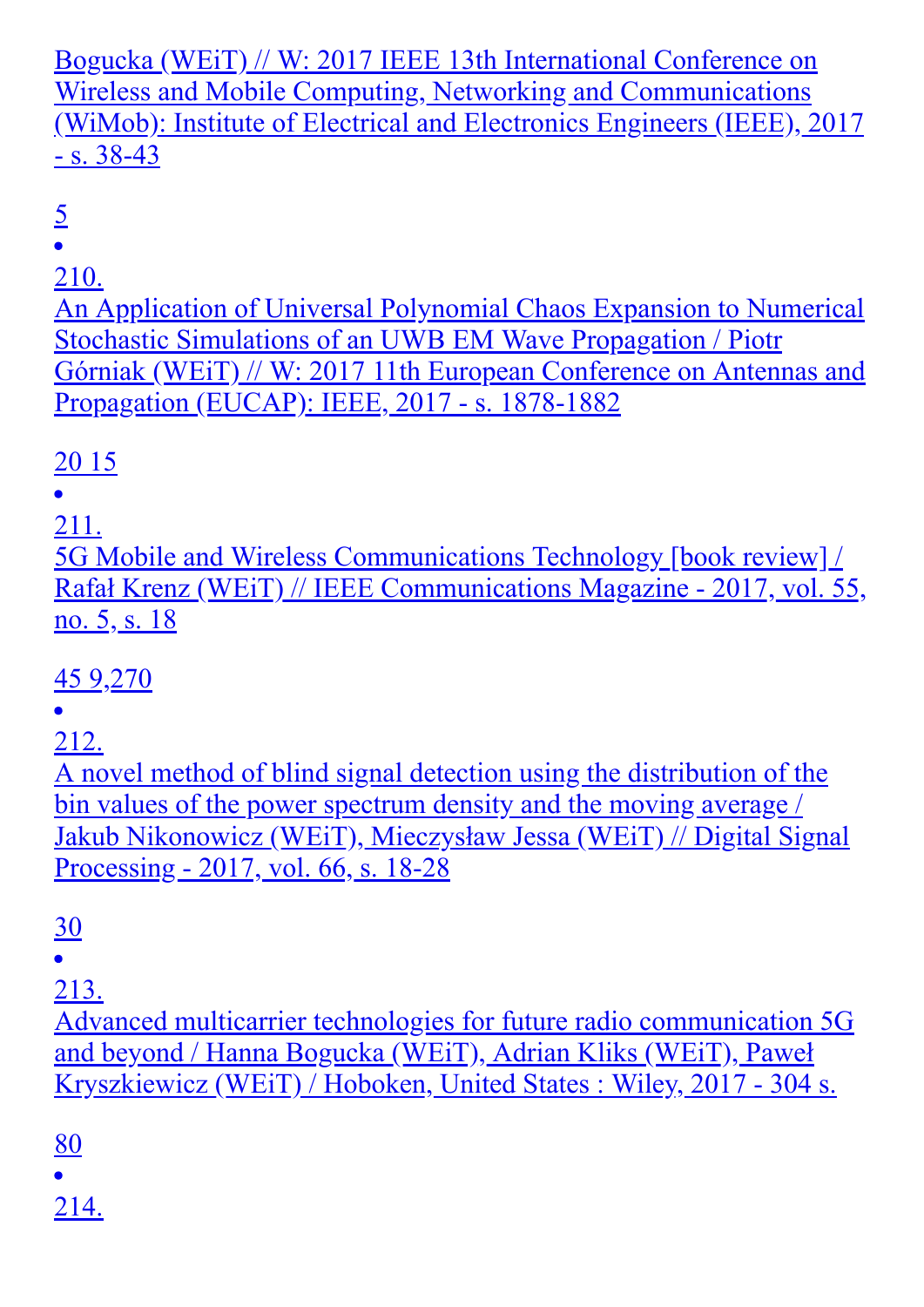Analiza możliwości współdzielenia częstotliwości w pasmie F - studium przypadku / Adrian Kliks (WEiT), Paweł Kryszkiewicz (WEiT), Karol Kowalik, Michał Kołodziejski // Przegląd Telekomunikacyjny, Wiadomości Telekomunikacyjne - 2017, nr 6, s. 388-391

9

#### 215.

Analysis of Routing Protocols Metrics for Wireless Mesh Networks / Piotr Owczarek (WBMiZ), Maciej Piechowiak, Piotr Zwierzykowski (WEiT) // W: Information Systems Architecture and Technology : Proceedings of 37th International Conference on Information Systems Architecture and Technology – ISAT 2016, Part II / red. A. Grzech: Springer Verlag, 2017 - s. 177-186

## 20 15

216.

Analytical modelling of multiservice switching networks with multiservice sources and resource management mechanisms / Mariusz Głąbowski (WEiT), Maciej Sobieraj (WEiT) // Telecommunication Systems - 2017, vol. 66, iss. 3, s. 559-578

## 25 1,527

217.

Analytical Modelling of Multi-tier Cellular Networks with Traffic Overflow / Mariusz Głąbowski (WEiT), Adam Kaliszan (WEiT), Maciej Stasiak (WEiT) // W: Computer Networks : 24th International Conference, CN 2017 Lądek Zdrój, Poland, June 20 - 23, 2017 Proceedings / red. Piotr Gaj, Andrzej Kwiecień, Michał Sawicki - Cham, Switzerland : Springer International Publishing, 2017 - s. 256-268

#### 20 15

218.

Application of radio environment maps for dynamic broadband access in TV bands in urban areas / Adrian Kliks (WEiT), Paweł Kryszkiewicz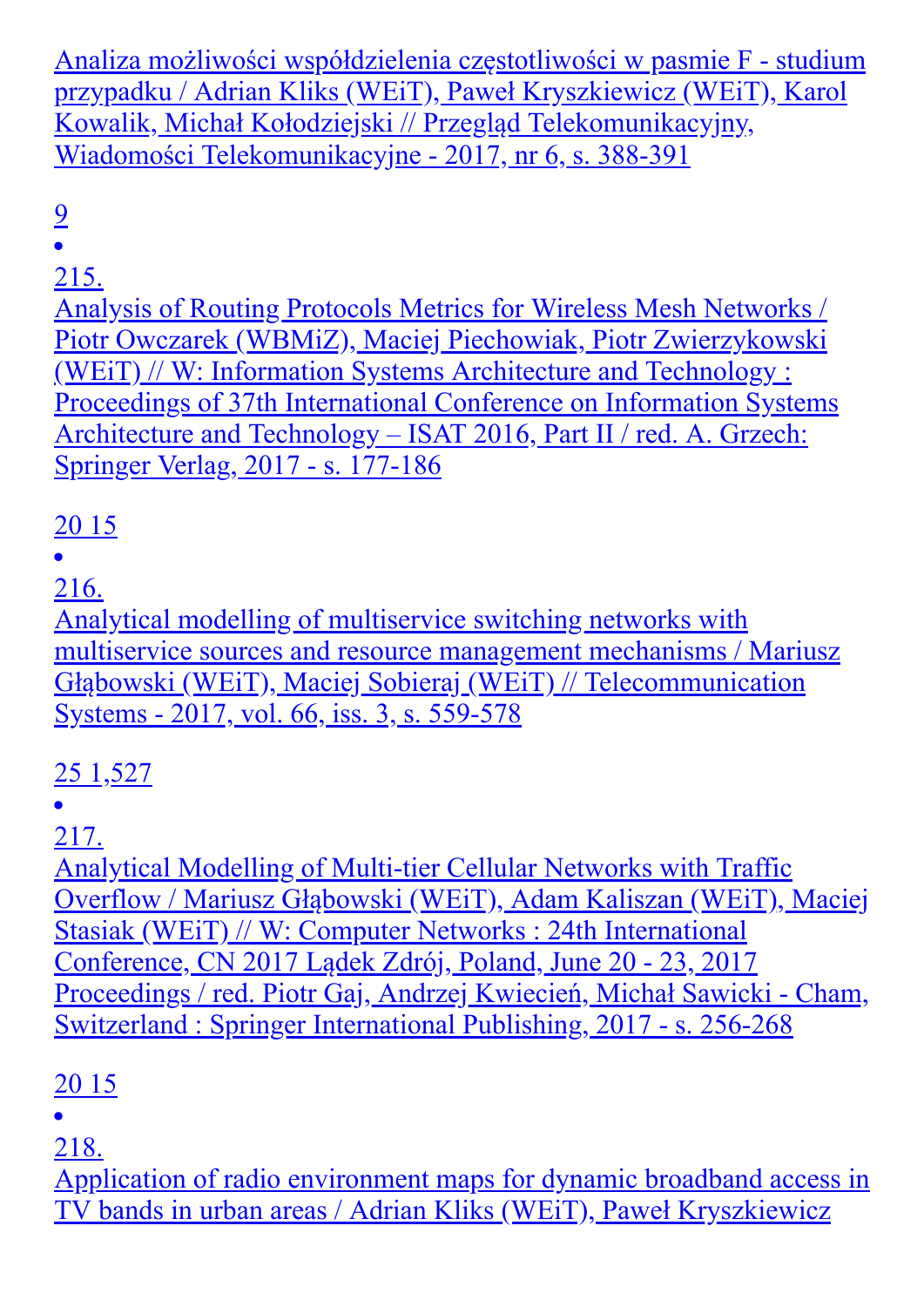(WEiT), Anna Umbert, Jordi Pérez-Romero, Ferran Casadevall, Łukasz Kułacz (WEiT) // IEEE Access - 2017, vol. 5, s. 19842-19863

## 25 3,557

219.

Bringing 5G into Rural and Low-Income Areas: Is it Feasible? / Luca Chiaraviglio, Nicola Blefari-Melazzi, Wiliam Liu, Jairo A Gutierrez, Jaap Van De Beek, Robert Birke, Lydia Chen, Filip Idzikowski (WEiT), Daniel Kilper, Paolo Monti, Antoine Bagula, Jinsong Wu // IEEE Communications Standards Magazine - 2017, vol. 1, no 3, s. 50-57

 $\bullet$ 

220.

Compressively Sensed Hybrid PET/MR Imaging with Enhanced Spatial Resolution / Krzysztof Malczewski (WEiT) // International Journal of Systems Applications, Engineering & Development - 2017, vol. 11, s. 61-69

221.

Considered format for Omnidirectional 6-DoF/3-DoF+ / Krzysztof Wegner (WEiT), Olgierd Stankiewicz (WEiT), Marek Domański (WEiT) // W: 119th MPEG Meeting / red. Pablo Cesar, Mario Montagud, Carsten Griwodz, 2017

222.

Convolutional Neural Network-Based Image Distortion Classification / Mateusz Buczkowski (WEiT), Ryszard Stasiński (WEiT) // W: 2017 International Conference on Systems, Signals and Image Processing (IWSSIP) - New York, USA : IEEE, 2017 - s. 275-279

20

223.

Defragmentation in the W-S-W Elastic Optical Network / Remigiusz Rajewski (WEiT) // W: Proceedings of the IEICE Information and Communication Technology Forum (ICTF 2017) / red. Maciej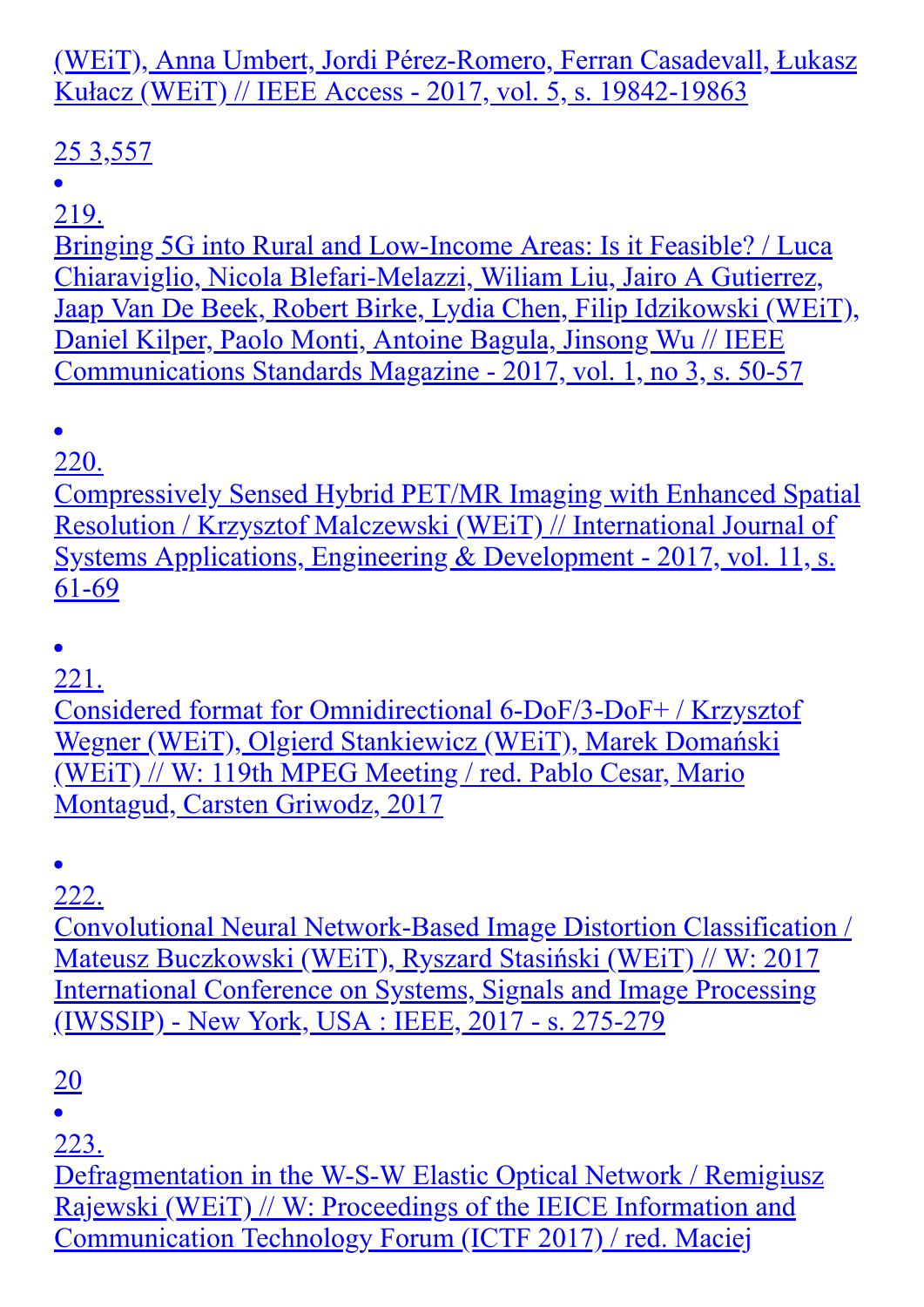Piechowiak, Piotr Zwierzykowski (WEiT): Polish Association of Telecommunication Engineers, 2017

5

 $\bullet$ 

224.

Demonstration of a simple free viewpoint television system / Marek Domański (WEiT), Adrian Dziembowski (WEiT), Tomasz Grajek (WEiT), Adam Grzelka (WEiT), Krzysztof Klimaszewski (WEiT), Dawid Mieloch (WEiT), Robert Ratajczak (WEiT), Olgierd Stankiewicz (WEiT), Jakub Siast (WEiT), Jakub Stankowski (WEiT), Krzysztof Wegner (WEiT) // W: IEEE International Conference on Image Processing ICIP 2017: IEEE, 2017 - s. 4589-4591

20 70 15

225.

Depth estimation from circular projection of 360 degree 3D video / Krzysztof Wegner (WEiT), Olgierd Stankiewicz (WEiT), Tomasz Grajek (WEiT), Marek Domański (WEiT) // W: 118th MPEG Meeting, 2017

226.

Depth map formats used within MPEG 3D frameworks / Krzysztof Wegner (WEiT), Olgierd Stankiewicz (WEiT), Tomasz Grajek (WEiT), Marek Domański (WEiT) // W: 117th MPEG Meeting, 2017

227.

Design, Dimensioning, and Optimization of 4G/5G Wireless Communication Networks / Mariusz Głąbowski (WEiT), Haris Gacanin, Ioannis Moscholios, Piotr Zwierzykowski (WEiT) // Mobile Information Systems - 2017, vol. 2017

25 0,958

228.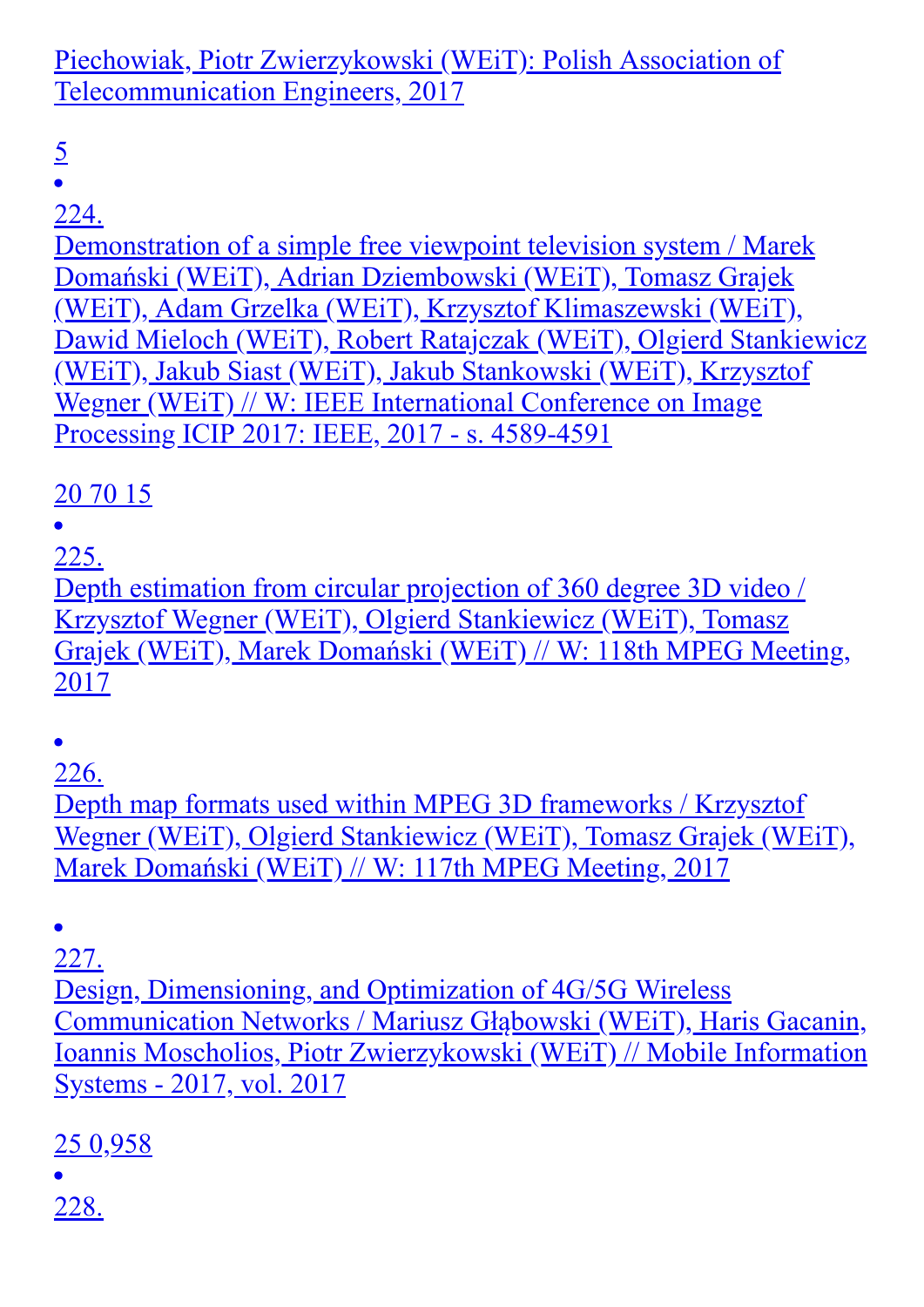DIANA: A Machine Learning Mechanism for Adjusting the TDD Uplink-Downlink Configuration in XG-PON-LTE Systems / Panagiotis Sarigiannidis, Antonios Sarigiannidis, Ioannis Moscholios, Piotr Zwierzykowski (WEiT) // Mobile Information Systems - 2017, vol. 2017

## 25 0,958

229.

EE: Evaluation of step-in/step-out capability of state-of-the-art view synthesis technology / Krzysztof Wegner (WEiT), Olgierd Stankiewicz (WEiT), Adrian Dziembowski (WEiT), Dawid Mieloch (WEiT), Marek Domański (WEiT) // W: 119th MPEG Meeting / red. Pablo Cesar, Mario Montagud, Carsten Griwodz, 2017

230.

EFAH: An energy and fatigue aware heuristic for provisioning highly available connections in optical backbone networks / Carlos Natalino, Filip Idzikowski (WEiT), Luca Chiaraviglio, Lena Wosinska, Paolo Monti // W: 9th International Workshop on Resilient Networks Design and Modeling (RNDM 2017): IEEE, 2017

## 20 15

231.

Effective coverage as a new metric for image quality assessment databases comparison / Mateusz Buczkowski (WEiT), Ryszard Stasiński (WEiT) // W: 2017 International Conference on Systems, Signals and Image Processing (IWSSIP) - New York, USA : IEEE, 2017

## 20 15

 $\bullet$ 

232.

Efficient frame-compatible stereoscopic video coding using HEVC screen content coding / Jarosław Samelak (WEiT), Jakub Stankowski (WEiT), Marek Domański (WEiT) // W: IWSSIP 24th International Conference on Systems, Signals and Image Processing, 22-24 May 2017 - New York, USA : IEEE, 2017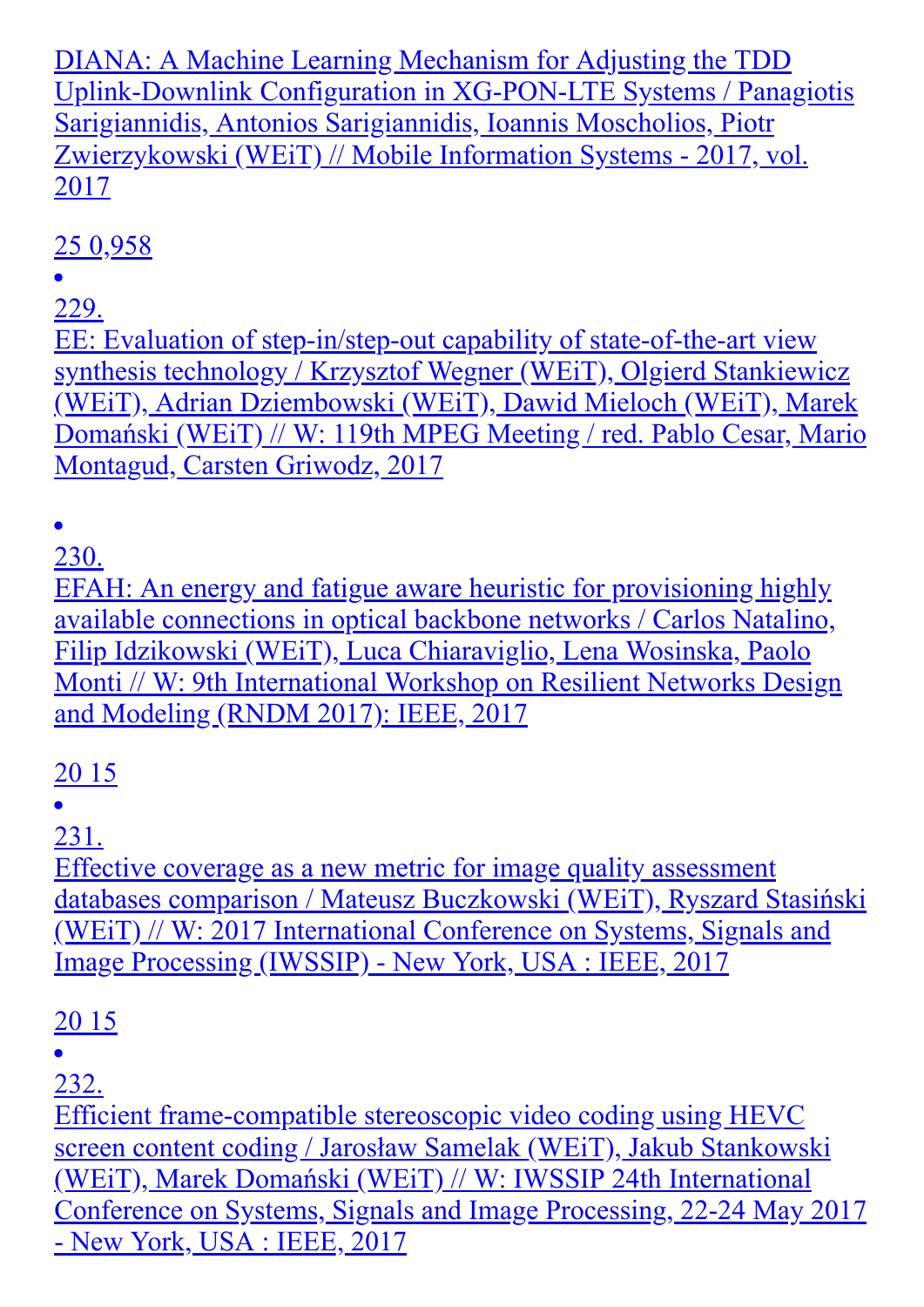## 20 15

233.

Embedded Deterministic Test Points / Cesar Acero, Derek Feltham, Yingdi Liu, Elham Moghaddam, Nilanjan Mukherjee, Marek Patyra, Janusz Rajski, Sudhakar M. Reddy, Jerzy Tyszer (WEiT), Justyna Zawada (WEiT) // IEEE Transactions on Very Large Scale Integration (VLSI) Systems - 2017, vol. 25, no. 10, s. 2949-2961

## 30 1,744

234.

Encoding mode selection in HEVC with the use of noise reduction / Olgierd Stankiewicz (WEiT), Krzysztof Wegner (WEiT), Damian Karwowski (WEiT), Jakub Stankowski (WEiT), Krzysztof Klimaszewski (WEiT), Tomasz Grajek (WEiT) // W: IWSSIP 24th International Conference on Systems, Signals and Image Processing, 22- 24 May 2017 - New York, USA : IEEE, 2017

## 20 15

235.

Energooszczędna kooperacyjna detekcja zajętości zasobów widmowych z mieszaną miarą grupowania węzłów / Krzysztof Cichoń (WEiT), Adrian Kliks (WEiT), Hanna Bogucka (WEiT) // Przegląd Telekomunikacyjny, Wiadomości Telekomunikacyjne - 2017, nr 6, s. 466-469

9

236.

Energy-Efficient Cooperative Spectrum Sensing with a Clustering Measure Supporting Mobility / Krzysztof Cichoń (WEiT), Adrian Kliks (WEiT), Hanna Bogucka (WEiT) // W: 14th International Symposium on Wireless Communication Systems: IEEE, 2017

20

237.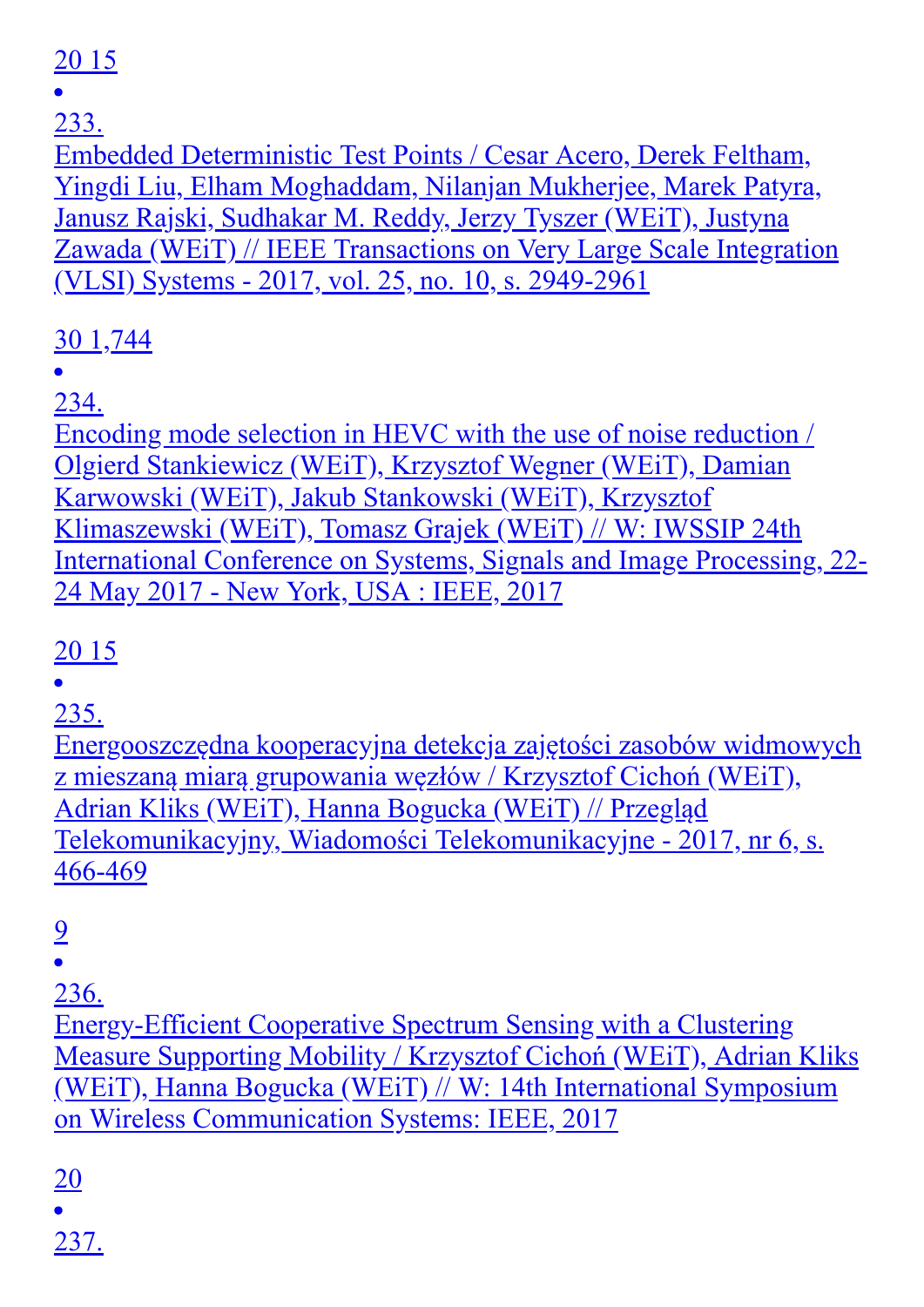Enhancing view synthesis with image and depth map upsampling / Adrian Dziembowski (WEiT), Adam Grzelka (WEiT), Dawid Mieloch (WEiT), Olgierd Stankiewicz (WEiT), Marek Domański (WEiT) // W: IWSSIP 24th International Conference on Systems, Signals and Image Processing, 22-24 May 2017 - New York, USA : IEEE, 2017

## 20 15

238.

Full-Scan LBIST with Capture-per-Cycle Hybrid Test Points / Sylwester Milewski, Nilanjan Mukherjee, Janusz Rajski, Jędrzej Solecki, Jerzy Tyszer (WEiT), Justyna Zawada (WEiT) // W: 2017 IEEE INTERNATIONAL TEST CONFERENCE (ITC) - New York, NY, USA : IEEE, 2017

## 20 70 15

239.

Graph-based multiview depth estimation using segmentation / Dawid Mieloch (WEiT), Adrian Dziembowski (WEiT), Adam Grzelka (WEiT), Olgierd Stankiewicz (WEiT), Marek Domański (WEiT) // W: IEEE International Conference on Multimedia and Expo ICME 2017: IEEE, 2017 - s. 217-222

## 20 70 15

240.

Green Control of Network Nodes with TCAM-ALG / Mariusz Żal (WEiT), Filip Idzikowski (WEiT) // W: 2017 IEEE International Conference on Communications (ICC): IEEE, 2017 - s. 411-417

## 20 15

 $\bullet$ 

241.

HEVC transcoding with pruning of insignificant coefficients / Krzysztof Wegner (WEiT), Tomasz Grajek (WEiT), Jakub Stankowski (WEiT), Damian Karwowski (WEiT), Krzysztof Klimaszewski (WEiT), Olgierd Stankiewicz (WEiT), Marek Domański (WEiT) // W: 117th MPEG Meeting, 2017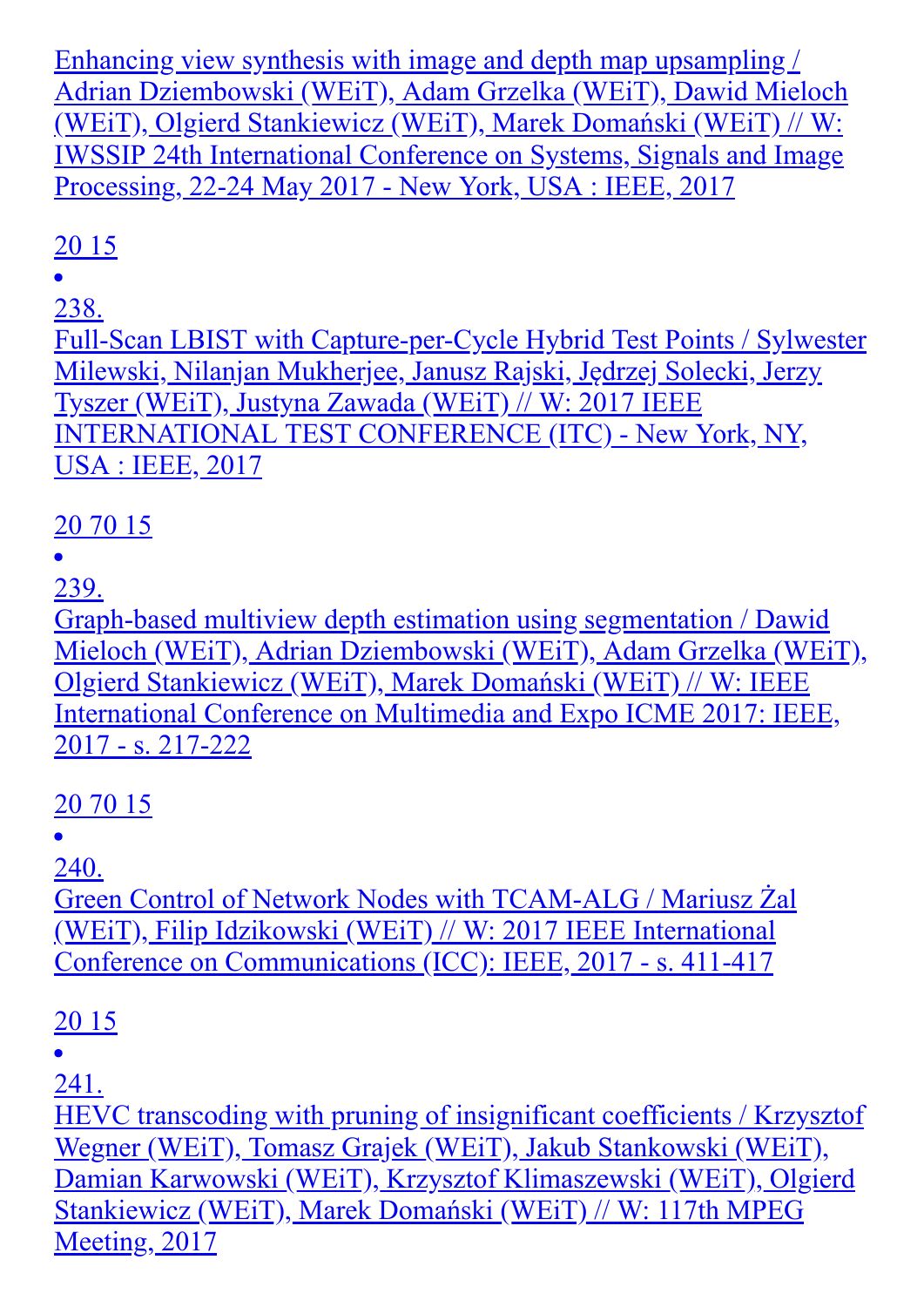Homogenous HEVC video transcoding by transform coefficient removal / Krzysztof Wegner (WEiT), Damian Karwowski (WEiT), Krzysztof Klimaszewski (WEiT), Jakub Stankowski (WEiT), Olgierd Stankiewicz (WEiT), Tomasz Grajek (WEiT) // W: IWSSIP 24th International Conference on Systems, Signals and Image Processing, 22-24 May 2017 - New York, USA : IEEE, 2017

## 20 15

243.

Human activity recognition using standard descriptors of MPEG CDVS / Łukasz Kamiński (WEiT), Sławomir Maćkowiak (WEiT), Marek Domański (WEiT) // W: IEEE International Conference on Multimedia and Expo ICME 2017: IEEE, 2017 - s. 121-126

## 20 70 15

244.

Immersive visual media — MPEG-I: 360 video, virtual navigation and beyond / Marek Domański (WEiT), Olgierd Stankiewicz (WEiT), Krzysztof Wegner (WEiT), Tomasz Grajek (WEiT) // W: IWSSIP 24th International Conference on Systems, Signals and Image Processing, 22- 24 May 2017 - New York, USA : IEEE, 2017

## 20 15

245.

Interconnections for computer communications and packet networks by Roberto Rojas-Cessa, CRC Press, 2017, ISBN 978-1-4822-2696-6, hardcover, 275 pages / Grzegorz Danilewicz (WEiT) // IEEE Communications Magazine - 2017, vol. 55, iss. 7, s. 6

## 45 9,270

246.

Kodery wizyjne – podstawowe ograniczenia w praktycznym wykorzystaniu / Damian Karwowski (WEiT), Jakub Stankowski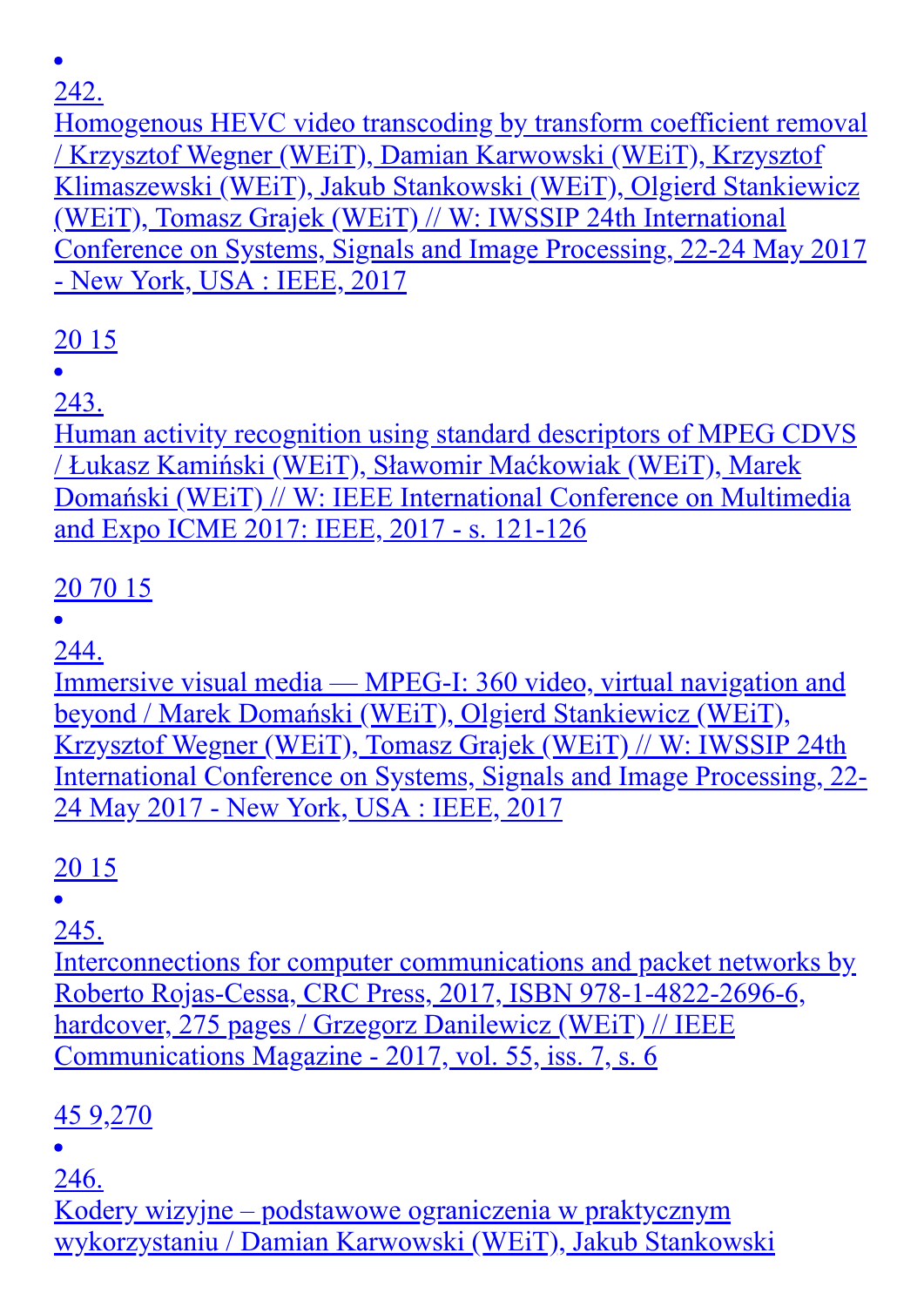(WEiT), Krzysztof Klimaszewski (WEiT), Tomasz Grajek (WEiT), Krzysztof Wegner (WEiT), Olgierd Stankiewicz (WEiT) // Twierdza - 2017, vol. 85, iss. 1

 $\bullet$ 

247. Load balancer for IP traffic based on NetFPGA cards / Marek Michalski (WEiT) // W: Proceedings of the IEICE Information and Communication Technology Forum (ICTF 2017) / red. Maciej Piechowiak, Piotr Zwierzykowski (WEiT): Polish Association of Telecommunication Engineers, 2017

5

 $\bullet$ 

248.

Measurement data acquisition system with mobile server / Łukasz Matuszewski (WEiT), Wiktor Woźniak (WEiT), Piotr Stołowski (WEiT), Mieczysław Jessa (WEiT) // Measurement Automation Monitoring - Pomiary Automatyka Kontrola - 2017, vol. 63, no. 5, s. 174-176

11

249.

Measurement-Based Coverage Maps for Indoor REMs Operating in TV Band / Adrian Kliks (WEiT), Paweł Kryszkiewicz (WEiT), Łukasz Kułacz (WEiT) // W: 12th IEEE International Symposium on Broadband Multimedia Systems and Broadcasting (BMSB): IEEE, 2017 - s. 307- 313

#### 20 15

250.

Measuring the effective coverage of the image databases / Mateusz Buczkowski (WEiT) // Measurement Automation Monitoring - Pomiary Automatyka Kontrola - 2017, vol. 63, no. 5, s. 183-185

11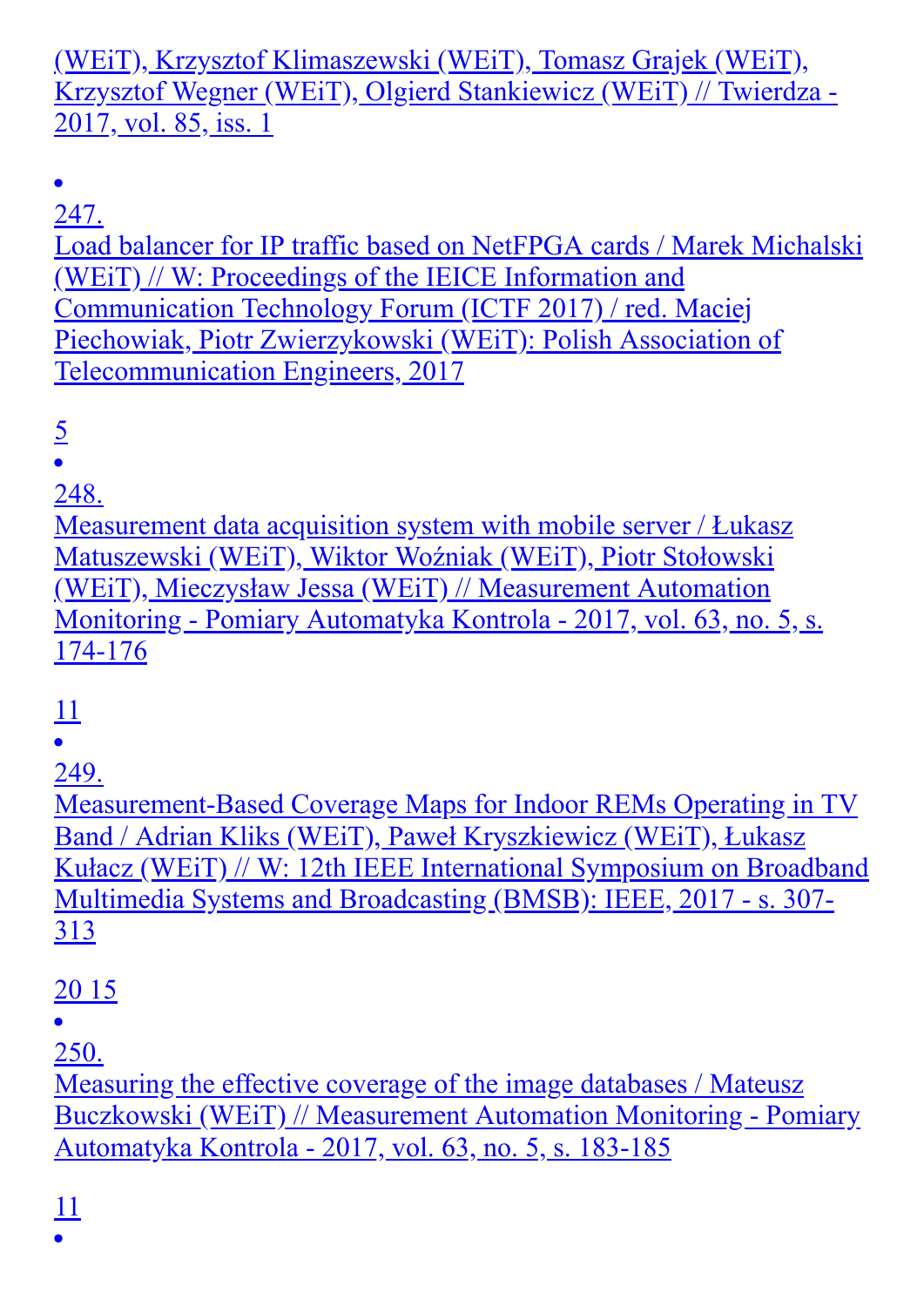Minimization of OFDM Clipped Samples Power by Tone Reservation Algorithm / Paweł Kryszkiewicz (WEiT), Adrian Kliks (WEiT) // W: 23rd European Wireless Conference, Dresden, Germany, 17-19 May 2017: VDE Verlag GMBH, 2017 - s. 291-296

 $rac{5}{•}$ 

252.

Model systemu kolejkowego z ruchem adaptacyjnym / Sławomir Hanczewski (WEiT), Joanna Weissenberg // Przegląd Telekomunikacyjny, Wiadomości Telekomunikacyjne - 2017, nr 8-9, s. 964-968

9

253.

Model węzła dostępowego sieci DWDM / Sławomir Hanczewski (WEiT), Joanna Weissenberg // Przegląd Telekomunikacyjny, Wiadomości Telekomunikacyjne - 2017, nr 8-9, s. 876-887

9

254.

Modeling of Power Consumption by Wireless Transceivers for System Level Simulations / Paweł Kryszkiewicz (WEiT), Adrian Kliks (WEiT) // W: 23rd European Wireless Conference, Dresden, Germany, 17-19 May 2017: VDE Verlag GMBH, 2017 - s. 86-91

5

255.

Modelling of Switching Networks with Multiservice Traffic by the IPGBMT Method / Mariusz Głąbowski (WEiT), Michał Stasiak // W: Information Systems Architecture and Technology : Proceedings of 37th International Conference on Information Systems Architecture and Technology – ISAT 2016, Part III / red. Jerzy Świątek: Springer Verlag, 2017 - s. 203-213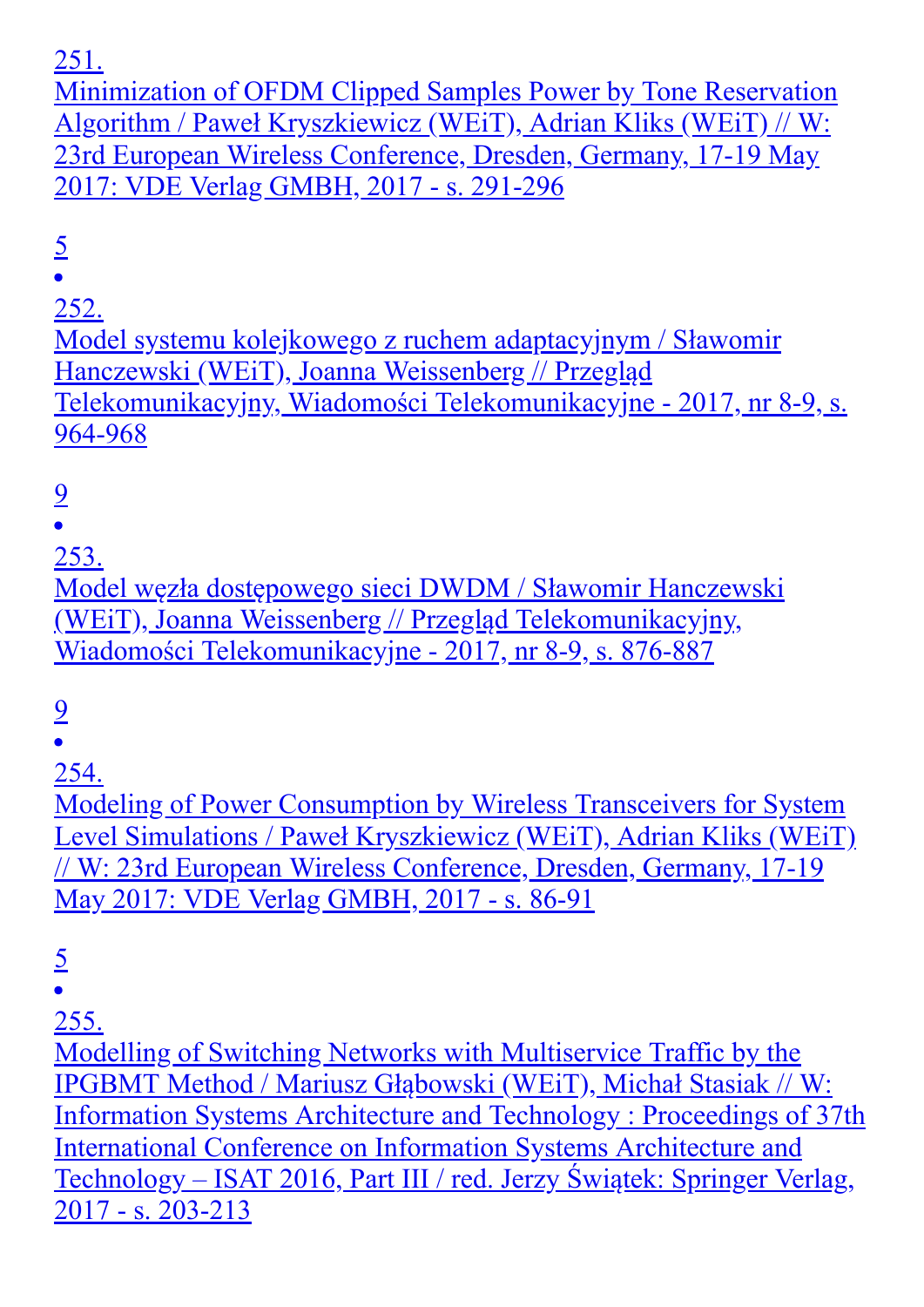## 20 15

256.

Modelowanie przyśpieszenia pojazdów dla symulacji poruszania się konwoju samochodów wykorzystujących kooperacyjny adaptacyjny tempomat oparty na standardzie IEEE 802.11P / Marcin Rodziewicz (WEiT), Adrian Langowski (WEiT), Paweł Sroka (WEiT), Michał Sybis (WEiT), Karolina Lenarska (WEiT), Krzysztof Wesołowski (WEiT) // Przegląd Telekomunikacyjny, Wiadomości Telekomunikacyjne - 2017, nr 6

9

257.

Motion artifacts free image resolution enhancement exploiting image priors / Krzysztof Malczewski (WEiT) // W: IWSSIP 24th International Conference on Systems, Signals and Image Processing, 22-24 May 2017 - New York, USA : IEEE, 2017

20 15

258.

Multichannel simultaneous uplink and downlink transmission scheme for flexible duplexing / Adrian Kliks (WEiT), Paweł Kryszkiewicz (WEiT) // EURASIP Journal on Wireless Communications and Networking - 2017, vol. 111

20 2,407

259.

Multi-RAT Scheduling for Heterogeneous Networks / Paweł Kryszkiewicz (WEiT) // W: IEEE 28th Annual International Symposium on Personal, Indoor, and Mobile Radio Communications (PIMRC) - New York, USA : IEEE, 2017

20 15

260.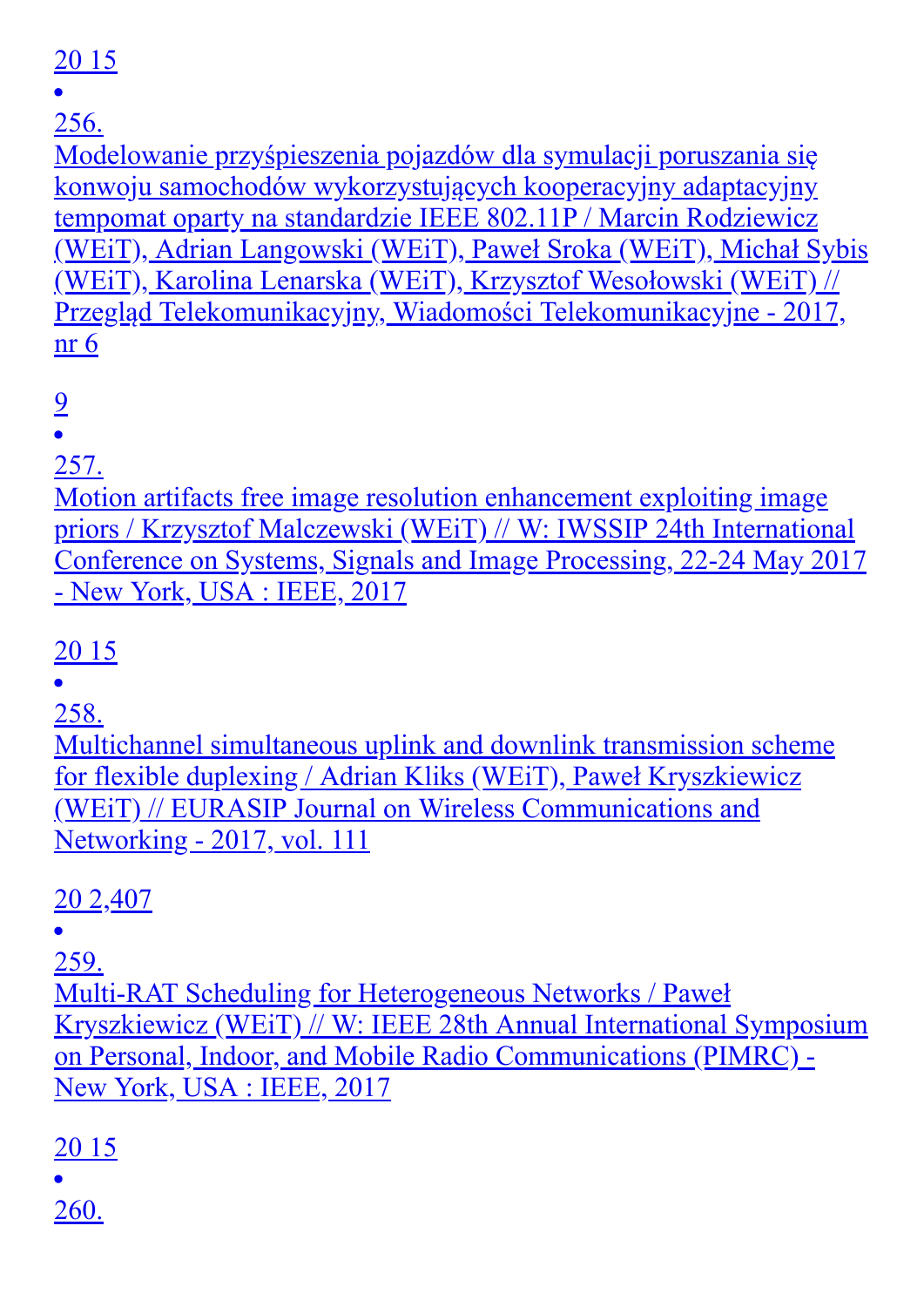Multi-user small scale spectrum aggregation / Paweł Kryszkiewicz (WEiT), Adrian Kliks (WEiT), Hanna Bogucka (WEiT) // W: IEEE International Conference on Communications, 21-25 May 2017, Paris, France: IEEE, 2017

## 20 70 15

261.

Multi-wavelength analysis of substances levels in human blood / Tomasz Kossowski (WEiT), Ryszard Stasiński (WEiT) // W: IWSSIP 24th International Conference on Systems, Signals and Image Processing, 22-24 May 2017 - New York, USA : IEEE, 2017

## 20 15

262.

New Physical-layer Waveforms for 5G / Gerhard Wunder, Martin Kasparick, Peter Jung, Thorsten Wild, Frank Schaich, Yejian Chen, Gerhard Fettweis, Ivan Gaspar, Nicola Michailow, Maximilian Matthé, Luciano Mendes, Dimitri Kténas, Jean-Baptiste Doré, Vincent Berg, Nicolas Cassiau, Sławomir Pietrzyk, Mateusz Buczkowski (WEiT) // W: Towards 5G: Applications, Requirements and Candidate Technologies / red. Rath Vannithamby, Shilpa Talwar: Wiley, 2017 - s. 303-341

20

263.

Non-invasive measurement of chemical compounds levels in human body / Tomasz Kossowski (WEiT), Karolina Kossowska (WEiT), Ryszard Stasiński (WEiT) // Measurement Automation Monitoring - Pomiary Automatyka Kontrola - 2017, vol. 63, no. 6, s. 200-202

11

264.

Omnidirectional 6-DoF/3-DoF+ rendering / Krzysztof Wegner (WEiT), Olgierd Stankiewicz (WEiT), Adrian Dziembowski (WEiT), Dawid Mieloch (WEiT), Marek Domański (WEiT) // W: 119th MPEG Meeting / red. Pablo Cesar, Mario Montagud, Carsten Griwodz, 2017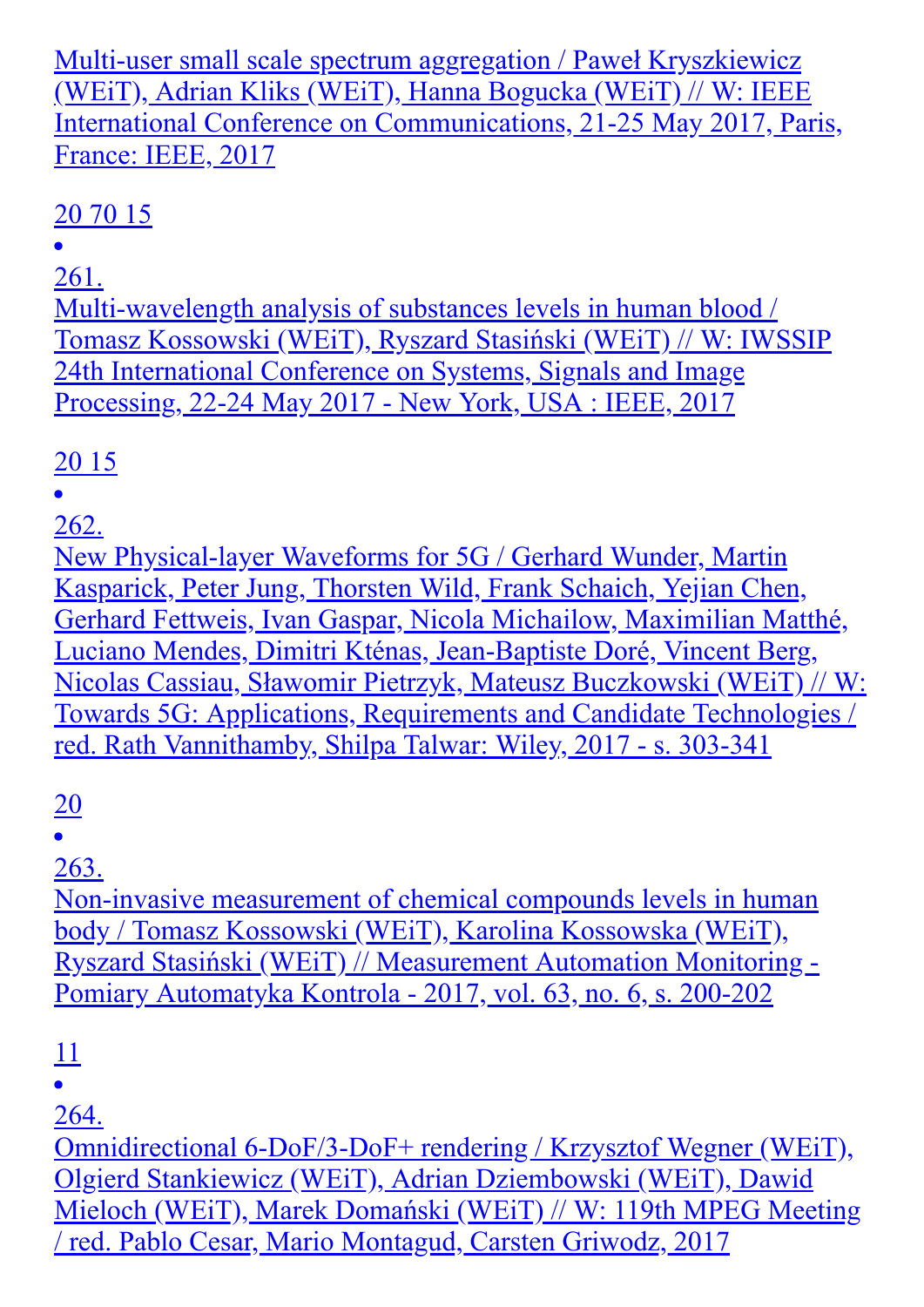Optical datacenter networks with elastic optical switches / Wojciech Kabaciński (WEiT), Marek Michalski (WEiT), Remigiusz Rajewski (WEiT), Mariusz Żal (WEiT) // W: 2017 IEEE International Conference on Communications (ICC): IEEE, 2017

## 20 15

266.

Optimization of energy efficiency in the downlink LTE transmission / Bartosz Bossy (WEiT), Paweł Kryszkiewicz (WEiT), Hanna Bogucka (WEiT) // W: 2017 IEEE International Conference on Communications (ICC): IEEE, 2017

## 20 15

267.

Optymalizacja efektywności energetycznej łącza radiowego z przekaźnikiem / Bartosz Bossy (WEiT), Adrian Kliks (WEiT), Hanna Bogucka (WEiT) // Przegląd Telekomunikacyjny, Wiadomości Telekomunikacyjne - 2017, nr 6, s. 251-254

## 9

268.

Optymalizacja efektywności energetycznej łącza w dół systemu LTE / Bartosz Bossy (WEiT), Hanna Bogucka (WEiT) // Przegląd Telekomunikacyjny, Wiadomości Telekomunikacyjne - 2017, nr 6, s. 471-474

#### 9

 $\bullet$ 

269.

Outage Probability of Device-to-Device Communications in Frequency Reuse-1 Networks / Marcin Rodziewicz (WEiT) // Mobile Networks and Applications - 2017, vol. 2017

30 2,497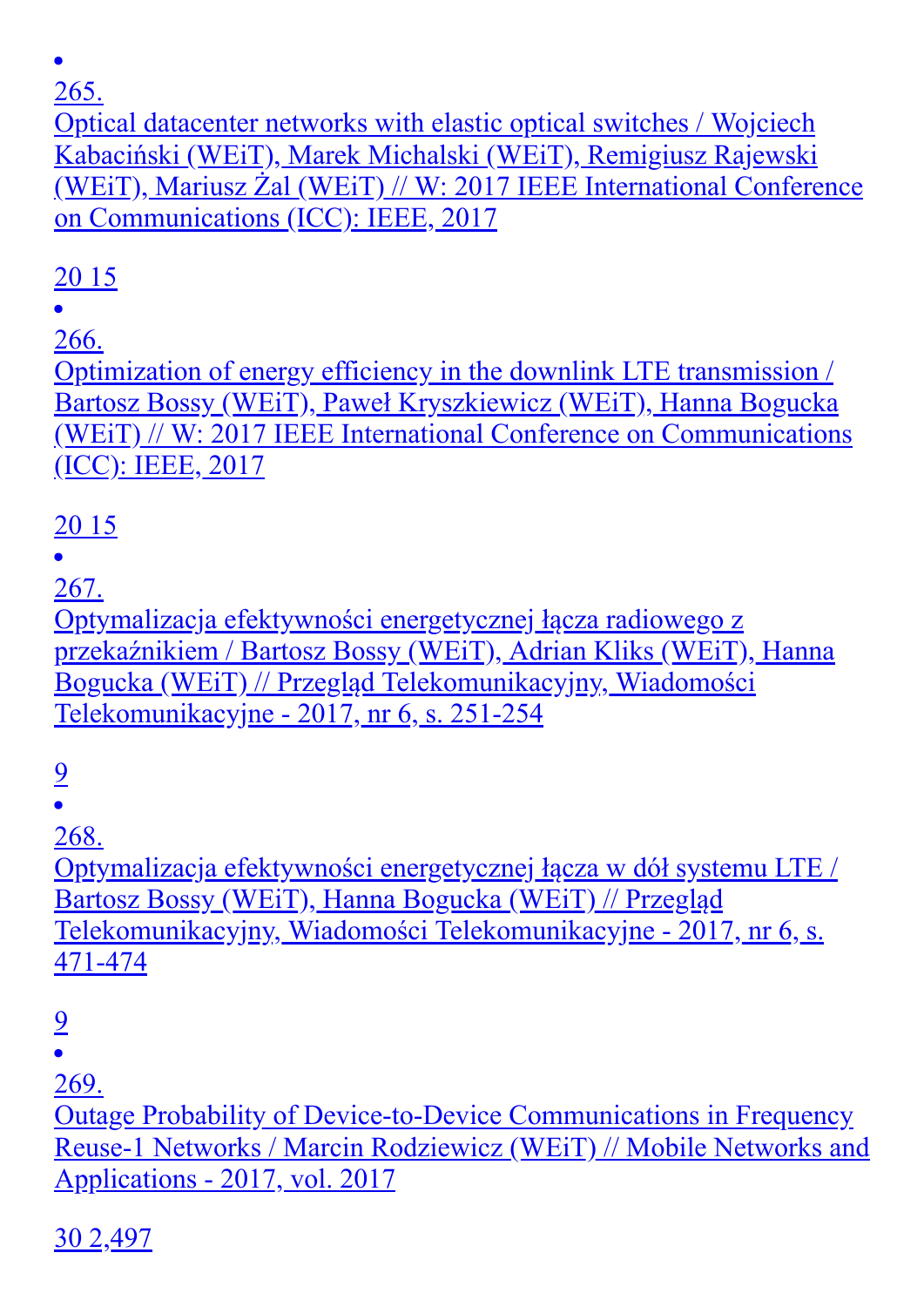Overflows of Elastic Traffic / Mariusz Głąbowski (WEiT), Damian Kmiecik (WEiT) // Image Processing and Communications - 2017, vol. 22, no. 1, s. 13-25

9

271.

PA-BICM-ID z przeplotem składowych sygnału / Maciej Krasicki (WEiT) // Przegląd Telekomunikacyjny, Wiadomości Telekomunikacyjne - 2017, nr 6, s. 319-322

## 9

#### 272.

Packet-appended BICM-ID exploiting signal space diversity / Maciej Krasicki (WEiT) // W: 13th International Wireless Communications and Mobile Computing Conference (IWCMC 2017): IEEE, 2017 - s. 2050- 2055

## 20 70 15

273.

PAPR analysis in noncontiguous OFDM systems / Paweł Kryszkiewicz (WEiT), Adrian Kliks (WEiT), Yves Louet // Transactions on Emerging Telecommunications Technologies - 2017, vol. 28, no. 6, s. e3133-1 e3133-11

25 1,606

274.

Pola komutacyjne SWS1 nieblokowalne w wąskim sensie dla połączeń elastycznych / Grzegorz Danilewicz (WEiT), Michał Michalik (WEiT), Wojciech Kabaciński (WEiT) // Przegląd Telekomunikacyjny, Wiadomości Telekomunikacyjne - 2017, nr 8-9, s. 686-691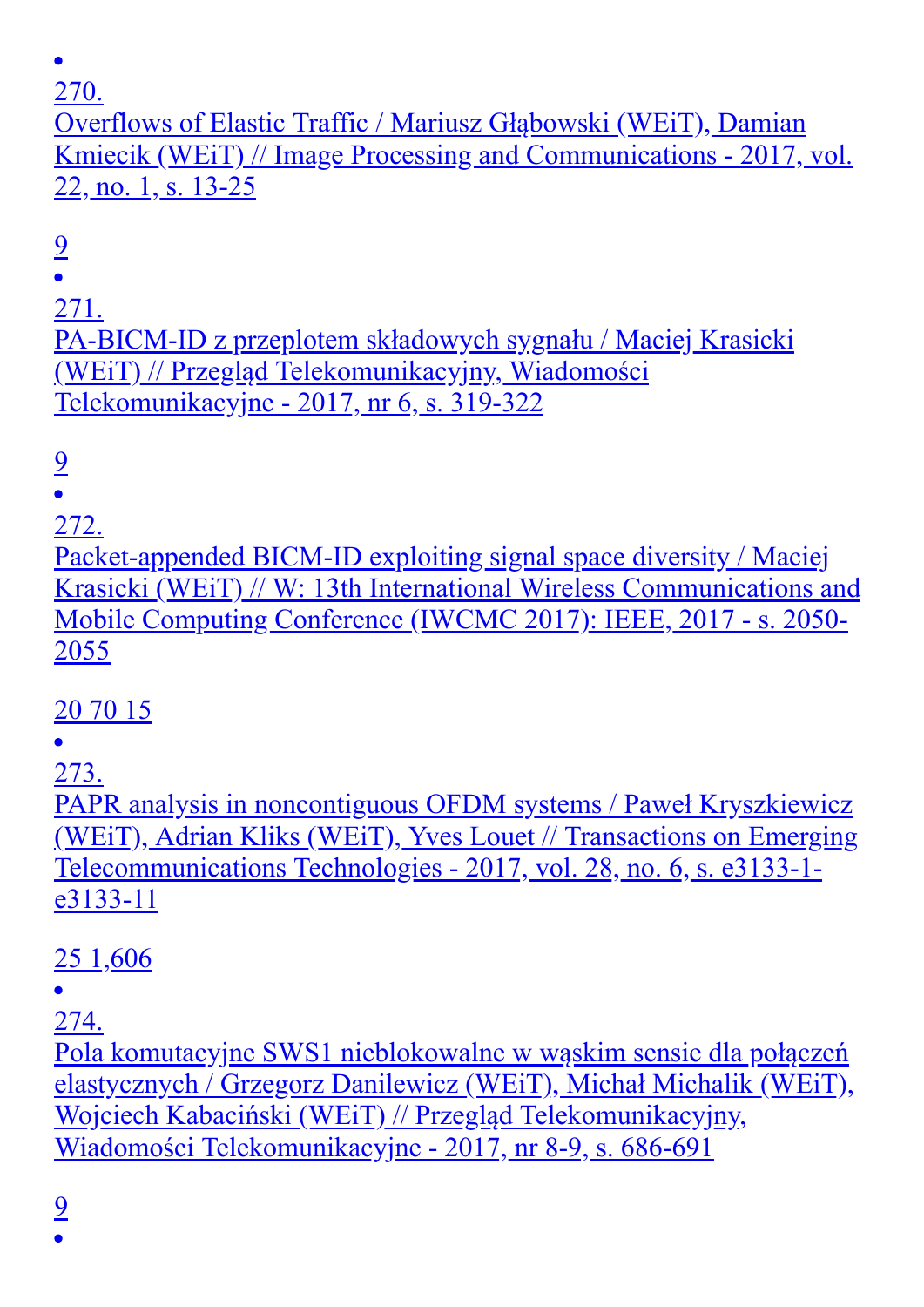Proceedings of the IEICE Information and Communication Technology Forum (ICTF 2017) / red. Maciej Piechowiak, Piotr Zwierzykowski (WEiT): Polish Association of Telecommunication Engineers, 2017

 $rac{5}{•}$ 

#### 276.

Prosty wielokamerowy system rejestracji obrazu na potrzeby badań nad telewizją swobodnego punktu widzenia / Mateusz Sokołowski (WEiT), Krzysztof Wegner (WEiT), Tomasz Grajek (WEiT) // Przegląd Telekomunikacyjny, Wiadomości Telekomunikacyjne - 2017, nr 6, s. 413-416

9

277.

Przestrojenia w polach komutacyjnych o małej pojemności dla elastycznych sieci optycznych obsługujących kilka rodzajów połączeń / Wojciech Kabaciński (WEiT), Remigiusz Rajewski (WEiT), Atyaf Al-Tameemi (WEiT) // Przegląd Telekomunikacyjny, Wiadomości Telekomunikacyjne - 2017, nr 8-9, s. 933-940

9

278.

Przyspieszenie estymacji ruchu oraz wyboru podziału CU w koderze HEVC / Krzysztof Klimaszewski (WEiT), Damian Karwowski (WEiT), Olgierd Stankiewicz (WEiT), Jakub Stankowski (WEiT), Krzysztof Wegner (WEiT), Tomasz Grajek (WEiT) // Przegląd Telekomunikacyjny, Wiadomości Telekomunikacyjne - 2017, nr 6, s. 333-337

9

279.

Queuing Model of Wireless Access System / Sławomir Hanczewski (WEiT), Maciej Stasiak (WEiT), Piotr Zwierzykowski (WEiT) // W: Information Systems Architecture and Technology : Proceedings of 37th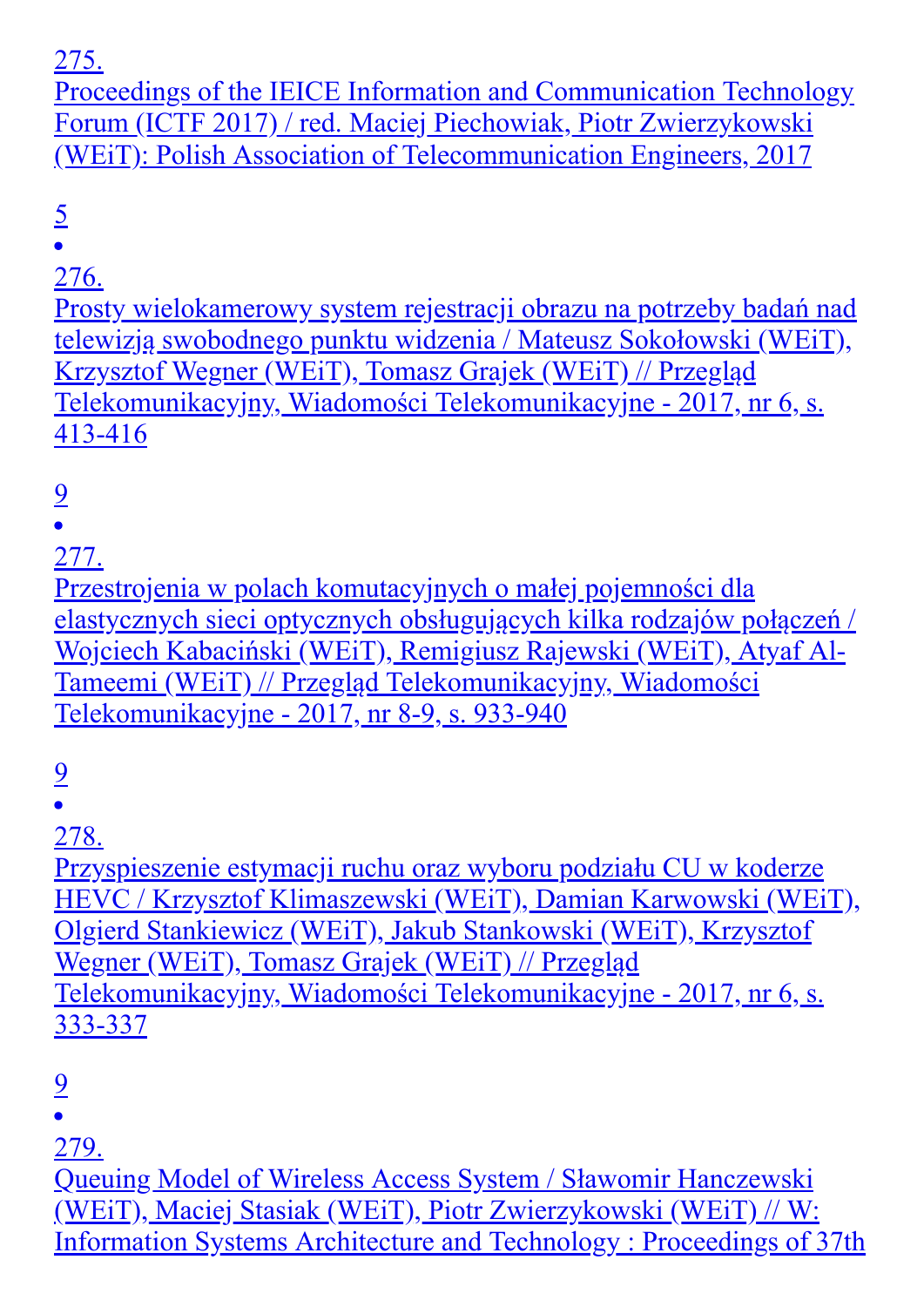International Conference on Information Systems Architecture and Technology – ISAT 2016, Part I / red. Leszek Borzemski: Springer Verlag, 2017 - s. 175-185

## 20 15

280.

Rearrangeability of 2x2 W-S-W elastic switching fabrics with two connections rates / Wojciech Kabaciński (WEiT), Remigiusz Rajewski (WEiT), Atyaf Al-Tameemi // W: Proceedings of the IEICE Information and Communication Technology Forum (ICTF 2017) / red. Maciej Piechowiak, Piotr Zwierzykowski (WEiT): Polish Association of Telecommunication Engineers, 2017

# $\frac{5}{2}$

281.

Resource and Mobility Management in the Network Layer of 5G Cellular Ultra-Dense Networks / Daniel Calabuig, Sokratis Barmpounakis, Sonia Giménez, Apostolos Kousaridas, Tilak Rajesh Lakshmana, Javier Lorca, Petteri Lundén, Zhe Ren, Paweł Sroka (WEiT), Emmanuel Ternon, Venkatkumar Venkatasubramanian, Michał Maternia // IEEE Communications Magazine - 2017, vol. 55, iss. 6, s. 162-169

#### 45 9,270

282.

Results of exploration experiment on dense Light Fields compression / Krzysztof Wegner (WEiT), F. R. Lucas Luis, M. M. Faria Sergio, Tomasz Grajek (WEiT) // W: 120th MPEG meeting - New York, USA : ACM SIGMultimedia Records, 2017

283.

Results of Exploration Experiments on Omnidirectional 6-DoF/3-DoF+ rendering / Krzysztof Wegner (WEiT), Olgierd Stankiewicz (WEiT), Adrian Dziembowski (WEiT), Dawid Mieloch (WEiT), Marek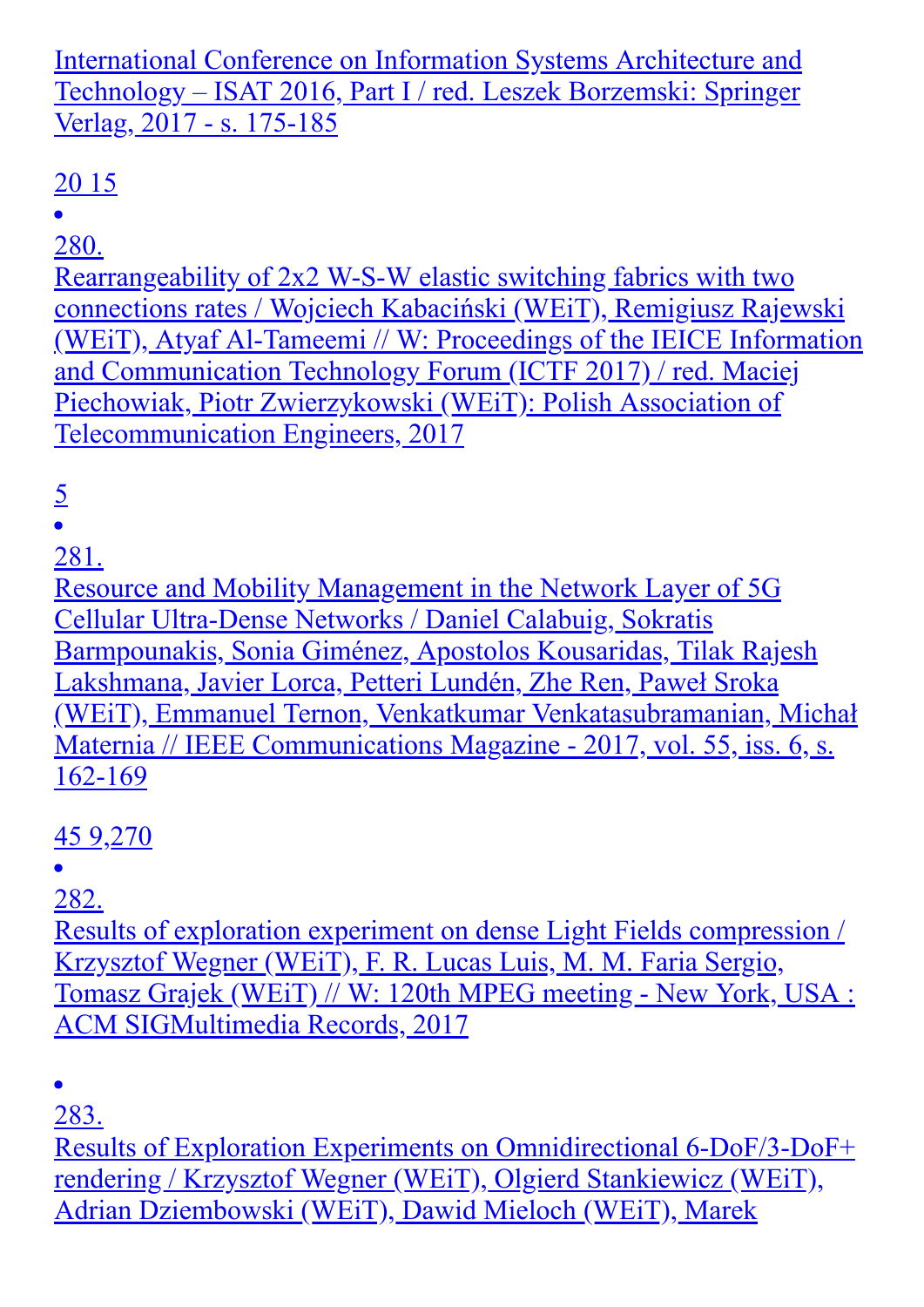#### Domański (WEiT) // W: 120th MPEG meeting - New York, USA : ACM SIGMultimedia Records, 2017

 $\bullet$ 

284.

ROM fault diagnosis for  $O(n(2))$  test algorithms / Artur Pogiel, Janusz Rajski, Jerzy Tyszer (WEiT) // W: 22nd IEEE European Test Symposium (ETS 2017 ) - New York, USA : IEEE, 2017

#### 20 15

285.

Simultaneous Connections Routing in W-S-W Elastic Optical Switches with Limited Number of Connection Rates / Wojciech Kabaciński (WEiT), Remigiusz Rajewski (WEiT), Atyaf Al-Tameemi (WEiT) // W: ONDM 2017 : 21th International Conference on Optical Networks Design and Modeling: IEEE, 2017

#### 20 15

286.

Spectrum and RAN Sharing in 5G Networks – a COHERENT Approach / Dorin Panaitopol, Antonio Cipriano, Kostas Katsalis, Navid Nikaein, Chia-Yu Chang, Tao Chen, Fang-Chun Kuo, Karol Kowalik, Heikki Kokkinen, George Agapiou, Adrian Kliks (WEiT) // W: European Conference on Networks and Communications (EuCNC), Oulu, 12 June - 15 June, 2017: IEEE, 2017

## 20

287.

Spectrum management and radio resource virtualization - a COHERENT approach / Adrian Kliks (WEiT) // W: Proceedings of the IEICE Information and Communication Technology Forum (ICTF 2017) / red. Maciej Piechowiak, Piotr Zwierzykowski (WEiT): Polish Association of Telecommunication Engineers, 2017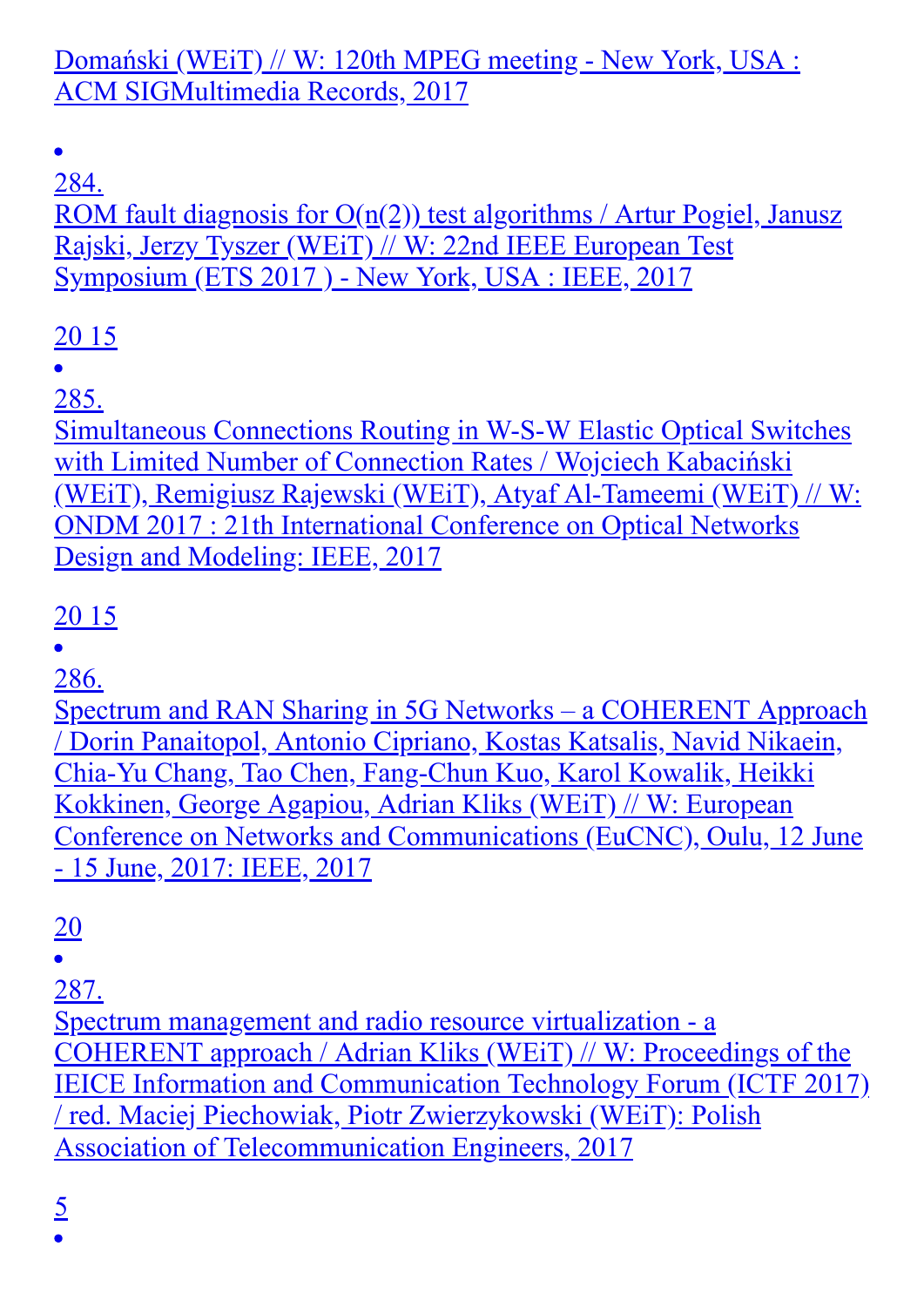Stable field detection as a novel method for blind sensing of weak radio signals / Jakub Nikonowicz (WEiT), Mieczysław Jessa (WEiT) // Journal of Astrophysics & Aerospace Technology - 2017, vol. 5, no. 3, s. 104

289.

Stacyjne i mobilne źródło czasu i częstotliwości / Łukasz Matuszewski (WEiT), Paweł Kubczak (WEiT), Mieczysław Jessa (WEiT) // Przegląd Telekomunikacyjny, Wiadomości Telekomunikacyjne - 2017, nr 8-9, s. 318-321

## 9

290.

Star-EDT: Deterministic on-chip scheme using compressed test patterns / Grzegorz Mrugalski, Janusz Rajski, Łukasz Rybak, Jędrzej Solecki, Jerzy Tyszer (WEiT) // IEEE Transactions on Computer Aided Design of Integrated Circuits and Systems - 2017, vol. 36, no. 4, s. 683-693

25 2,089

291.

Statistical characteristics of WiMAX 802.11e signals from the perspective of improving spectrum utilisation / Karol Kowalik, Michał Kołodziejski, Adrian Kliks (WEiT), Paweł Kryszkiewicz (WEiT) // W: Proceedings of the IEICE Information and Communication Technology Forum (ICTF 2017) / red. Maciej Piechowiak, Piotr Zwierzykowski (WEiT): Polish Association of Telecommunication Engineers, 2017

5

 $\bullet$ 

292.

Sterowanie koderem HEVC wykorzystujące usuwanie szumów / Krzysztof Klimaszewski (WEiT), Damian Karwowski (WEiT), Olgierd Stankiewicz (WEiT), Jakub Stankowski (WEiT), Krzysztof Wegner (WEiT), Tomasz Grajek (WEiT) // Przegląd Telekomunikacyjny, Wiadomości Telekomunikacyjne - 2017, nr 6, s. 488-492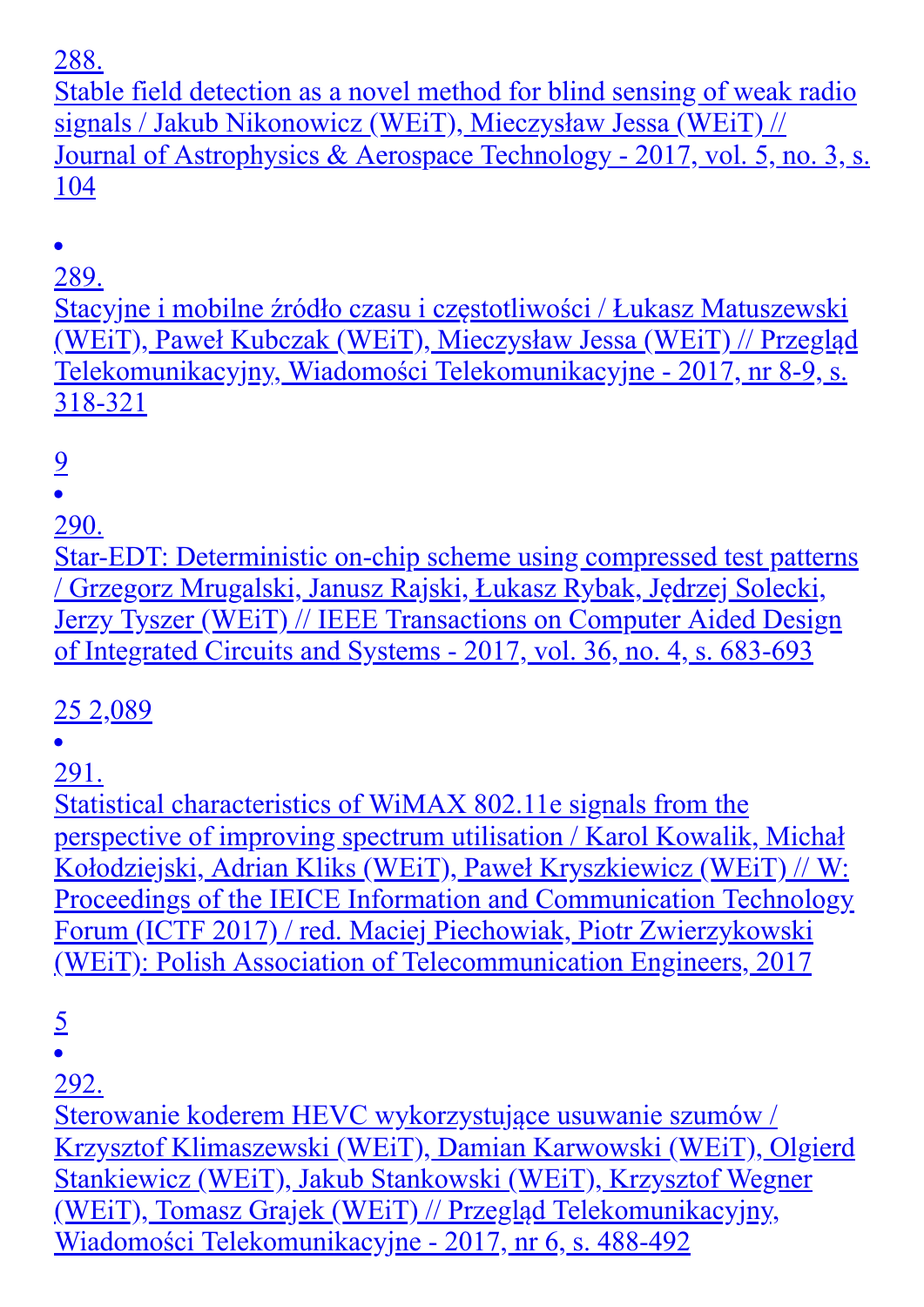9

293.

Strategie realizacji połączeń rozgłoszeniowych w polach komutacyjnych / Grzegorz Danilewicz (WEiT) / Poznań, Polska : Wydawnictwo Politechniki Poznańskiej, 2017 - 190 s.

#### 80

294.

Sygnały z ciągłą modulacją fazy w systemach z wieloma użytkownikami, z detekcją iteracyjną / Piotr Remlein (WEiT) / Poznań, Polska : Wydawnictwo Politechniki Poznańskiej, Rozprawy / Politechnika Poznańska, 2017 - 130 s.

## 80

295.

Szeregowanie transmisji wiadomości typu BSM w celu poprawy działania kooperacyjnego adaptacyjnego tempomatu / Paweł Sroka (WEiT), Marcin Rodziewicz (WEiT), Michał Sybis (WEiT), Adrian Langowski (WEiT), Karolina Lenarska (WEiT), Krzysztof Wesołowski (WEiT) // Przegląd Telekomunikacyjny, Wiadomości Telekomunikacyjne - 2017, nr 6

9

296.

Szybkie transkodowanie strumieni HEVC poprzez eliminację skwantowanych współczynników transformaty o wartości jeden / Krzysztof Wegner (WEiT), Damian Karwowski (WEiT), Tomasz Grajek (WEiT), Krzysztof Klimaszewski (WEiT), Jakub Stankowski (WEiT), Olgierd Stankiewicz (WEiT) // Przegląd Telekomunikacyjny, Wiadomości Telekomunikacyjne - 2017, nr 6, s. 417-420

9

297.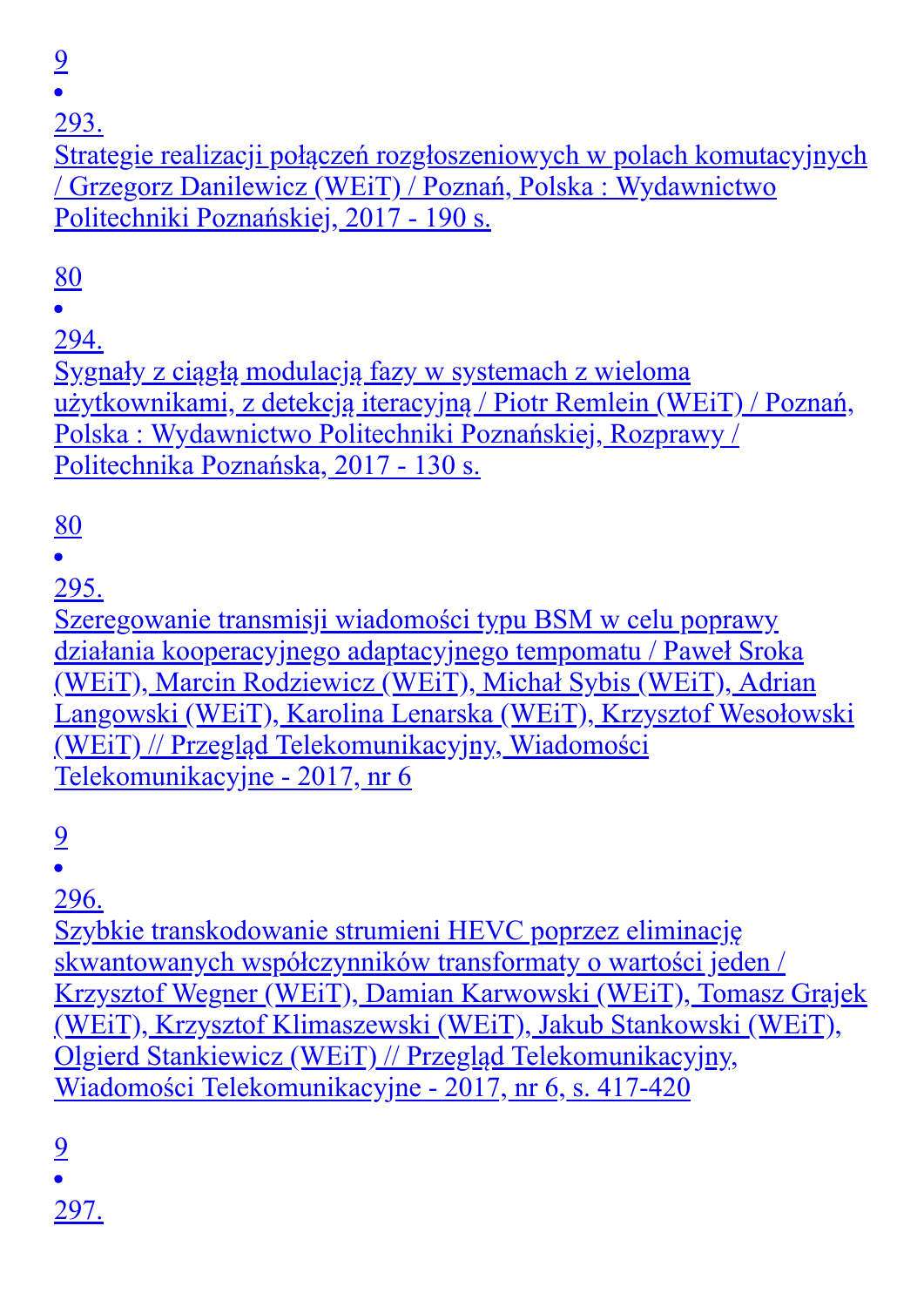Temporal enhancement of graph-based depth estimation method / Dawid Mieloch (WEiT), Adrian Dziembowski (WEiT), Adam Grzelka (WEiT), Olgierd Stankiewicz (WEiT), Marek Domański (WEiT) // W: IWSSIP 24th International Conference on Systems, Signals and Image Processing, 22-24 May 2017 - New York, USA : IEEE, 2017

## 20 15

298.

The impact of selected parameters on the performance of routing protocols in wireless sensor networks / Maciej Piechowiak, Piotr Zwierzykowski (WEiT), Piotr Kotlarz, Piotr Żmudziński // Image Processing and Communications - 2017, vol. 22, no. 1, s. 57-62

# 9

299.

The model of the queuing system with adaptive traffic / Sławomir Hanczewski (WEiT), Maciej Stasiak (WEiT), Joanna Weissenberg (WEiT) // W: 2017 IEEE 19th International Conference on High Performance Computing and Communications; IEEE 15th International Conference on Smart City; IEEE 3rd International Conference on Data Science and Systems (HPCC/SmartCity/DSS): IEEE, 2017 - s. 303-308

## 20 70 15

300.

The Possibilities and Limitations of the Application of the Convolution Algorithm for Modeling Network Systems / Adam Kaliszan (WEiT), Maciej Stasiak (WEiT) // W: Computer Networks : 24th International Conference, CN 2017 Lądek Zdrój, Poland, June 20 - 23, 2017 Proceedings / red. Piotr Gaj, Andrzej Kwiecień, Michał Sawicki - Cham, Switzerland : Springer International Publishing, 2017 - s. 221-235

## 20 15

301.

The Strict-Sense Nonblocking Multirate log(d) (N, 0, p) Switching Network / Wojciech Kabaciński (WEiT), Remigiusz Rajewski (WEiT) //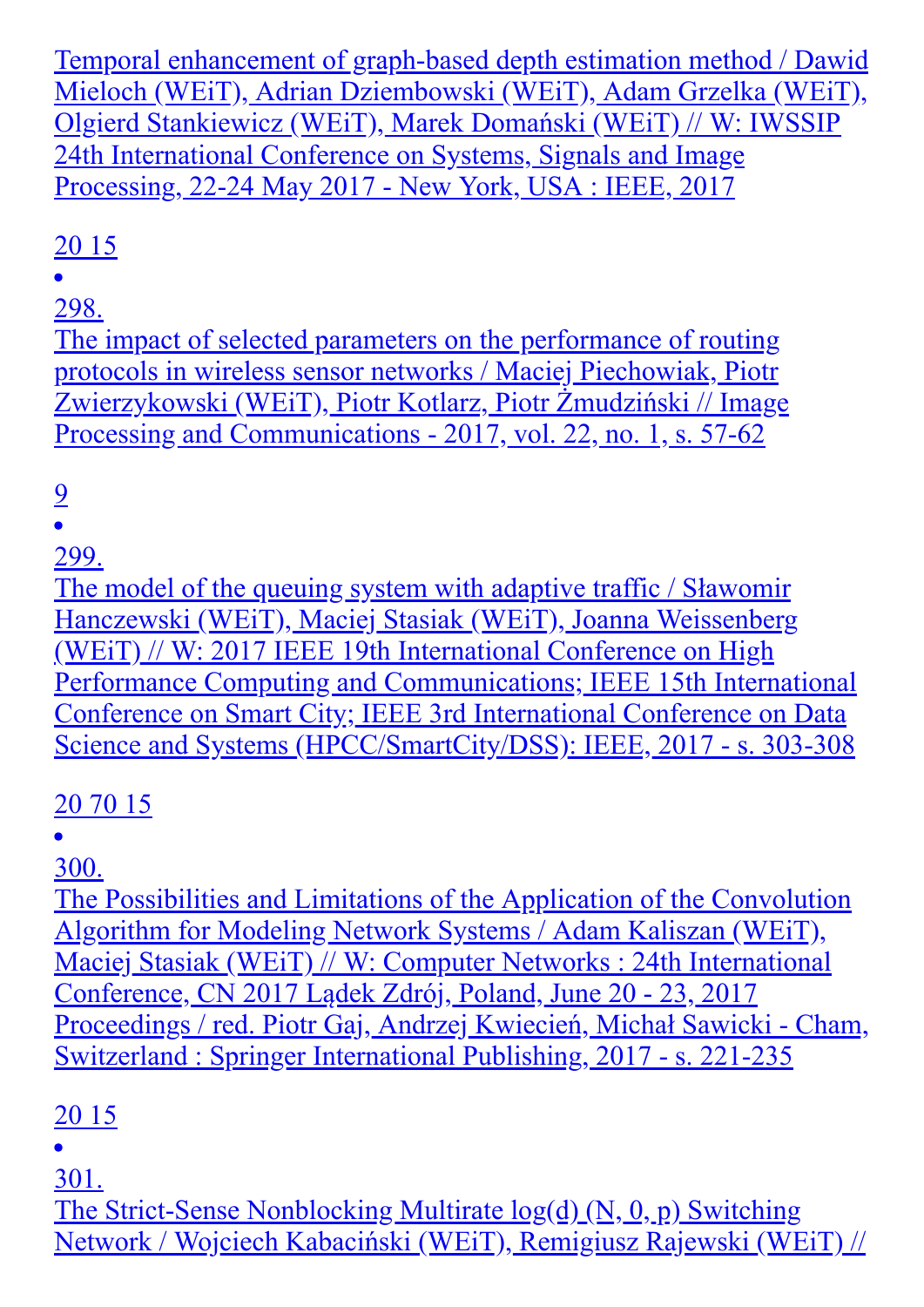### Mathematical Problems in Engineering - 2017, vol. 2017

## 30 1,145

#### 302.

Trimodal scan-based test paradigm / Jerzy Tyszer (WEiT), Grzegorz Mrugalski, Janusz Rajski, Jędrzej Solecki, Chen Wang // IEEE Transactions on Very Large Scale Integration (VLSI) Systems - 2017, vol. 25, no. 3, s. 1112-1125

## 30 1,744

#### 303.

Unlocking the potential of unoccupied spectrum in developing countries: Southern African Development Community - case study / Moshe T. Masonta, Adrian Kliks (WEiT), Mjumo Mzyece // Development Southern Africa - 2017, vol. 34, no. 2, s. 224-244

## 15 0,647

304.

View Synthesis Reference Software (VSRS) 4.2 with improved inpainting and hole filing / Takanori Senoh, Jamamoto Kenji, Tetsutani Nobuji, Yasuda Hiroshi, Krzysztof Wegner (WEiT) // W: 118th MPEG Meeting, 2017

305.

Virtualization of Spectrum Resources for 5G Networks / Shah Nawaz Khan, Adrian Kliks (WEiT), Tao Chen, Miia Mustonen, Roberto Riggio, Leonardo Goratti // W: European Conference on Networks and Communications (EuCNC), Oulu, 12 June - 15 June, 2017: IEEE, 2017

#### 20

306.

Wide-sense nonblocking elastic optical switch / Wojciech Kabaciński (WEiT), Marek Michalski (WEiT), Mustafa Abdulsahib (WEiT) // Optical Switching and Networking - 2017, vol. 25, s. 71-79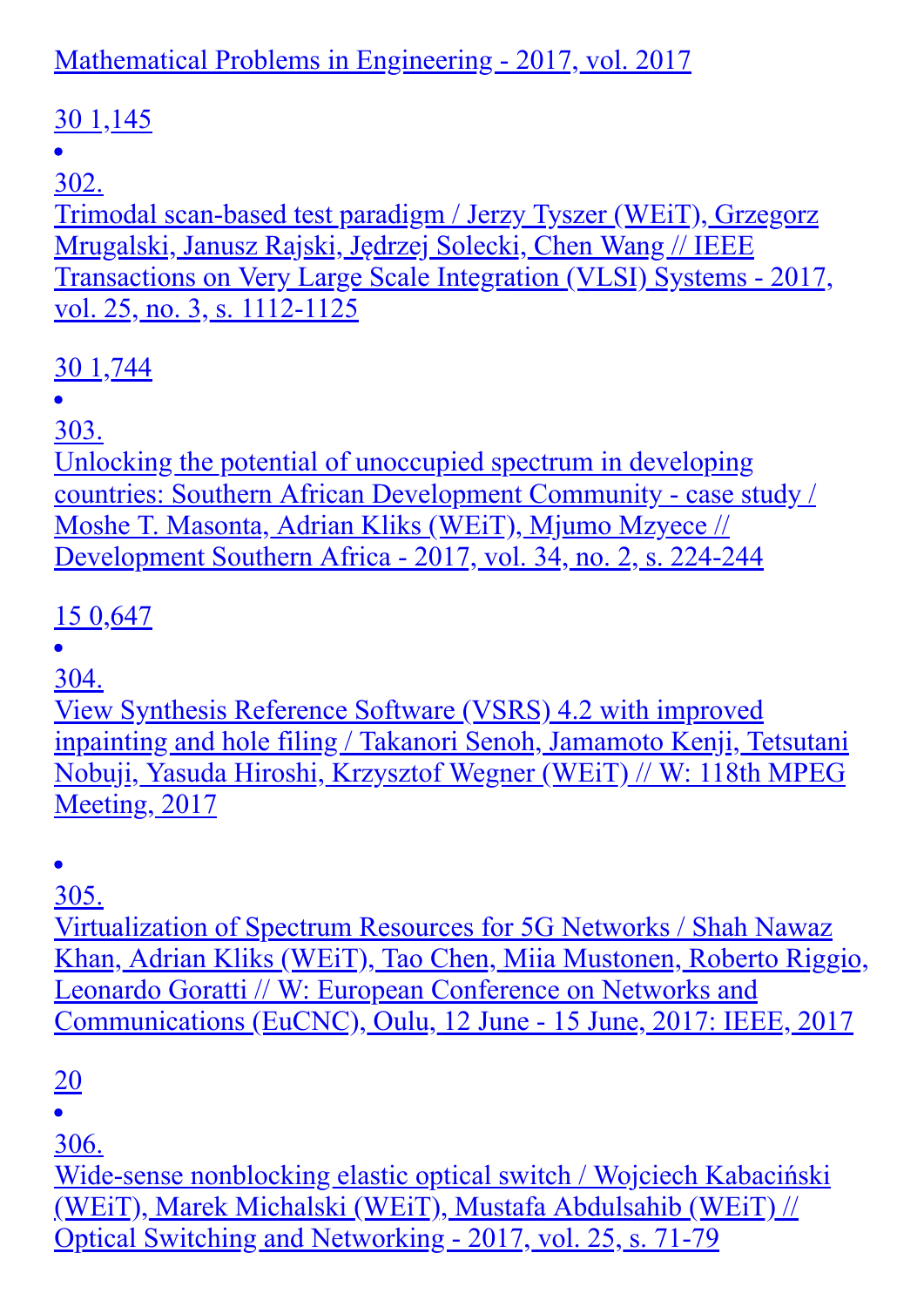## 20 1,113

307.

Wpływ algorytmów demozaikowania na dokładność kalibracji systemów wielokamerowych / Hubert Żabiński, Krzysztof Wegner (WEiT), Jakub Stankowski (WEiT), Tomasz Grajek (WEiT) // Przegląd Telekomunikacyjny, Wiadomości Telekomunikacyjne - 2017, nr 6, s. 475-478

## 9

308.

Wpływ dokładności pomiarowej czujników pokładowych na zachowanie sterowanego adaptycyjnie konwoju pojazdów / Marcin Rodziewicz (WEiT), Adrian Langowski (WEiT), Paweł Sroka (WEiT), Michał Sybis (WEiT), Karolina Lenarska (WEiT), Krzysztof Wesołowski (WEiT) // Przegląd Telekomunikacyjny, Wiadomości Telekomunikacyjne - 2017, nr 6

#### 9

309.

Wprowadzenie wirtualnych liderów w celu wydłużenia długości konwoju pojazdów w systemie 802.11p / Karolina Lenarska (WEiT), Michał Sybis (WEiT), Paweł Sroka (WEiT), Marcin Rodziewicz (WEiT), Adrian Langowski (WEiT), Krzysztof Wesołowski (WEiT) // Przegląd Telekomunikacyjny, Wiadomości Telekomunikacyjne - 2017, nr 6

## 9

310.

Wykorzystanie baz danych środowiska radiowego REM do zarządzania przydziałem zasobów widmowych / Łukasz Kułacz (WEiT), Adrian Kliks (WEiT), Paweł Kryszkiewicz (WEiT) // Przegląd Telekomunikacyjny, Wiadomości Telekomunikacyjne - 2017, nr 6, s. 462-465